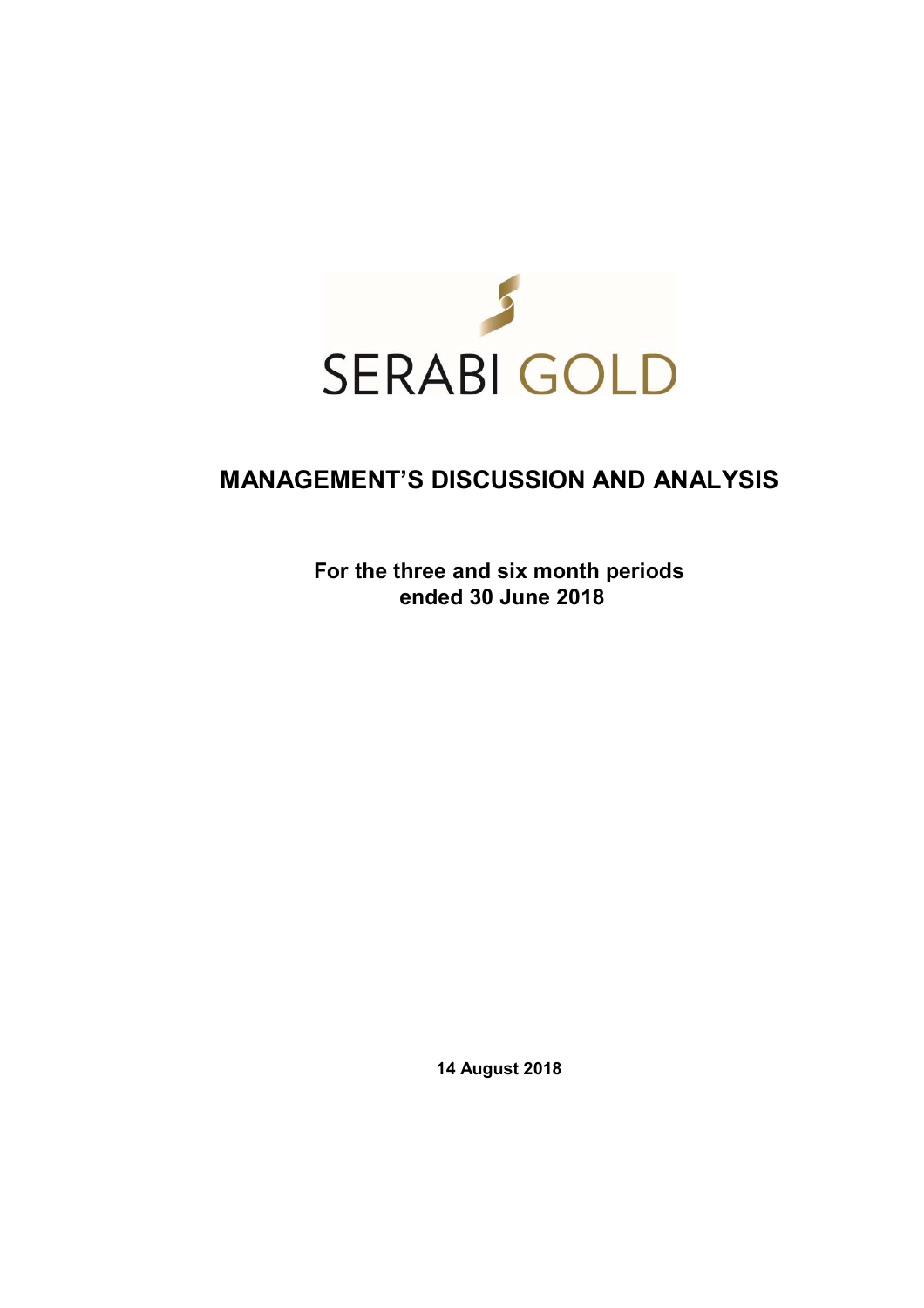## **SERABI GOLD PLC Management's Discussion and Analysis for the three and six month periods ended 30 June 2018**

## **Introduction**

This Management's Discussion and Analysis ("MD&A") dated 14 August 2018 provides a review of the performance of Serabi Gold plc ("Serabi", the "Company" or the "Group"). It includes financial information from, and should be read in conjunction with, the interim unaudited condensed financial statements of the Group for the three and six month periods ended 30 June 2018 and also read in conjunction with the Group's annual report and audited consolidated financial statements and the Group's MD&A for the twelve month period ended 31 December 2017.

For further information on the Group, reference should be made to its public filings (including its most recently filed annual information form ("AIF") which is available on SEDAR at www.sedar.com. Technical reports, press releases and other information including the AIF are also available on the Group's website www.serabigold.com.

Please refer to the cautionary notes at the end of this MD&A.

The Group reports its financial position, results of operations and cash flows in United States dollars (unless otherwise stated) and in accordance with International Financial Reporting Standards ("IFRS") in force at the reporting date and their interpretations issued by the International Accounting Standards Board ("IASB") and adopted for use within the European Union and with IFRS and their interpretations issued by the IASB. The consolidated financial statements have also been prepared in accordance with those parts of the UK Companies Act 2006 applicable to companies reporting under IFRS.

# **Overview**

The Company is a United Kingdom registered and domiciled gold mining and development company based in London, England. The Group has a current 40,000 ounce per annum producing gold operation in the Tapajos region in the State of Para in Brazil. This is held through its wholly owned subsidiaries Serabi Mineração S.A. and Gold Aura do Brasil Mineração Ltda. On 21 December 2017, the Group acquired the Coringa Gold Project ("Coringa") also located in the Tapajos Region approximately 200 kilometres to the south of the Jardim do Ouro project area ("JDO Project"). This interest is held through a wholly owned subsidiary Chapleau Exploração Mineral Ltda ("Chapleau Brazil").

The current mining operations within the Palito Complex are over the Palito orebody ("Palito") and the Sao Chico orebody ("Sao Chico") and lie within the larger JDO Project which comprises a series of contiguous exploration licences covering an area of over 45,000 hectares, and lies on the 50 kilometres wide north west to south east trending Tocantinzinho Trend, a major controlling structural feature in the Tapajos region. The vast majority of the hard rock mineral resources discovered to date in the Tapajos region lie on this trend.

The Palito operation is fully permitted and has a mining licence issued in October 2007, covering 1,150 hectares. Remediation work commenced in October 2012, developing the existing underground mine and renovating the process plant. Commissioning of the process plant started in December 2013 with the first consignments of gold/copper concentrate transported from the Palito Mine in February 2014. On 23 July 2014, the Group declared that the Palito Mine had achieved commercial production with effect from 1 July 2014.

The gold at Palito is associated with occurrences of copper and iron and is hosted in quartz veins with bonanza gold grades associated with massive chalcopyrite-pyrite blowouts within the quartz veins. Gold recovery is undertaken by crushing and grinding prior to passing the ore through a flotation plant producing a copper/gold concentrate which can account for up to approximately 60 per cent to 70 per cent of the gold recovered from the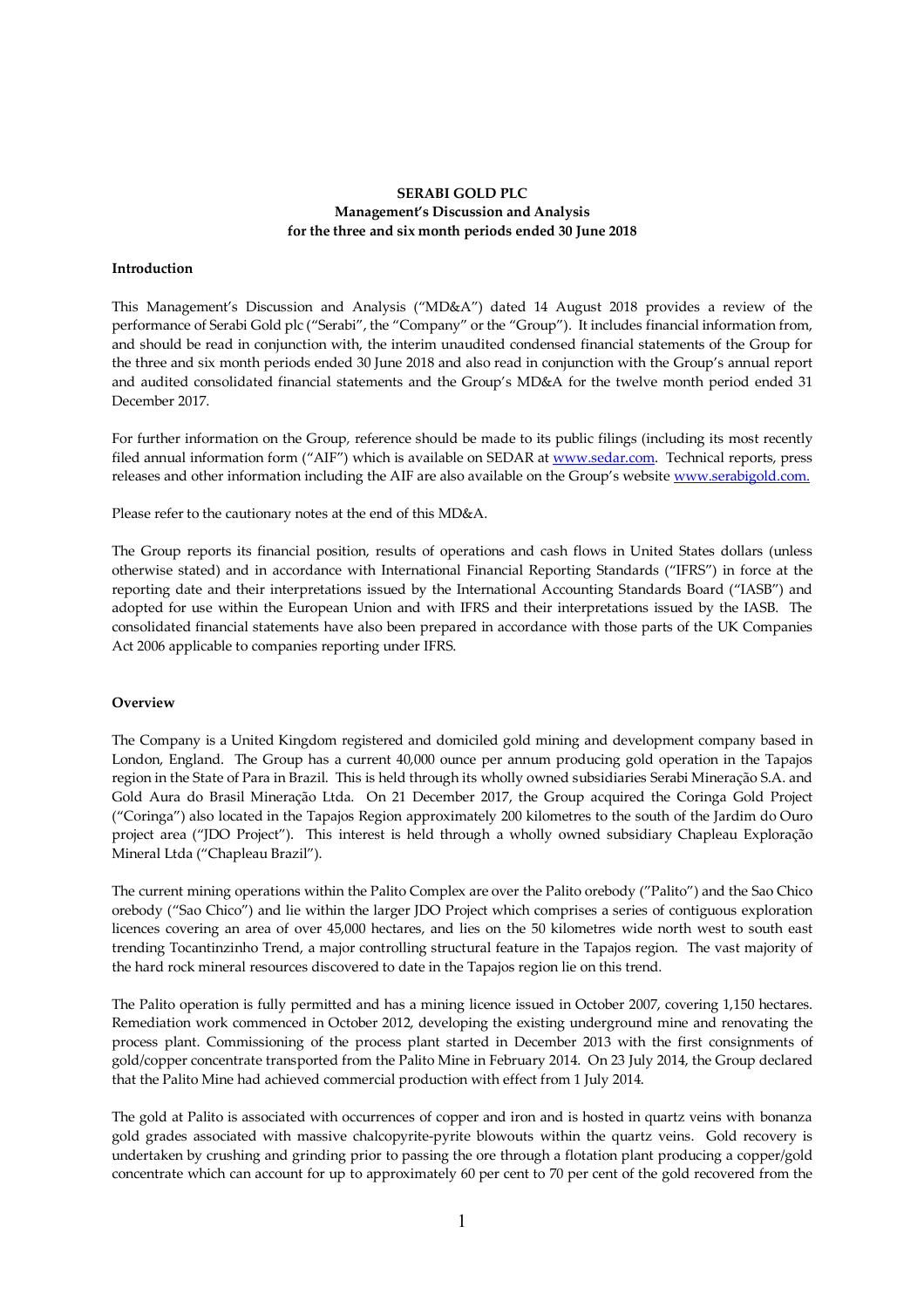Palito orebody. The residual tailings from the flotation process, which also recovers over 90 per cent of the copper content of the ore, are then passed to a conventional Carbon in Pulp ("CIP") plant which can recover approximately 65 per cent to 70 per cent of the residual gold. Overall gold recovery from the Palito orebody is approximately 92 per cent.

The Sao Chico orebody is a high-grade deposit located approximately 30 kilometres, by road, from the Palito deposit. Initial development of the mine portal and ramp was undertaken during 2015 with the Main Vein intersected in January 2015. By the end of December 2015, the ramp development provided access to three development levels and the production of ore from the first stopes was underway. Commercial production at Sao Chico was declared as of 1 January 2016. Ore from the Sao Chico deposit is transported by truck to a central gold process plant located adjacent to the Palito orebody.

The gold of the Sao Chico orebody is hosted within a mineralised alteration zone including moderately high concentrations of pyrite, galena, and sphalerite, although the gold is not directly associated with the latter two minerals. The gold mineralisation is amenable to direct cyanidation. The ore passes initially to a gravity concentrator after milling, with the concentrate produced being passed through the In-Line Leach Reactor ("ILR"), where gold is leached, and then recovered through conventional electro winning and smelting processes to produce bars of gold doré. The ILR is a small but very intensive, closed cyanide leaching process for treating very high gold content material, typically to leach high grade gravity concentrate. The gravity circuit currently recovers up to 60 per cent of the gold. The tailings from this ILR process continue to pass to the CIP recovery plant where they are blended with the flotation tailings generated from the processing of the Palito ore. Overall gold recovery from the Sao Chico orebody is approximately 93 per cent.

On 12 April 2018 the Company completed a Subscription Agreement with Greenstone Resources II LP ("Greenstone"). Greenstone subscribed ("the Subscription") for 297,759,419 New Ordinary Shares ("the Subscription Shares") at a price of 3.6 pence per share (the "Subscription Price"). The New Ordinary Shares issued pursuant to the Subscription rank pari passu with the existing Ordinary Shares.

On 15 May 2018 the Company completed the placing of a further 176,678,445 New Ordinary Shares ("Placing Shares") at a price of 3.6 pence per Placing Share (the "Placing Price"), raising gross proceeds of £6.36 million for the Company. The Placing Shares rank pari passu with the existing Ordinary Shares.

On 20 June 2018 the Company undertook a consolidation of its existing Ordinary Shares whereby one new Ordinary Share with a par value of 10 pence ("New Ordinary Shares") was exchanged for every 20 existing Ordinary Shares with a par value of 0.5 pence each ("Existing Ordinary Shares"). Each New Ordinary Share confers upon the holder identical rights to the Existing Ordinary Shares.

In January 2018 the Group released a technical report (the NI 43-101 Technical Report Palito Mining Complex, Brazil) prepared by its consultants, SRK Consultants (US) Inc ("SRK") (the "Palito Complex Technical Report") which provided updated estimates of the Mineral Reserves and Mineral Resources for each of the Palito and Sao Chico orebodies. The report estimated, as of 30 June 2017, an NI 43-101 compliant Proven and Probable Reserves for the Palito ore body of 157,000 ounces of gold at an average grade of 7.99 grammes per tonne ("g/t") and included within a Measured and Indicated mineral resource of 271,000 ounces of gold and an Inferred mineral resources of 177,000 ounces of gold and for the Sao Chico orebody an NI 43-101 compliant Proven and Probable Reserves of 24,000 ounces of gold at an average grade of 8.43  $g/t$ , included within a Measured and Indicated mineral resource of 36,000 ounces of gold and an Inferred mineral resources of 54,000 ounces of gold.

Coringa was acquired by the Group from Anfield Gold Corp. ("Anfield") on 21 December 2017 (the "Acquisition"). Management considers that Coringa is very much a "carbon-copy" of Palito in terms of the geology, size and mining operations that will be used. Coringa is an advanced development project and a feasibility study prepared by MTB Project Management Professionals of Colorado USA for Anfield and Chapleau Resources Ltd ("Chapleau"), published in September 2017 ("the Coringa FS") estimated:

- Gold production of approximately 32,000 ounces per year averaged over a 4.8 year mine life;
- Average life of mine process fully-diluted gold grade of 6.5 g/t;
- Post-tax internal rate of return of 30.1 per cent.;
- Post-tax net present value of US\$30.5 million at a five per cent. discount rate;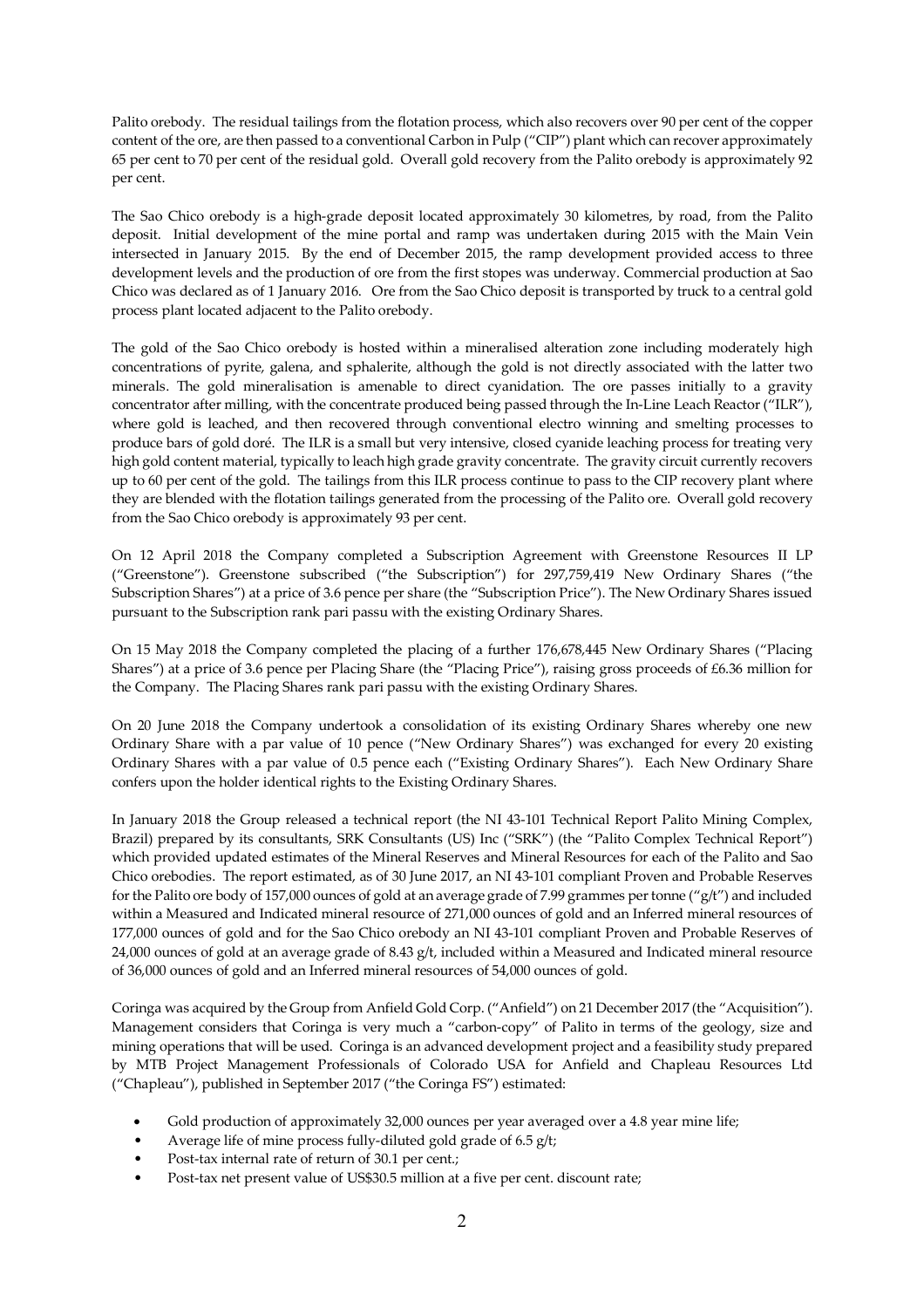- Remaining capital costs of US\$28.8 million;
- Average net cash operating costs of US\$585 per ounce and all-in sustaining costs of US\$786 per ounce; and
- Probable mineral reserves of 161,000 ounces of gold and 324,000 ounces of silver.

Serabi has made two payments to Anfield in respect of the Acquisition each of US\$5 million in cash. A final payment of US\$12 million in cash will be due upon the earlier of either the first gold being produced or 24 months from 21 December 2017. The total proposed consideration for the acquisition amounts to US\$22 million in aggregate.

The Group holds other exploration licences within the Tapajos region covering approximately 18,000 hectares. Exploration work undertaken by the Group on these licences is at an early stage.

On 30 June 2017, the Group entered into a credit facility for US\$5 million with the Sprott Resource Lending Partnership ("Sprott") to provide development and working capital for Palito and Sao Chico. This facility included an amount of US\$1.37 million that was outstanding under a previous credit facility with Sprott, entered into on 26 September 2014, with the remaining funds being received on 5 July 2017. On 19 January 2018, the facility was increased to US\$8 million to provide additional working capital to the Group and in particular to reimburse the funds used to settle the initial US\$5 million payment made to Anfield in respect of the Acquisition.

The Company's shares trade on the Toronto Stock Exchange ("TSX") under the symbol "SBI" and on AIM, a market operated by the London Stock Exchange, under the symbol "SRB". The Company is incorporated under the laws of England and Wales and is a reporting issuer in British Columbia, Alberta and Ontario.

# **Key Financial Information**

|                                                  | 6 months to      | 3 months to      | 6 months to    | 3 months to    |
|--------------------------------------------------|------------------|------------------|----------------|----------------|
|                                                  | 30 June 2018     | 30 June 2018     | 30 June 2017   | 30 June 2017   |
|                                                  | US\$             | US\$             | US\$           | US\$           |
| Revenue                                          | 25,700,634       | 11,873,783       | 23,316,260     | 10,142,676     |
| <b>Cost of Sales</b>                             | (17, 272, 887)   | (7,783,786)      | (16, 862, 310) | (6,849,960)    |
| <b>Gross Operating Profit</b>                    | 8,227,747        | 3,889,997        | 6,453,950      | 3,292,716      |
| Administration and share based payments          | (2,780,485)      | (1,422,883)      | (2,482,415)    | (1, 175, 340)  |
| <b>EBITDA</b>                                    | 5,447,262        | 2,467,114        | 3,971,535      | 2,117,376      |
| Depreciation and amortisation charges            | (4,490,900)      | (2,498,047)      | (4,610,861)    | (2,710,157)    |
| Operating profit before finance and tax          | 956,362          | (30, 933)        | (639, 326)     | (592, 781)     |
|                                                  |                  |                  |                |                |
| Loss after tax                                   | (482, 634)       | (493, 420)       | (1,005,680)    | (891, 637)     |
| Earnings per ordinary share (basic)              | (1.10c)          | (0.94c)          | (2.88c)        | (2.55c)        |
|                                                  |                  |                  |                |                |
| Average gold price received                      | <b>US\$1,309</b> | <b>US\$1,296</b> | US\$1,221      | US\$1,242      |
|                                                  |                  |                  |                |                |
|                                                  |                  |                  | As at          | As at          |
|                                                  |                  |                  | 30 June        | 31 December    |
|                                                  |                  |                  | 2018           | 2017           |
| Cash and cash equivalents                        |                  |                  | 21,052,325     | 4,093,866      |
| Net assets                                       |                  |                  | 74,465,696     | 60,770,712     |
|                                                  |                  |                  |                |                |
| Cash Cost and All-In Sustaining Cost ("AISC")    |                  |                  |                |                |
|                                                  |                  |                  | 6 months to    | 6 months to    |
|                                                  |                  |                  | 30 June 2018   | 30 June 2017   |
| Gold production for cash cost and AISC purposes  |                  |                  | 18,751         | 18,009         |
|                                                  |                  |                  |                |                |
| <b>Total Cash Cost of production (per ounce)</b> |                  |                  | <b>US\$861</b> | <b>US\$819</b> |
|                                                  |                  |                  |                |                |
| Total AISC of production (per ounce)             |                  |                  | US\$1,121      | US\$1,072      |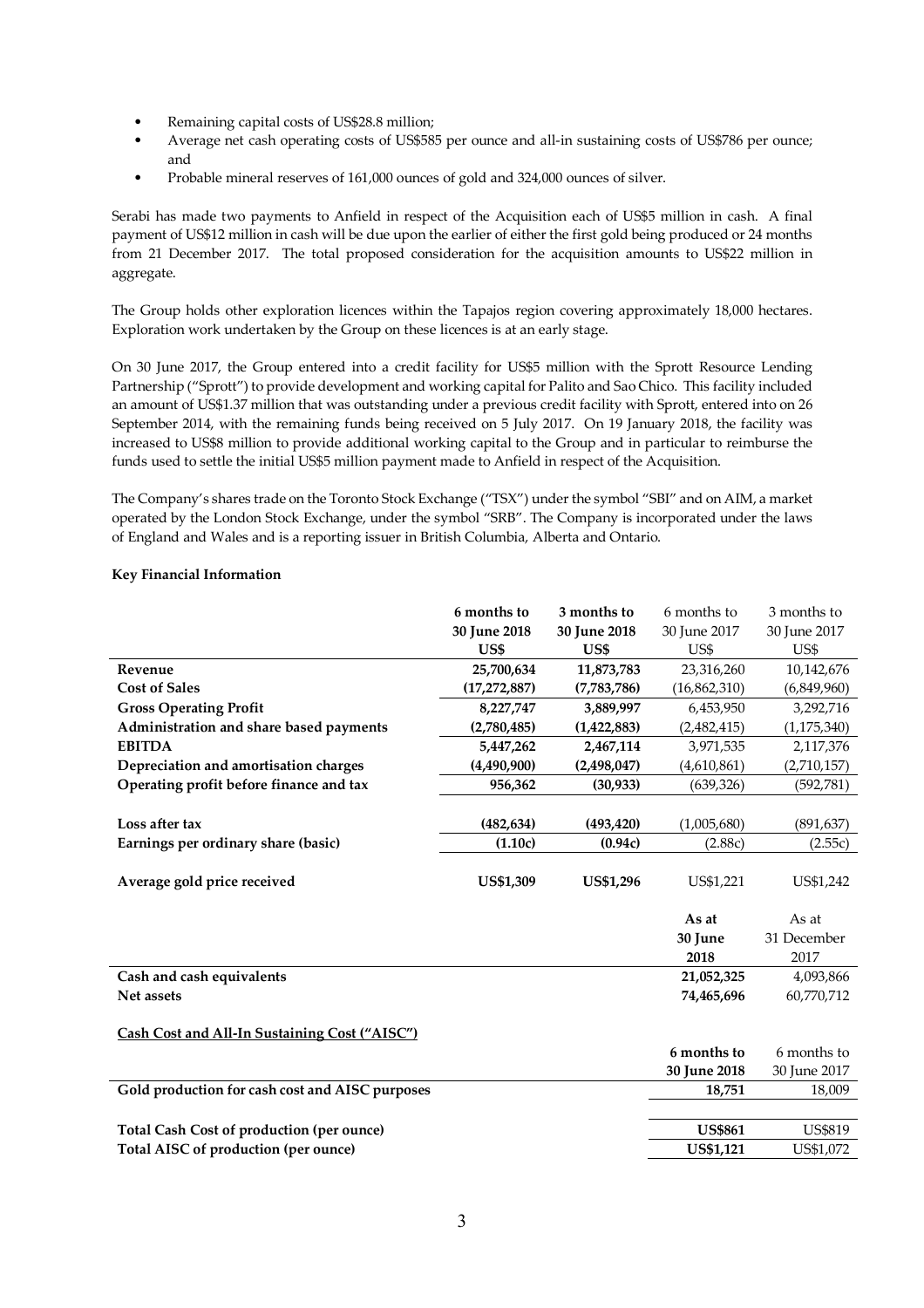# **Key Operational Information**

|                                   |                  | SUMMARY PRODUCTION STATISTICS FOR 2018 YEAR TO DATE AND 2017 |        |                 |        |        |        |        |         |
|-----------------------------------|------------------|--------------------------------------------------------------|--------|-----------------|--------|--------|--------|--------|---------|
|                                   |                  | Qtr1                                                         | Qtr 2  | Year to<br>Date | Qtr 1  | Qtr 2  | Qtr 3  | Qtr 4  | Total   |
|                                   |                  | 2018                                                         | 2018   | 2018            | 2017   | 2017   | 2017   | 2017   | 2017    |
| Horizontal<br>development - Total | <b>Metres</b>    | 2,353                                                        | 2,744  | 5,097           | 2,251  | 1,855  | 2,996  | 2,762  | 9,864   |
| Mined ore - Total                 | <b>Tonnes</b>    | 39,669                                                       | 36,071 | 75,740          | 36,918 | 41,684 | 41,263 | 49,011 | 168,876 |
|                                   | Gold grade (g/t) | 7.49                                                         | 8.12   | 7.79            | 10.12  | 7.80   | 9.80   | 8.25   | 8.92    |
| <b>Milled</b> ore                 | <b>Tonnes</b>    | 43,145                                                       | 38,155 | 81,300          | 41,722 | 43,294 | 44,205 | 43,345 | 172,565 |
|                                   | Gold grade (g/t) | 7.04                                                         | 7.71   | 7.36            | 7.62   | 6.29   | 7.28   | 7.27   | 7.11    |
| Gold production (1) (2)           | Ounces           | 9,188                                                        | 9,563  | 18,751          | 9,861  | 8,148  | 9,657  | 9,337  | 37,004  |

(1) Gold production figures are subject to amendment pending final agreed assays of the gold content of the copper/gold concentrate and gold doré that is delivered to

the refineries. (2) Gold production totals for 2018 include treatment of 6,624 tonnes of flotation tails at a grade of 3.92 g/t (2017 full year : 4,568 tonnes)

(3) The table may not sum due to rounding.

# **Financial Highlights**

- Cash holdings at period end of over US\$21 million (31 December 2017: US\$4.1 million).
- EBITDA for the six months to 30 June 2018 has increased by 37% to US\$5.45 million (six months to 30 June 2017: US\$3.97 million).
- Operating profit before finance and tax for the six month period of US\$956,362 (six months to 30 June 2017: loss of US\$639,326).
- Completion of share placements raising gross proceeds of US\$23.8 million with strategic and institutional investors.
- Payment, on 16 April 2018, of second US\$5 million instalment for the purchase of Chapleau Resource Ltd and the Coringa Gold Project.
- Consolidation of share capital completed on 19 June 2018, with every 20 existing ordinary shares being exchanged for 1 new ordinary share.

#### **2018 Guidance**

 Management maintain its 2018 guidance that gold production for 2018 will exceed that of 2017 and be up to 40,000 ounces.

# **Operational Highlights**

- Second quarter production of 9,563 ounces of gold bring total production for the year to 18,751 ounces.
- Mine production for the year to date totalling 75,740 tonnes at 7.79 g/t of gold.
- 81,300 tonnes of run of mine ("ROM") ore processed through the plant, for the year to date, from the combined Palito and Sao Chico orebodies, with an average grade of 7.36 g/t of gold.
- Additional 6,624 tonnes of historical tailings processed through the leaching circuit at a grade of 3.92 g/t of gold.
- 5,097 metres of horizontal mine development completed during the first six months of the year.
- Palito development and production continues to focus on the four main sectors of Senna, Pipocas, G3 and Mogno, whilst in the Sao Chico orebody, the main ramp is now close to reaching the next planned level at -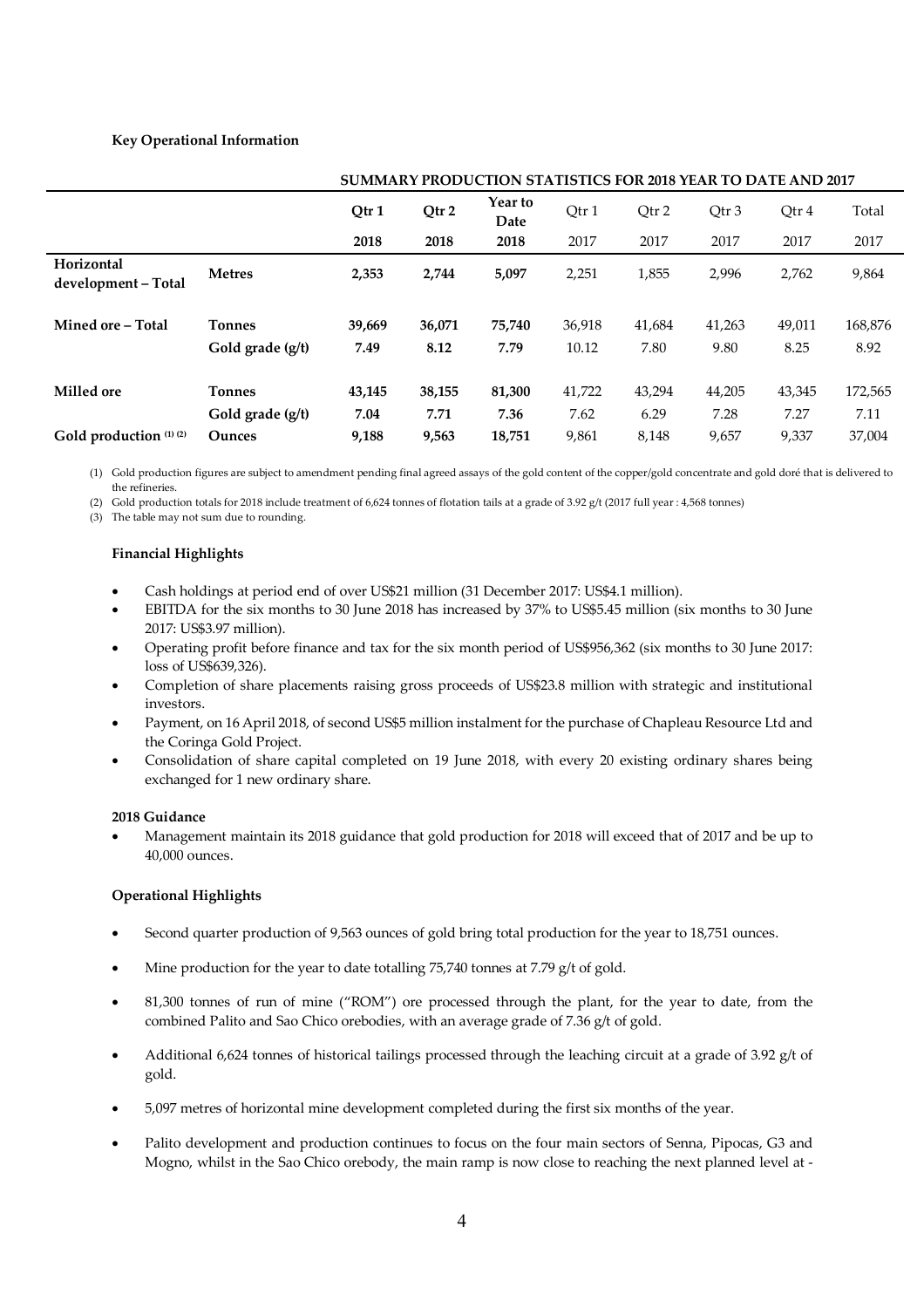15mRL, approximately 280 vertical metres below surface. Production is coming from levels 70 and 56mRL, with levels 10 and -3mRL in development.

- Step out surface drilling is underway on both the Palito and Sao Chico orebodies with initial drilling results to be released during the third quarter.
- By the end of the second quarter of 2018, surface ore stocks were approximately 7,800 tonnes, (March 2018: 10,200 tonnes) with an average grade of 3.5 g/t of gold, together with approximately 36,000 tonnes of flotation tailings grading approximately 3.0 g/t gold.

# **Outlook and Strategy**

## **Operations**

The Palito Mine is currently operating across four key mining sectors and the current mining plans for the next two years take into account only eight of the 26 veins that comprise the Measured, Indicated and Inferred resources of the Palito Mine. Underground drilling of the Palito orebody is helping to identify mineralisation at depth, making the rate and location of future mine development more efficient and also identifying additional smaller parallel vein structures that could be accessed from existing mine development.

Within the Palito orebody, the G3 vein is the most developed of the 26 veins, developed to a depth of approaching 300 metres and over a strike length of over one kilometre, with drill holes now extending that strike length to over 1.5 kilometres. Management consider that there is strong potential for the Palito veins to continue both at depth and along strike to the southeast and the northwest, as far as the Currutela and Copper Hill discoveries respectively, opening up a potential four kilometre strike length of mineralisation. At the date of this report, the Group is actively drilling the G3 orebody to both the north at depth and the south. Although the programme is currently ongoing, numerous economic intersections have already been recorded. Drilling continues and although many assay results are pending, the mineralisation has generally been intersected as anticipated.

At Sao Chico the mine development has, to date, focused on the central ore shoot of the Main Vein. The Sao Chico orebody, whilst contributing to the Group's gold production, was primarily in development during 2015 and much of 2016, as the Group sought to ensure that it secured a rolling medium-term production plan for up to two years into the future. It was only later in 2016 that levels of stoping activity began to increase. The Group is driving development galleries east and west towards additional ore shoots that have been identified by surface drilling. Management is confident that these ore shoots will provide additional mineable ore at Sao Chico. Underground drilling is being undertaken at Sao Chico for short term operational and mine planning purposes focussing on the deeper part of the mine, and the depth of the central ore zone.

The Group has been conducting extensive test work to assess the benefits of ore-sorting to further enhance ore feed grade and to reduce waste entering the process plant. This will also free plant capacity for future organic growth. Test on the Palito ore have been extremely encouraging and further tests on Sao Chico ore have also returned good results. The Company has taken the decision to purchase an ore sorting unit, and this is now being designed and expected to be commissioned in early 2019. The Group therefore does not expect to see this process change to have any impact during 2018.

#### Near-term production growth for the Palito Complex

Management continues to evaluate the Group's options for expanding its gold production from its Tapajos operations and project area.

Current exploration activities fall into four categories;

- A surface diamond drilling programme of approximately 20,000 metres, focusing on extensions of known veins on both the Palito and Sao Chico orebodies,
- Ground geophysics exploring the 'anticipated trend and projection' of the main vein at Sao Chico,
- Follow-up soil geochemical programme over near mine-site anomalies adjacent to the Palito orebody,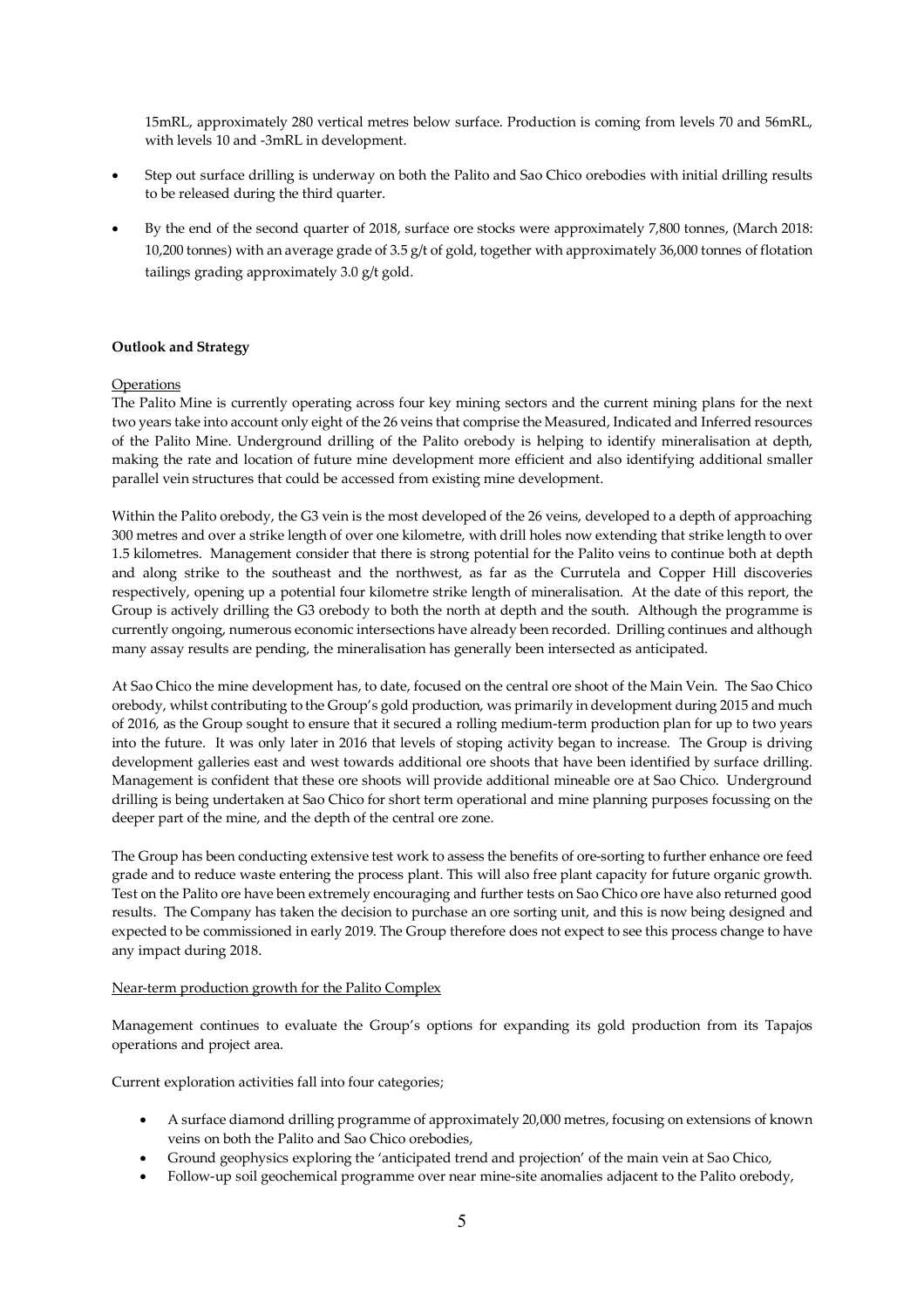A regional airborne electro-magnetic ("EM") geophysical survey, covering those parts of the JDO tenement holdings that had not previously been covered by similar surveys.

The 20,000 metre drill programme is divided between both orebodies and over Palito, the programme has initially focused on step out drilling on the known veins, with a view to justify subsequent underground development. At the time of writing this report a little over 8,000 metres have been completed.



On the Sao Chico orebody, the surface drilling is only just underway and is focusing on the three geophysical anomalies that lie to the north and south of the main vein, which the Company anticipates could be sub-parallel ore zones. The ground geophysical survey that generated the three anomalies was undertaken in late 2016 and had to be suspended prematurely due to poor weather. Management considers that the mineralisation at Sao Chico is hosted in a regional shear zone and have used geophysics to help identify additional deposits that may lie along a five kilometre strike zone around the current Sao Chico deposit. The Company has now engaged the same geophysical contractor to complete the initial programme as well as surveying an extended area. The survey is for 45 kilometres induced polarisation ("IP") ground geophysics, and should be concluded before the end of the third quarter of 2018.

In addition to this, the Company is also undertaking, and very close to completing, an airborne EM geophysical survey, covering those parts of the JDO tenement holdings that had not previously been covered by such a survey. In two previous campaigns the Group has flown a total of 14,650 hectares of airborne EM geophysical surveys and these initial aerial surveys have highlighted many areas of interest and exploration opportunities to pursue in the future. The data gathered from this survey is currently being processed and interpreted and the results will be announce by the Group in due course. The Group is cognisant that the exploration tenements it holds are only granted for limited terms and has therefore been keen to implement a regional exploration programme to highlight those areas within its tenements that should be prioritised as having the highest potential. With a number of historic garimpo (artisanal) operations lying within the Group's tenements, management is confident that, in the fullness of time, it will be able to make further discoveries all of which could have the potential to be additional satellite operations lying within 15 kilometres of its current Palito and Sao Chico operations, and contribute further resource and production growth. Management expects that the survey will generate multiple targets and anomalies, in this first stage of the evaluation and prioritisation of the total tenement holding.

During 2010 and 2011 the Group undertook a 12,000 metre drilling campaign over nine anomalies identified by the first VTEM survey. This resulted in the discovery of the Palito South, Currutela and Piaui prospects, confirming the suitability and success of this exploration technique as a pathfinder for identifying sulphide orebodies that can potentially host gold mineralisation.

The Group has also engaged a geological contractor to undertake soil geochemistry surveys over the Calico anomaly close to Palito. This prospect lies some four kilometres from the Palito deposit, and was one of the most significant anomalies identified during the initial EM survey. Subsequent trenching, confirmed this to be a very interesting target and as a result it is now being tested with a close spaced soil sampling programme.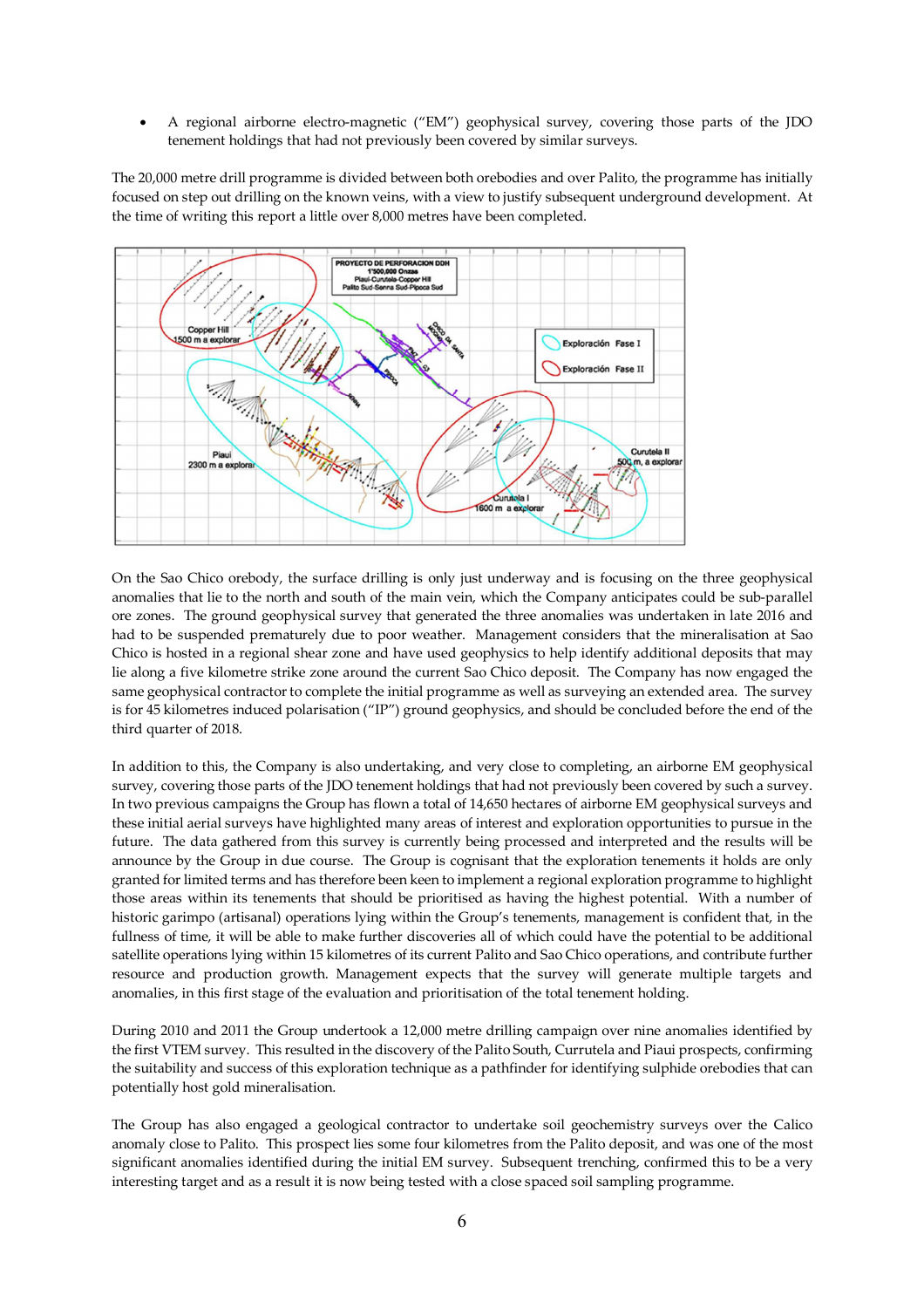## Other Palito Complex and JDO Exploration

Cash constraints meant all exploration activity had been on-hold since the end of 2011 as the Company chose to focus its immediate efforts on bringing the Palito orebody and subsequently the Sao Chico orebody into production. The issues of new equity completed in 2018 have allowed management to pick up where exploration was left in 2011, and go significantly further, engaging, not only in 'headframe' exploration, but also including regional programmes to help evaluate its whole tenement package.

Through this combination of near-mine and regional exploration and evaluation, the Group expects to establish a strong pipeline of development opportunities that will allow the Group to grow its production base at a low capital cost, leverage off existing infrastructure and resources to minimise development and operational costs and, with high grades and low volumes, have a low environmental impact.

## Coringa

Serabi is continuing the work started by Anfield on the permitting and licencing process and will pursue the formal approval of the Environmental Impact Study ("EIS") and undertake any supplementary work or reports that may be requested. The Group will review the cost estimates contained in the Coringa Feasibility Study and optimise these, prepare its own mine development plans and evaluate alternative construction development and processing options that Serabi's management consider could enhance the economics of the project. Coringa has been placed on care and maintenance whilst the permitting process is completed.

Management has, and will continue to evaluate, other value adding, cost effective opportunities within Brazil that it considers could increase the resource base and longer-term production potential of the Group as well as having the potential to be value enhancing for its shareholders. These opportunities will always be assessed, and only considered, if they outrank existing organic growth options.

## **2018 Production Guidance**

Management does not anticipate a major shift in mine performance and therefore hard rock gold production, in 2018 compared with 2017. However, with the ability to process increased levels of stockpiled flotation tails in 2018, management expects that gold production for 2018 should slightly exceed that of 2017 and be up to 40,000 ounces.

#### **Operational Review for the year to date**

#### **Overview**

Total gold production for the second quarter of 2018 was 9,563 ounces of gold and increase of 17 per cent compared with the same quarter in 2017 and resulted in total gold production for the year to date of 18,751 ounces, a four per cent improvement compared with the first six months of 2017. Average mined grades are 6.1 per cent higher than for the equivalent six month period in 2017, whilst the volume processed through the plant is 4.4 per cent lower. Management do not consider these variations significant given the nature of the orebodies being mined. The Group has designed and commissioned, in May 2018, an independent feed system to increase the processing of historic flotations tailings, produced during 2014. This has increased the levels that can be treated each month increasing total gold production. In the second quarter of 2018, a total of 4,861 tonnes were treated representing 73.4 per cent of the total tonnage processed in the year to date.

The successful outcome of the ore-sorting test work will bring feed grade increases as well as freeing up some plant capacity, and is key to allowing some future organic growth to be realised without plant expansion. The order for this equipment has been placed although, with manufacturing and other lead times involved, it is not expected that this process enhancement will have any major impact until 2019.

The Group has just commissioned a new detoxification plant based on the INCO process. This will see further reductions of cyanide levels in the discharges and significantly below the levels prescribed by legislation.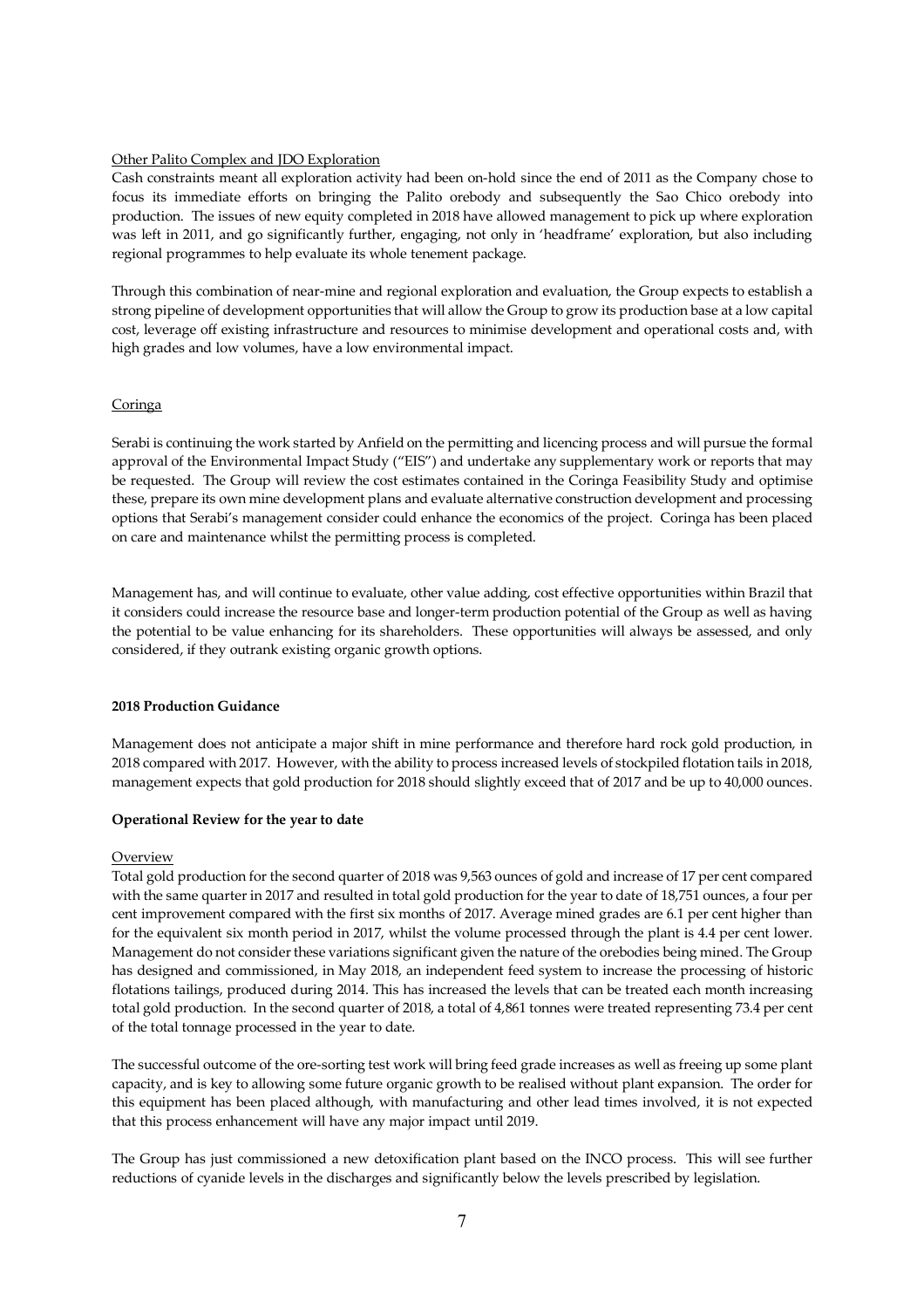#### Mining operations

Mining of the Palito orebody has been at relatively steady levels for over three years and production and development rates achieving a steady state of mine output. The ore generated from the Sao Chico orebody in 2016 was derived principally from development. With sufficient development headings now established, the Group started to increase the level of stoping activity in the first quarter of 2017 and consequently the tonnage of ore that could be recovered from stope mining.

Mine development from the Sao Chico orebody in recent quarters has been very encouraging, and there are no indications that the payability of ore development is diminishing with depth. In addition, development is now comfortably ahead of stoping, with over two years of ore now developed and 'blast ready' at current production rates.

At the Palito orebody, seven veins out of the 26 veins that comprise the total geological resource, are now in various stages of development and production. The Pipocas, G3, and Senna veins have been and remain the backbone of the sources of ore, with increasing contribution from the newly developed Jatoba, Mogno, Zonta and G1 veins. As has been previously reported, the G3 vein has been intersected on the -50mRL, the lowest level in the mine, and development on this level to the north has been on-going through the second half of the year. The mineralised vein remains strong, with good grades being encountered. The vein is now being drilled from surface to the south and at depth to determine the best approach for the future development of the vein. The Pipocas vein is in development on the 30mRL and 0mRL levels, and has now just been intersected on the deepest level, -30mRL level.

Performance of the combined mining operations of both the Palito and Sao Chico orebodies has resulted in approximately 75,740 tonnes of ore being extracted during the first six months of 2018 which compares with a total of approximately 78,602 tonnes produced during the same period in 2017. Whilst this represents a reduction of approximately 3.6 per cent, this is within operational norms.

Mined grades achieved for the first six of 2018 averaged 7.79 g/t, and whilst lower than reported for the same period in 2017, and slightly below the average reserve grade for the two orebodies of just over 8.0 g/t estimated by SRK in the Palito Complex Technical Report issued in January 2018. This is reflective of the particular veins being mined in the quarter, each of which varies in its width and grade characteristics, and normal mine scheduling will always give rise to quarterly variation. During the first quarter of 2018, the first new generation mini scoops arrived on site which, alongside a new face drilling jumbo with a narrower profile. This smaller equipment permits smaller mine development, resulting in reducing production costs for development mining combined with lower dilution and higher quality of development ore, but perhaps more importantly it will greatly assist in minimising dilution in the subsequent stoping of these veins. Results to date have been very encouraging with development metres being 24 per cent higher than in the equivalent six month period in 2017. This equipment will only be deployed at Palito where the potential benefits of minimising the mining widths are significant.

At the end of the second quarter of 2018 combined coarse ore stocks were approximately 7,800 tonnes with an average grade of 3.5 g/t of gold (31 December 2017: approximately 15,000 tonnes with an average grade of 3.0 g/t of gold).

#### Palito Orebody

Mining of the Palito orebody is now very much in regime. During 2016, the Group focused on opening up new sectors in the mine as well as continuing to develop the existing sectors. Up until 2016, mining operations at Palito had focused on the G1, G2 and G3 vein complex ("the Main Zone") as well as the Palito West sector. During 2016, the Group continued development of these two sectors but also gave increased priority to developing and accessing previously drilled, but undeveloped sectors in the upper levels, namely Senna and Chico da Santa. Chico da Santa lies to the east of the Main Zone, with the Senna zone located to the west.

In the G1, G2 and G3 vein complex, the main ramp has now reached the -50mRL where the G3 vein has been intersected. Development of this new level started during the second quarter of 2017 and it is the lowest production level in the Palito orebody.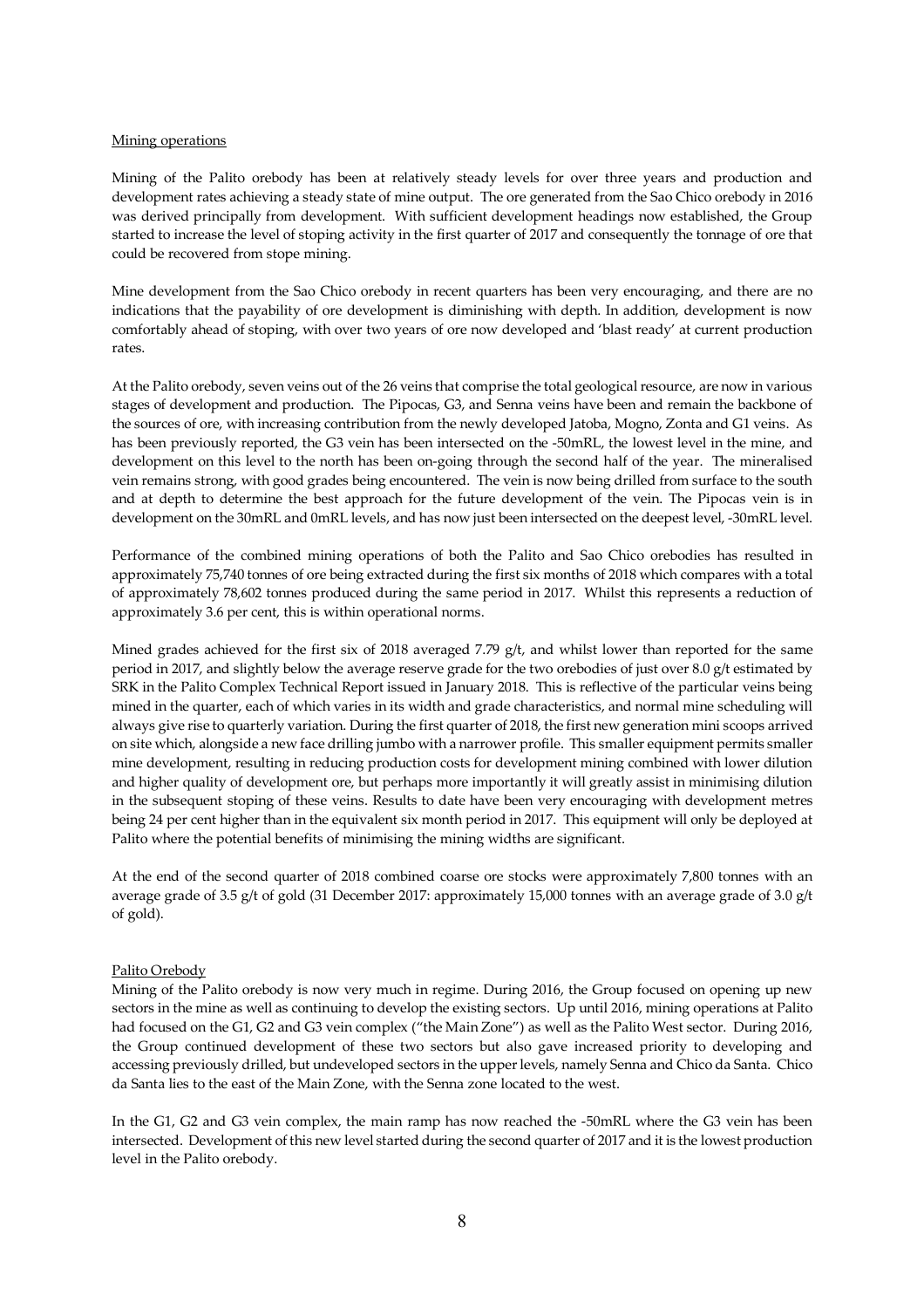The Senna zone was mined during 2008 and 2009 as a small open pit where approximately 25,000 tonnes of oxide ore with a grade of 3.0 g/t gold was extracted. It is now in underground development and to date has been very successful. Mine development on the 250mRL, 237mRL, 225mRL, 210mRL and 185mRL is on-going with the ramp now being taken down to the 170mRL. The adjacent Zonta vein is also under development on levels 225mRL, 210mRL, 185mRL and has just been intersected on level 170mRL. All ore being mined from the Senna sector is currently from development activity with stoping yet to start. Based on the ore grades recovered from the open pit operation and deeper exploration drill-holes, management is hopeful of the long-term potential within the Senna zone which, whilst part of the main Palito Mine complex, has the benefit of an independent access from surface.

In the Chico da Santa sector the Ipe, Jatoba and Mogno veins are being developed. Good grades have been encountered in all three veins, though the veins in the sector tend be slightly narrower than other veins being mined elsewhere in the Palito Mine. The recently purchased mini scoop and jumbo combination will be tested first in this sector.

Opening up new sectors of the Palito orebody has created options and flexibility, an essential part of any small underground mining operation. Underground diamond drilling is being used to evaluate numerous known, but underexplored, veins and together with these new sectors, the Group plans to open up numerous new mining faces in the upper levels. These have the advantage of being in close proximity to existing mine infrastructure and will not require any new ramp development.

Such lateral development also reduces the requirement to continue to deepen the mine at the rates that were previously necessary. This could be expected to extend the life of the operation with the identification of mining areas that are not currently part of the mining plans and will also increase the amount of ore than can be recovered in each vertical metre of mine development, which can improve margins and reduce costs.

In the longer term, management anticipates that the Palito orebody will expand along strike as well. To the south this will be towards the Palito South and Currutela prospects. Recent underground development and surface drilling on the Pipocas vein is suggesting some good potential to the north and further to the north there is also the Copper Hill geophysical anomaly which offers the exciting possibility of a significant discovery. At this time, drill intersections on the Pipocas north area show the vein continuing north approximately 250 metres from the most northerly exposure underground. Assay analysis is currently in progress. The Group has undertaken mine development on G3 towards the Palito South area, primarily on the 114mRL, which has been driven approximately 700 metres further south than any other underground working at Palito. Diamond drilling from surface is now ongoing, drilling both to the south and at depth on G3. Economic mineable widths and grades have now been intersected 150 metres beyond the most southerly mine development, and remain open to the south, drilling continues.

# Sao Chico Orebody

Underground development of the Sao Chico orebody commenced in the fourth quarter of 2014 and in January 2015, the ramp development intersected the principal vein, the Main Vein, approximately 30 vertical metres below the portal entrance. The initial sampling confirmed a payable intersection with a true width of 3.6 metres and a gold grade of 42.0 g/t. Approximately 2,800 metres of development were completed in 2015, allowing mining on three levels.

Since that time, the Main Vein has continued to be developed and evaluated with a combination of 'on-lode' development and underground drilling. The main ramp has now reached the -19mRL, the next planned level, some 280 vertical metres below surface will continue to be deepened during 2018. Development has been completed, or is active, on the 56mRL, 40mRL, 26mRL, 10mRL and the new -3mRL whilst stoping activity is currently focused on the 70mRL and 56mRL.

During 2016, the decision to implement sublevel open stoping as the principal mining method was taken, which resulted in the development of sublevels with 15 metre vertical spacings floor to floor. Each sublevel is advanced three metres at a time and channel sampled. The closer sample spacing that this allows has greatly increased the understanding of the orebody and the increased level of mine development has enabled the Group to define a clear 24 month mine plan.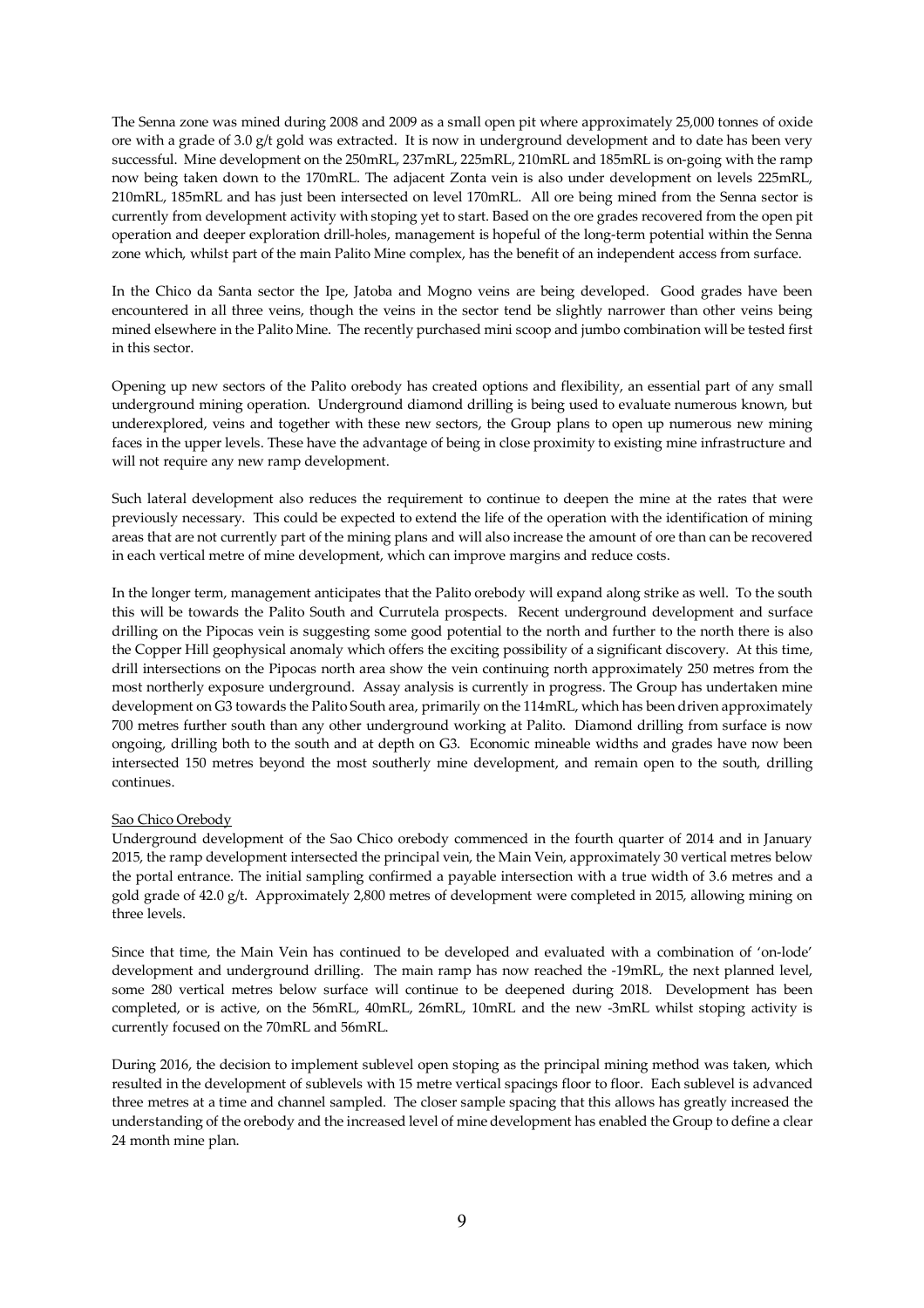The Main Vein or ore zone at Sao Chico can vary from one metre to eight metres wide, but most commonly is a 2.5 metre wide alteration zone, which itself is structurally continuous. However, the gold grades within this alteration zone are quite erratic and are hosted in three steeply plunging pay-shoots. In these pay-shoots, the grades are often spectacular, very often being in excess of 100 g/t of gold. Outside the pay-shoots the vein is continuous but with low gold grades and, as a result, it is unavoidable that, as the mine development passes between the payshoots, lower grade mineralisation has to be mined. Whilst the alteration zone itself is readily identifiable, the high grade within it is much less so, and as a result, on-lode development levels are mined 15 vertical metres apart (floor to floor), along which regular channel sampling is made. This is further complimented by in-fill drilling between these levels to best define the high-grade gold mineralisation. This approach allows the Group's mining personnel to readily identify stoping blocks and optimise mining of the high gold grade zones.

The central pay-shoot is the most established of these three high grade shoots, and is some 100 to 150 metres long. The Group has, and will continue to focus in the near-term, on developing this part of the Main Vein, and some consistent higher-grade development ore is being generated as a result. Access to the other pay-shoots along the strike will not be lost and these will be available for development in future periods.

Underground exploration drilling of the central pay-shoot is ongoing, targeting the down dip extension and is confirming the belief that the Main Vein of the Sao Chico deposit, is hosted within a regional shear structure. At the current time, the deepest intersection has cut the Main Vein at approximately -75mRL, some 70 metres below the current lowest developed level. The drilled intersection was over 6m, suggesting a true width of at least three metres. The intersection is yet to be sampled but exhibited visible sulphides which bodes well.

## **Plant operations**

Total gold production for the first six months of 2018 was 18,751 ounces of gold, generated from the processing of ROM ore from the Palito and Sao Chico orebodies, combined with the surface coarse ore stockpiles and a small contribution from the stockpiled flotation tailings accumulated from the processing of Palito Mine production in 2014.

Gold production for the six month period came from the processing of 81,300 tonnes from the Palito and Sao Chico orebodies with an average grade of 7.36 g/t of gold (six months to 30 June 2017: 85,016 tonnes at 6.94 g/t of gold). Whilst hard rock processed in lower by 4.4 per cent or approximately 3,700 tonnes, during the same period a total of 6,600 tonnes of reprocessed tailing has passed through the plant an increase of approximately 2,600 tonnes compared with the same six month period in 2017.

Since the operations began, plant capacity has limited the ability to run down the surface ore stocks, a legacy of the fact that mine production began six months before the ore processing.

Plant performance during the first six months has been excellent, averaging approximately 490 tonnes of ROM ore and reprocessed tailing per day. The Group still has approximately 7,800 tonnes of coarse ore in stockpiles and an estimated 36,000 tonnes of flotation tails stockpiled (with an average grade of around 2.7 g/t of gold), levels that have been fairly static since 2014. This reflects that the operation remains somewhat constrained by the capacity of the plant.

The Group had been trying to pump the flotation tailings in a wet form to the CIP plant, but this proved to be slow and labour intensive. Passing the material once 'dried' through the ore feed system has, to date, been restricted by belt capacity, as well as compaction issues in the silos. So far, it has not been easy to independently feed this material, though during May and June, some success was made by mixing this material with coarser SC crushed ore.

An encouraging development during 2017 was the test work undertaken by the Group on ore sorting of the Palito and Sao Chico ores. Current mining operations whilst excellent, we are employing the most selective methods possible. With veins typically 0.5 to 0.7 metres wide, the minimum mining width of 1.0 metre means significant amounts of granite waste still form part of the mined material coming to surface. Having undertaken test work in Brazil and subsequently at the manufacturer's facilities in Poland, excellent results have been achieved using Xray scanning on the Palito ore using relative atomic densities to physically separate crushed sulphide bearing ore and granite waste. The contrast and results have been quite remarkable. The Group has ordered an ore sorter,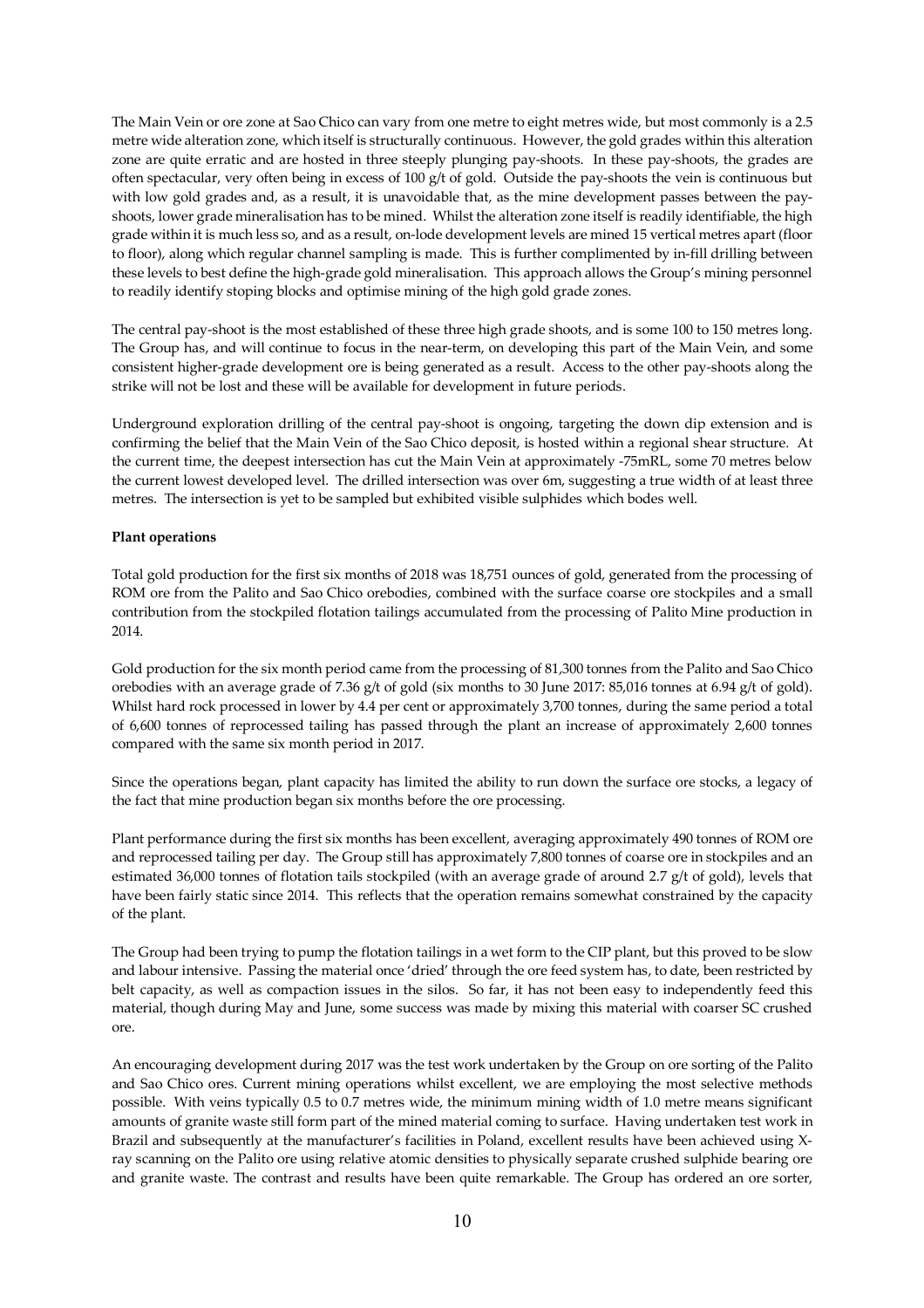which will have both X-ray and colour sorting capability. The colour scanner can be added at construction stage at a modest cost and as Sao Chico ore performs well with colour sorting, the Company sees the option to campaign both ore feeds in the future.

The sorter will be installed after the main crushing plant that will separate material ahead of milling and remove from the mill feed a significant percentage of the waste that would otherwise have formed part of the feed into the plant. Not only will this reduce process costs per ounce recovered, it will also liberate capacity in a mill constrained operation. In this way it is hoped that, using this technology, the plant can be debottlenecked, mill feed grade elevated as a result, and plant capacity freed up for the future organic growth with the added benefit of potentially reducing the surface stockpiles of ore. This equipment is built to order and it is anticipated it will take between nine months and a year before it can be fabricated, installed and commissioned. Payback of the estimated US\$1.2 million cost is however expected to be less than 12 months.

# Palito Complex Exploration and Licensing matters

The Group undertook, and completed, a surface diamond drill programme in March 2015 at the Sao Chico Mine that consisted of 42 diamond drill holes totalling 7,204 metres. A further 30 underground diamond drill holes were completed during 2015 totalling an additional 1,459 metres of drilling. The drill programme was a combination of in-fill and step-out drilling and the results from this, in conjunction with the on-lode development mining that took place during the remainder of 2015, greatly enhanced the understanding of the orebody and facilitated mine planning for 2016 and 2017. It built on the results and understanding gained from the 2011 and 2013 drilling campaigns and reported numerous high-grade intersections, with some gold grades in excess of 100 g/t, and indications that the grade and resource potential continues at depth. Further details are set out in a news release issued by the Group on 21 October 2015, which is available on the Group's website www.serabigold.com and has been filed on SEDAR. The understanding of the orebody has also been assisted by paragenetic studies on mine ore samples including detailed petrological descriptions, SEM and QuemScan analysis.

In February 2014, the Final Exploration Report ("FER") for the Sao Chico gold project was completed and submitted to the Departamento Nacional de Produção Mineral ("DNPM"), who issued notification of their approval of this report in November 2014. This represented the first part of the process of transforming the Sao Chico exploration licence into a full mining licence. As the next major step in the conversion procedure, Serabi submitted, in September 2015, the Plano Approvimiento Economico, a form of economic assessment prepared in accordance with Brazilian legislation. Additionally, the Group needs to engage a certified third party Environmental Consultancy to prepare a full socio-economic analysis and Environmental Impact Assessment ("EIA") for Sao Chico. This is now ongoing and the Group expects the EIA to be submitted in September 2018, once approved, a public meeting will follow, and the Group is hopeful the full mining license will be granted before the end of 2018.

With the Guia de Utilização (a trial mining license) already in place, and valid until 6 April 2019, all mining operations can continue in parallel, whilst the full mining licence application is progressing. The issuing of the mining licence also requires the submission of a risk assessment and management plan, safety assessments, environmental and social impact studies, closure and remediation plans all of which have been submitted to the relevant government bodies. Any further reports requested or updates to existing reports will be submitted promptly upon request.

Two geophysical exploration programmes commenced during the second half of 2016, over each orebody. The first of these programmes involved using down-the-hole electromagnetics ("DHEM") in the discovery holes drilled by the Group in 2011 at the Currutela, Piaui and Palito South prospect areas and other areas of interest close to the Palito orebody. DHEM provides data to model the likely geographical location and extent of the sulphide rich zones intersected in the 2011 drill holes. The second programme was undertaken at Sao Chico using surface IP and, included areas immediately around the Sao Chico orebody. Some large anomalies parallel to the Sao Chico orebody have been identified and will require further testing by surface drilling. Both geophysical programmes are using well established techniques to identify conductive bodies and sulphide mineralisation as pathfinders to locating gold occurrences which are associated with these features.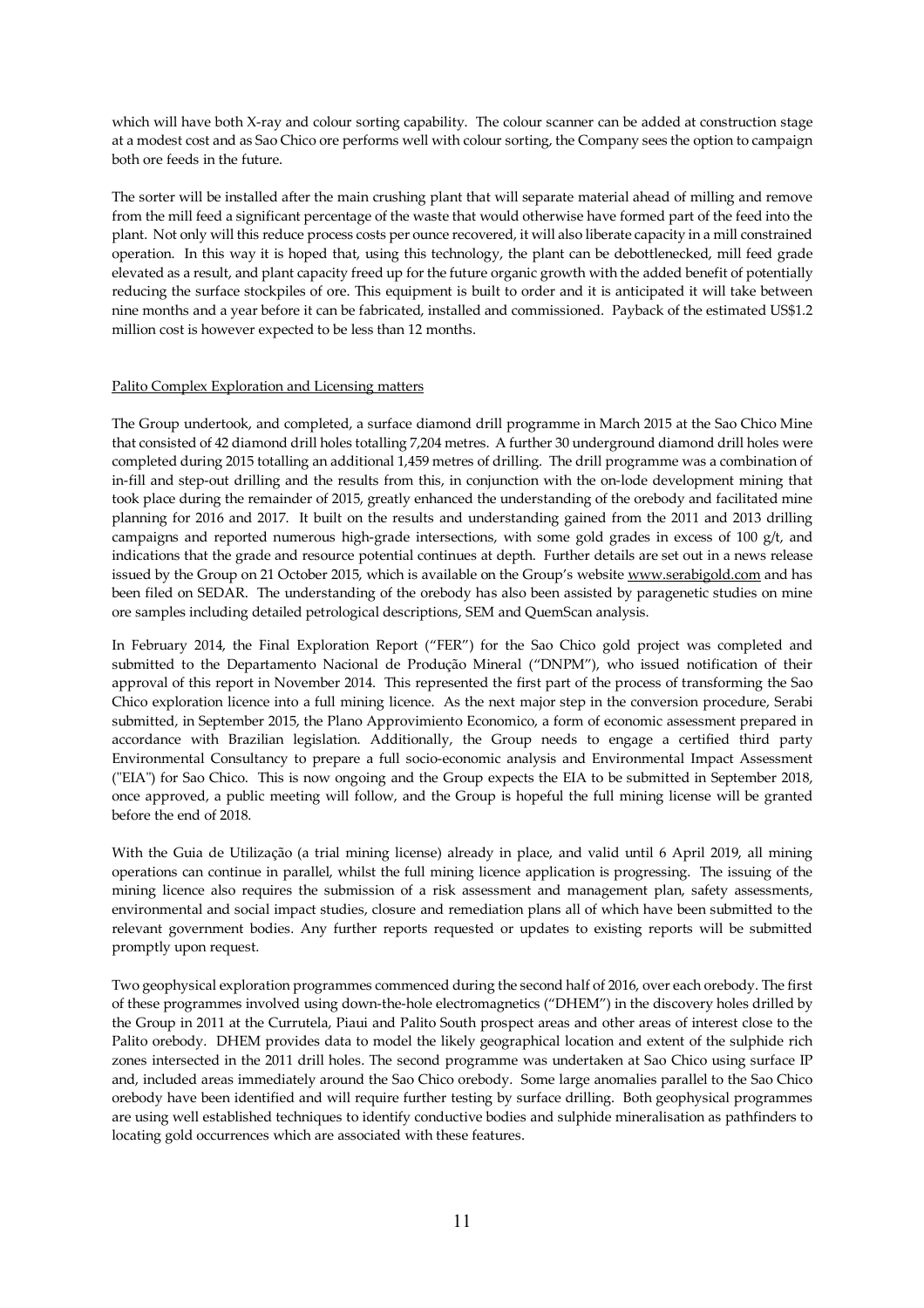The Group, during 2017, has secured additional tenements located to the south and the west of the original Sao Chico licence area, and management consider that these offer excellent potential for hosting strike extensions of the current Sao Chico veins.

As noted earlier, a drill programme of approximately 20,000 metres, focused on step out drilling on known veins at Palito and Sao Chico, is underway. The drilling also includes testing of the geophysical anomalies that lie adjacent to the Main Vein at Sao Chico and may well represent sub-parallel veins.

Taking each orebody in turn, at Palito, extension drilling has now been completed on the Pipocas vein to the north and south, with smaller programmes testing Copper Hill and the Caixas anomaly. Drilling of the southerly extensions of the Ipe/Mogno veins of the Chico da Santa area is ongoing as is the drilling of southerly extension of the G3 vein. The first drilling into G3 was mixed, but the southernmost holes have been excellent so far, and drilling continues to enable the Company to ascertain the extent of the resource and how best to access these area. With many assays outstanding, the Company anticipates being able to issue an update of results during the third quarter of 2018.

The Sao Chico surface diamond drilling programme commenced in May 2018. The current orebody is completely open along strike and the Group has very little geological information outside the immediate mine limits. Nonetheless there are strong indications that substantial strike extensions of the principal vein and adjacent veins are waiting to be defined. To date approximately 2,000 metres have been drilled with the immediate priority being the Crossroads IP anomaly which could represent a parallel structure to the Main Vein currently being mined at Sao Chico. To date four holes have been drilled into the Crossroads anomaly and sulphide mineralisation, much as seen in the Main Vein, has been intersected, and with mineable widths. The Company is compiling results and anticipates to add further drilling into the Crossroads anomaly.

# **Jardim do Ouro Exploration**

With the addition of the new tenement to the west and south at Sao Chico, the JDO Project covers a total area of over 45,000 hectares, incorporating the Palito and Sao Chico mining licence areas. The Palito mining licence was granted on 23 October 2007 covering an area of 1,150 hectares, whilst the Sao Chico licence is in the process of being converted into a full mining licence. The remainder of the tenement area comprises exploration licences either granted or in application. The JDO Project is located in the Tapajós Mineral Province in the south east part of the Itaituba Municipality in the west of Pará State in central north Brazil.

An airborne geophysical VTEM survey over the remainder of the JDO tenement was flown during July to supplement the two airborne geophysical VTEM surveys completed in 2008 and 2010 that covered a total area of 14,650 hectares. From these original surveys the Group has already identified a number of geophysical anomalies which it considers worthy of further investigation and management fully expect that further anomalies will be highlighted by the 2018 survey. The data from this 2018 survey is currently being processed and interpreted and management will then try to rank and prioritise these for further follow up exploration activity.

It has always been the intention of the Group to use cash flow generated from its production operations to advance its exploration opportunities.

# **Coringa Project Development and Licencing**

On 14 August 2017, Anfield announced that it had received key permits required to commence construction of the Coringa project, being (1) the license of operation for exploration and trial mining, (2) the vegetation suppression permit and (3) fauna capture permit, all issued by the SEMAS. The SEMAS permits contain a list of conditions for the conservation and protection of fauna and flora.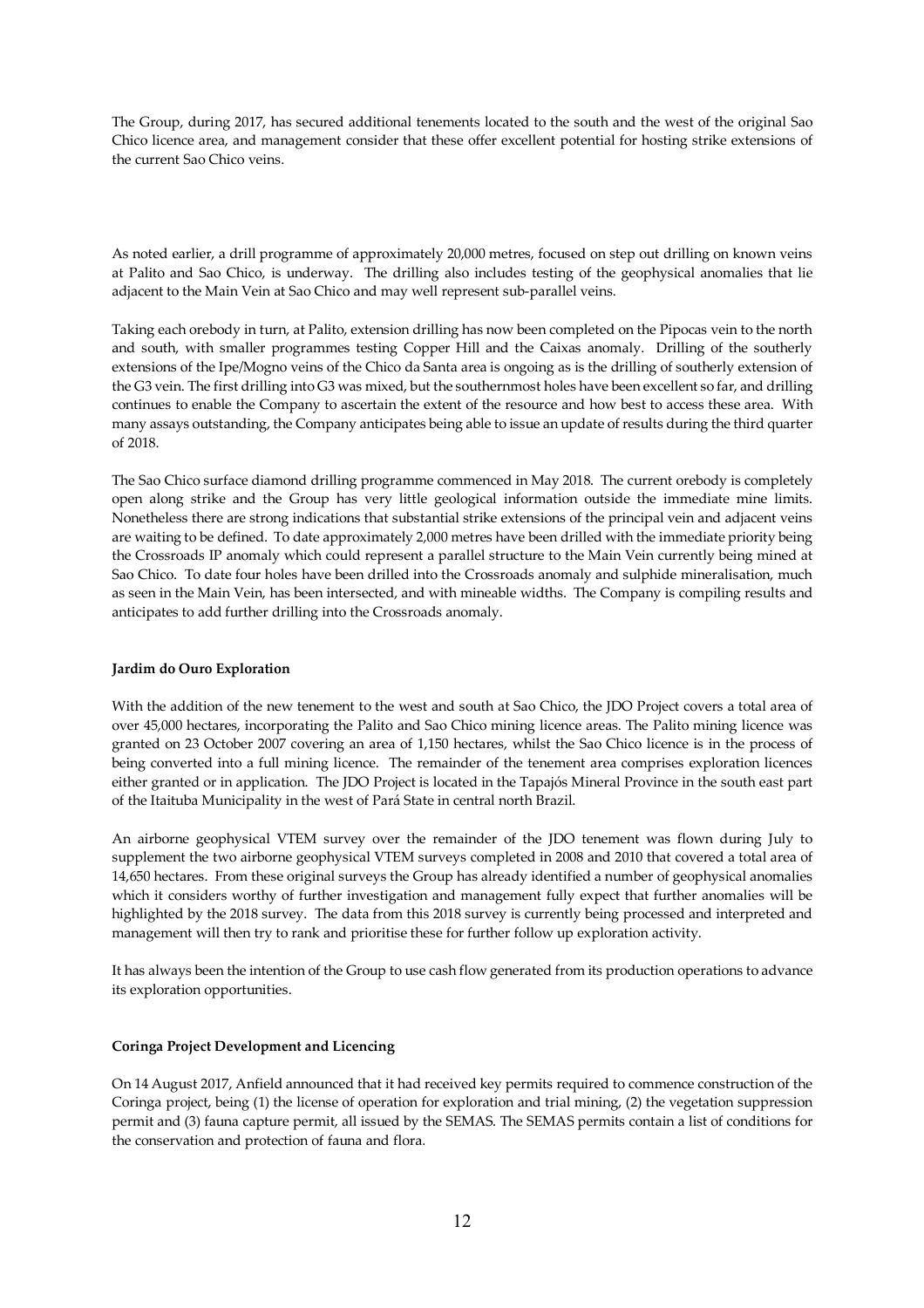The next step in the permitting process will be for a formal trial mining licence to be issued by the DNPM. The trial mining licence will authorise the Group to commence mine development and limited production from Coringa. The trial mining license will authorise mining and processing of up to 50,000 tonnes of ore per year at Coringa. Under applicable regulations, once the mine is operational, Chapleau Brazil may apply to the DNPM to increase the processing limit.

On 27 September 2017, Anfield announced that it understood the Brazilian Ministério Público Federal ("MPF") was bringing an action against SEMAS, the DNPM and Chapleau Brazil. The action seeks to nullify the operating license previously granted to Chapleau Brazil by SEMAS and states that SEMAS should not have granted the license without requiring Chapleau Brazil to prepare a full socio-economic analysis and EIA for Coringa. Anfield and its legal counsel believe that Chapleau Brazil has complied with all applicable regulations. The court denied a request from the MPF to cancel the operating licence and instead requested that all parties (MPF, DNPM, Chapleau and SEMAS) should meet on 26 April 2018 for further discussions. The results of this meeting were inconclusive, it included requests from the MPF to undertake further studies that are not required by the law in particular with relation to any potential impact on areas occupied by indigenous populations. The Group had already begun assembling information to complete such an assessment notwithstanding that any indigenous populations are located beyond the buffer zones stipulated by the law.

On 23 May 2018, Serabi received news that the court and judge who presided over the hearing on 26 April 2018, denied the MPF any action against SEMAS, the DNPM and Chapleau Brazil and also denied any right to appeal the decision, thus allowing Chapleau to proceed with advancing the project. To that point, the Company has since successfully obtained a trial mining licence for each of the concessions 850568/1990 and 850567/1990.

Progress has also been made in several other areas relating to the development of Coringa. Applications for required camp and start-up water were submitted prior to the date of the Acquisition and the tailings storage permit request was submitted on 11 December 2017. Discussions for long-term land access agreements are underway with the Instituto Nacional de Colonização e Reforma Agrária ("INCRA"), a government agency which claims ownership of the surface rights where the project is situated.

# **Other Exploration Prospects**

The Group has three other project areas, although activities on each of these projects have been limited in recent periods.

The Sucuba Project is located in the state of Para, and the Group holds two exploration permits covering an area of 10,449 hectares. The Pizon Project, located in the state of Amazonas, represents 4,733 hectares in one exploration licence and the Modelo Project, also in Amazonas, represents 2,971 hectares in one exploration licence. The Group has not engaged in any exploration activity at any of these projects during the past 12 months and has currently not budgeted for any exploration activity during the next 18 months. These projects are non-core for the Group and it is the intention to relinquish these tenements upon their expiry.

#### **Background to the Group's Tapajos Gold Projects**

#### Palito Gold Project – Para State, Brazil

The Palito Mine is wholly owned by the Group, through its 100 per cent owned subsidiary Serabi Mineração S.A. The Palito Mine and infrastructure lies some 4.5 kilometres south of the village of Jardim do Ouro and approximately 15 kilometres via road. Jardim do Ouro lies on the Transgarimpeira Road some 30 kilometres west/south-west of the town of Moraes de Almeida, located on the junction of the Transgarimpeira and the BR 163 (the Cuiabá - Santarém Federal Highway). Moraes de Almeida is approximately 300 kilometres south-east, by paved road, of the city of Itaituba which is also the municipal capital.

The Palito Mine is a high-grade, narrow vein, underground mining operation which was operated by the Group from late 2003 until the end of 2008. Between the start of 2005 until the end of 2008 the Group processed a total of 480,000 tonnes of ore through the plant at an average gold head grade of 6.76  $g/t$ . Average gold recovery during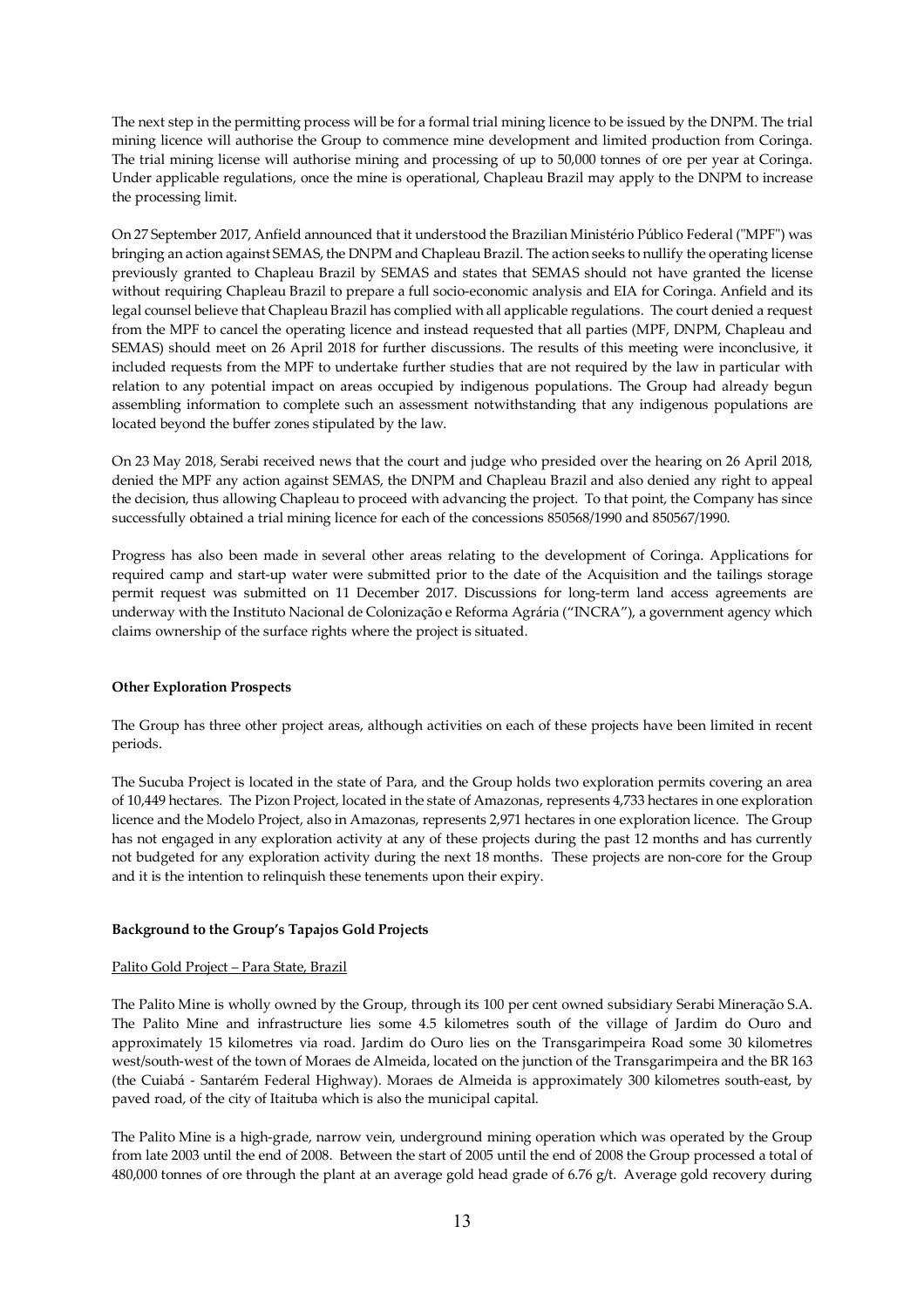the period was 90 per cent, with copper recovery around 93 per cent, providing total production over this period of approximately 100,000 ounces of gold.

The operation was placed on care and maintenance in 2008, but the main infrastructure was kept intact as much as possible. This included a process plant comprising flotation and CIP gold recovery circuits which had historically been treating up to 600 tonnes per day (200,000 tonnes per year) of ore and a camp that had housed over 200 employees and maintenance and workshop facilities. The site is supplied with mains power sourced from a 25mW hydroelectric generating station located approximately 100 kilometres north-east of the town of Novo Progresso on the Curuá (Iriri) River.

In January 2018, the Group released the Palito Complex Technical Report which estimated an NI 43-101 compliant Proven and Probable Reserves for the Palito ore body of 157,000 ounces of gold at an average grade of 7.99 g/t and included within a Measured and Indicated mineral resource of 271,000 ounces of gold and an Inferred mineral resource of 177,000 ounces of gold.

Since 30 June 2017 the Group has extracted, from the Palito orebody, total contained gold of approximately 25,200 ounces, having mined a total of approximately 98,600 tonnes at an average grade of 7.95 g/t.

|                               | Vein Width               | Quantity |       | Grade                    | <b>Contained Metal</b> |                          |
|-------------------------------|--------------------------|----------|-------|--------------------------|------------------------|--------------------------|
| Classification                |                          |          | Gold  | Copper                   | Gold                   | Copper                   |
|                               | m                        | 000't    | g/t   | $\%$                     | $000'$ oz              | t                        |
| Underground                   |                          |          |       |                          |                        |                          |
| Measured                      | 0.52                     | 274      | 15.21 | 0.77                     | 134                    | 2,110                    |
| Indicated                     | 0.57                     | 371      | 10.91 | 0.57                     | 130                    | 2,115                    |
| <b>Surface Stockpiles</b>     |                          |          |       |                          |                        |                          |
| Measured                      | $\overline{\phantom{a}}$ | 12       | 3.15  | $\overline{\phantom{a}}$ | $\mathbf{1}$           | $\overline{\phantom{0}}$ |
| <b>Tailings</b>               |                          |          |       |                          |                        |                          |
| Measured                      |                          | 60       | 2.70  | $\overline{\phantom{a}}$ | 5                      | $\overline{\phantom{0}}$ |
| Combined                      |                          |          |       |                          |                        |                          |
| Measured                      | $\overline{\phantom{a}}$ | 346      | 12.62 | 0.61                     | 140                    | 2,110                    |
| Indicated                     | $\overline{\phantom{a}}$ | 371      | 10.91 | 0.57                     | 130                    | 2,115                    |
| <b>Measured and Indicated</b> | -                        | 717      | 11.74 | 0.59                     | 271                    | 4,225                    |
| Underground                   |                          |          |       |                          |                        |                          |
| Inferred                      | 0.77                     | 784      | 7.02  | 0.20                     | 177                    | 1,568                    |

# **Table 1 - Mineral Resource Statement, Palito Mine, Para State, Brazil, as of June 30, 2017**

Notes to Table 1:

(1) *Mineral Resources have been rounded. Mineral Resources are not Mineral Reserves and have not demonstrated economic viability. Mineral Resources are reported inclusive of Mineral Reserves. All figures are rounded to reflect the relative accuracy of the estimates. Underground Mineral Resources are reported within classification domains inclusive of in-situ dilution at a cut-off grade of 3.10 g/t gold assuming an underground extraction scenario, a gold price of US\$1,500/oz, a 3.5:1 Brazilian Real to U.S. Dollar exchange rate, and metallurgical recovery of 91%. Polygonal techniques were used for mineral resource estimates. Surface stockpiles and tailings are reported at a cut-off grade of 1.65 g/t gold assuming a gold price of US\$1,500/oz, a 3.5:1 Brazilian Real to U.S. Dollar exchange rate, and metallurgical recovery of 78%.* 

(2) *Serabi is the operator and owns 100% of the Palito Mine such that gross and net attributable mineral resources are the same. The mineral resource estimate was prepared by the Company in accordance with the standard of CIM and Canadian National Instrument 43-101, with an effective date of 30 June 2017, and audited and approved by Mr Glen Cole of SRK Consulting (Canada) Inc., who is a Qualified Person under the Canadian National Instrument 43-101.*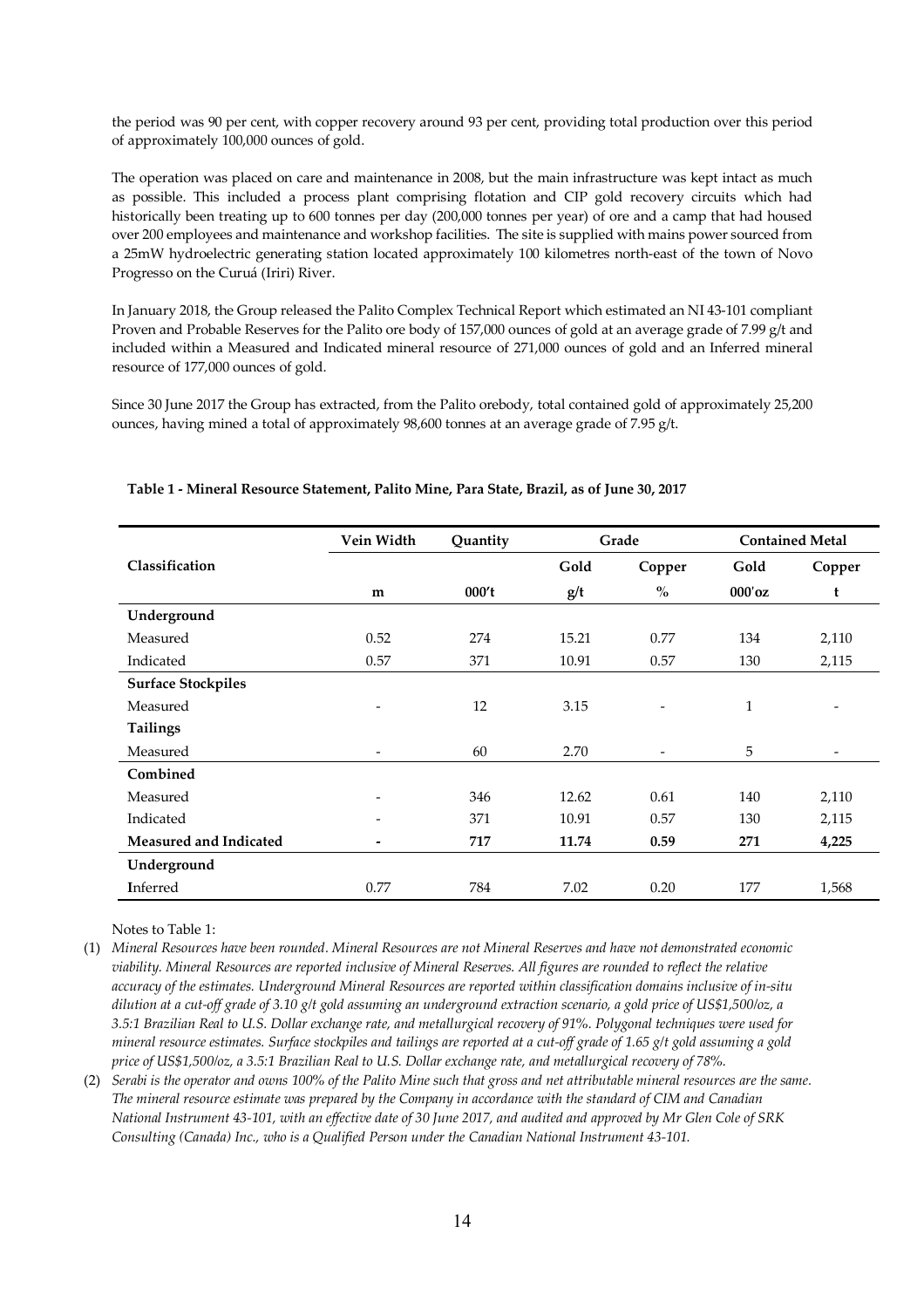|                            | Quantity |      | Grade  | <b>Contained Metal</b> |        |  |
|----------------------------|----------|------|--------|------------------------|--------|--|
| Classification             |          | Gold | Copper | Gold                   | Copper |  |
|                            | 000't    | g/t  | $\%$   | $000'$ oz              | T      |  |
| Underground                |          |      |        |                        |        |  |
| Proven                     | 265      | 9.77 | 0.46   | 83                     | 1,219  |  |
| Probable                   | 276      | 7.64 | 0.39   | 68                     | 1,076  |  |
| <b>Surface Stockpiles</b>  |          |      |        |                        |        |  |
| Proven                     | 12       | 3.15 | -      | 1                      | ٠      |  |
| Tailings                   |          |      |        |                        |        |  |
| Proven                     | 60       | 2.70 |        | 5                      | -      |  |
| Combined                   |          |      |        |                        |        |  |
| Proven                     | 337      | 8.28 | 0.36   | 90                     | 1,219  |  |
| Probable                   | 276      | 7.64 | 0.39   | 68                     | 1,076  |  |
| <b>Proven and Probable</b> | 613      | 7.99 | 0.37   | 157                    | 2,295  |  |

## **Table 2 - Mineral Reserves Statement, Palito Mine, Para State, Brazil, as of June 30, 2017**

Notes to Table 2:

- (1) *Mineral Reserves have been rounded to reflect the relative accuracy of the estimates. Proven Underground Mineral Reserves are reported within the Measured classification domain, and Probable Underground Mineral Reserves are reported within the Indicated classification domain. Proven and Probable Underground Mineral Reserves are inclusive of external mining dilution and mining loss and are reported at a cut-off grade of 3.70 g/t gold assuming an underground extraction scenario, a gold price of US\$1,250/oz, a 3.5:1 Brazilian Real to U.S. Dollar exchange rate, and metallurgical recovery of 91%. Proven Mineral Reserves surface stockpiles and tailings are reported at a cut-off grade of 1.95 g/t gold assuming a gold price of US\$1,250/oz, a 3.5:1 Brazilian Real to U.S. Dollar exchange rate, and metallurgical recovery of 78%.*
- (2) *Serabi is the operator and owns 100% of the Palito Mine such that gross and net attributable mineral reserves are the same. The mineral reserve estimate was prepared by the Company in accordance with the standard of CIM and Canadian National Instrument 43-101, with an effective date of 30 June 2017, and audited and approved by Mr Timothy Olson of SRK Consulting (US) Inc., who is a Qualified Person under the Canadian National Instrument 43-101.*

## Sao Chico Gold Project – Para State, Brazil

The Sao Chico property, acquired by the Group in July 2013 as part of the acquisition of Kenai Resources Ltd ("Kenai"), was initially represented by a single exploration licence area (AP 12836). The Sao Chico Mine is a small but high-grade underground gold mining operation some 30 kilometres to the south west, along the Transgarimpeira Highway, from the Palito Mine. The Sao Chico exploration licence was in force until 14 March 2014 and the Group, prior to its expiry, commenced the process of converting the concession to a full mining licence. A trial mining licence has also been issued for the property valid to 6 April 2019. In July 2015, the Group was also awarded exploration licences adjoining AP12836 to the south, east and west, covering approximately 6,400 hectares, which the Group considers to have excellent prospects for hosting extensions of the gold mineralisation identified at the Sao Chico Mine.

The Sao Chico Mine is located within an area of historic garimpo mining operations but exploration over the area has been limited. Prior to the acquisition of the project by the Group, the most significant recent exploration was a 22 hole programme extending to about 3,300 metres of diamond drilling conducted by Kenai during 2011. During 2013 the Group completed an infill and step out diamond drilling programme totalling 4,950 metres to enhance the existing resource in terms of both resource confidence and size. The drill programme was supplemented by ground geophysics, and a further 1,120 metres of diamond drilling to test initial geophysical anomalies. The results from the ground geophysics have established other potential areas of interest within the Sao Chico exploration licence but the Group will undertake other confirmatory exploration work, including geochemistry, over these identified anomalies before embarking on any further drilling activity of these anomalies.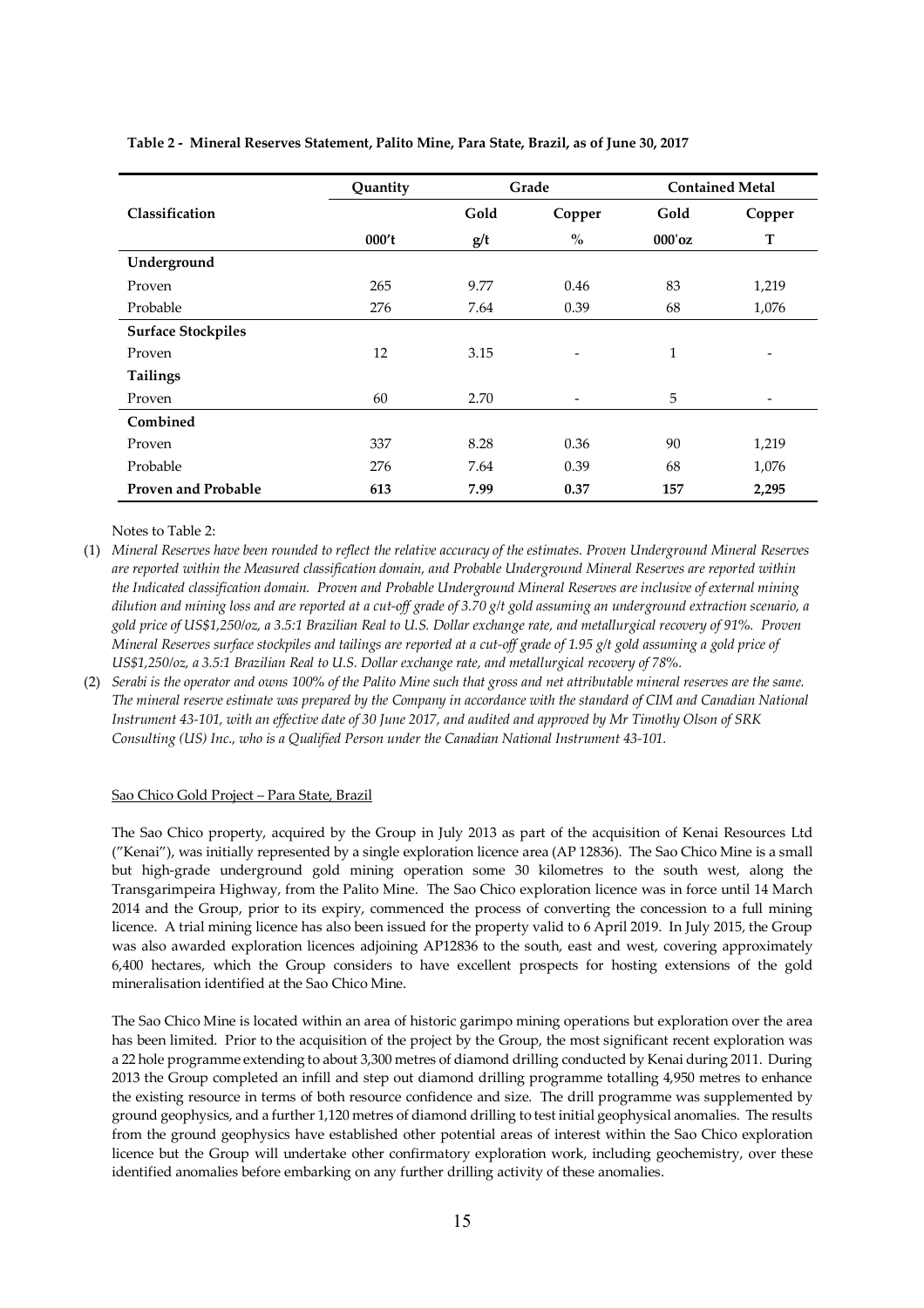In January 2018 the Group released the Palito Complex Technical Report which estimated an NI 43-101 compliant Proven and Probable Reserves of 24,000 ounces of gold at an average grade of 8.43 g/t and included within a Measured and Indicated mineral resource of 36,000 ounces of gold and an Inferred mineral resource of 54,000 ounces of gold.

Since 30 June 2017 the Group has extracted, from the Sao Chico orebody, total contained gold of approximately 19,700 ounces, having mined a total of approximately 67,300 tonnes at an average grade of 9.12 g/t.

|                               | <b>Thickness</b> | Quantity | Grade | <b>Contained Metal</b> |
|-------------------------------|------------------|----------|-------|------------------------|
| Classification                |                  |          | Gold  | Gold                   |
|                               | М                | 000't    | g/t   | $000'$ oz              |
| Measured                      | 1.82             | 60       | 13.34 | 26                     |
| Indicated                     | 1.79             | 22       | 14.70 | 10                     |
| <b>Measured and Indicated</b> | 1.81             | 82       | 13.70 | 36                     |
| <b>I</b> nferred              | 1.80             | 123      | 13.77 | 54                     |

**Table 3 - Mineral Resource Statement, Sao Chico Mine, Para State, Brazil, as of June 30, 2017** 

Notes to Table 3:

(1) *Mineral Resources have been rounded. Mineral Resources are not Mineral Reserves and have not demonstrated economic viability. Mineral Resources are reported inclusive of Mineral Reserves. All figures are rounded to reflect the relative accuracy of the estimates. Underground Mineral Resources are reported within classification domains inclusive of in-situ dilution at a cut-off grade of 2.85 g/t gold assuming an underground extraction scenario, a gold price of US\$1,500/oz, a 3.5:1 Brazilian Real to U.S. Dollar exchange rate, and metallurgical recovery of 95%. Polygonal techniques were used for mineral resource estimates.* 

(2) *Serabi is the operator and owns 100% of the Sao Chico Mine such that gross and net attributable mineral resources are the same. The mineral resource estimate was prepared by the Company in accordance with the standard of CIM and Canadian National Instrument 43-101, with an effective date of 30 June 2017, and audited and approved by Mr Glen Cole of SRK Consulting (Canada) Inc., who is a Qualified Person under the Canadian National Instrument 43-101.* 

|                            | Quantity | Grade | <b>Contained Metal</b> |
|----------------------------|----------|-------|------------------------|
| Classification             |          | Gold  | Gold                   |
|                            | 000't    | g/t   | $000'$ oz              |
| Underground                |          |       |                        |
| Proven                     | 65       | 8.15  | 17                     |
| Probable                   | 25       | 9.15  | 7                      |
| <b>Proven and Probable</b> | 90       | 8.43  | 24                     |

| Table 4 - Mineral Reserves Statement. Sao Chico Mine. Para State. Brazil. as of June 30. |  |  |  |  |  |
|------------------------------------------------------------------------------------------|--|--|--|--|--|
| 2017                                                                                     |  |  |  |  |  |

Notes to Table 4:

(1) *Mineral Reserves have been rounded to reflect the relative accuracy of the estimates. Proven Underground Mineral Reserves are reported within the Measured classification domain, and Probable Underground Mineral Reserves are reported within the Indicated classification domain. Proven and Probable Underground Mineral Reserves are inclusive of external mining dilution and mining loss and are reported at a cut-off grade of 3.45 g/t gold assuming an underground extraction scenario, a gold price of US\$1,250/oz, a 3.5:1 Brazilian Real to U.S. Dollar exchange rate, and metallurgical recovery of 95%*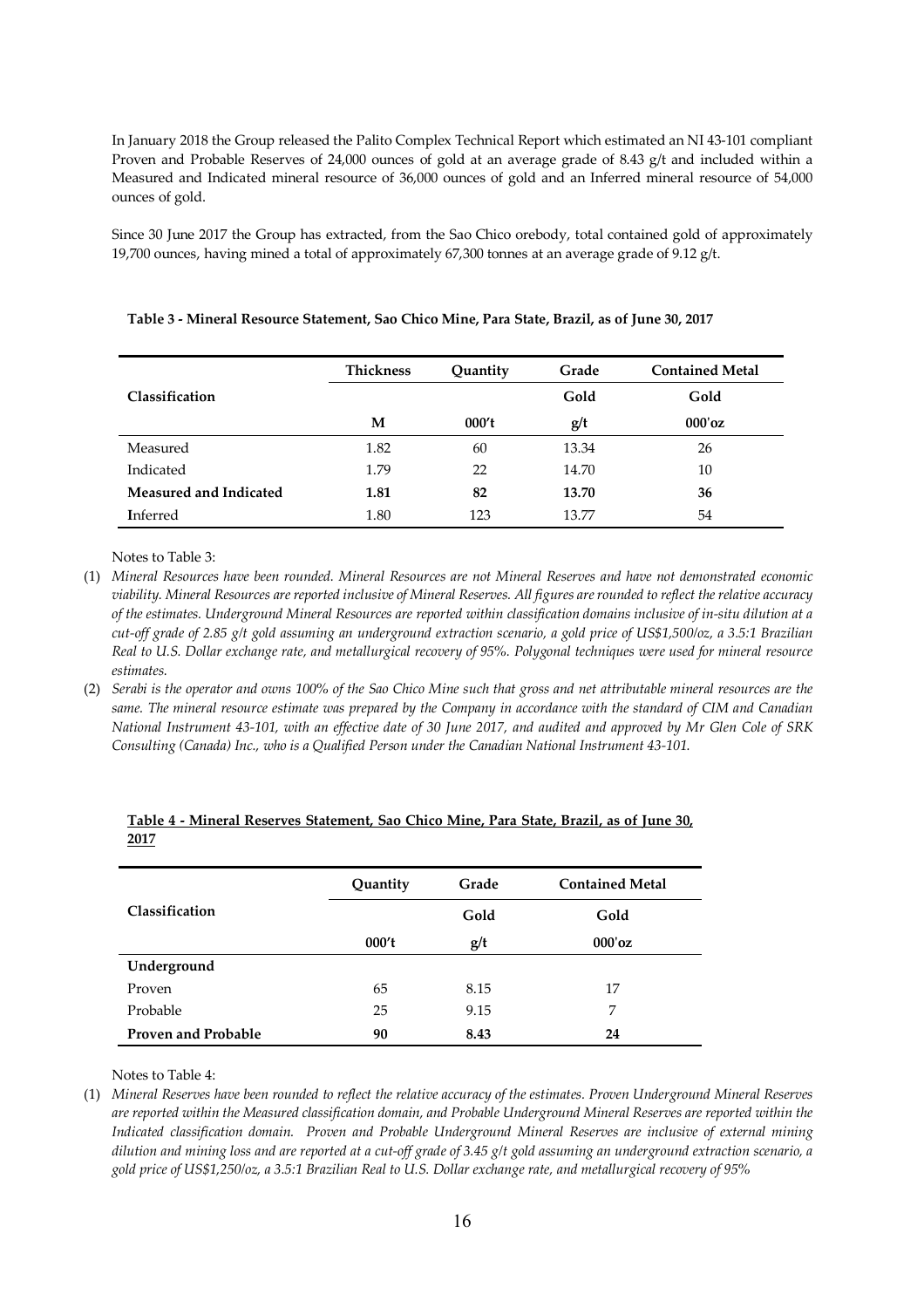(2) *Serabi is the operator and owns 100% of the Sao Chico Mine such that gross and net attributable mineral reserves are the same. The mineral reserve estimate was prepared by the Company in accordance with the standard of CIM and Canadian National Instrument 43-101, with an effective date of 30 June 2017, and audited and approved by Mr Timothy Olson of SRK Consulting (US) Inc., who is a Qualified Person under the Canadian National Instrument 43-101.*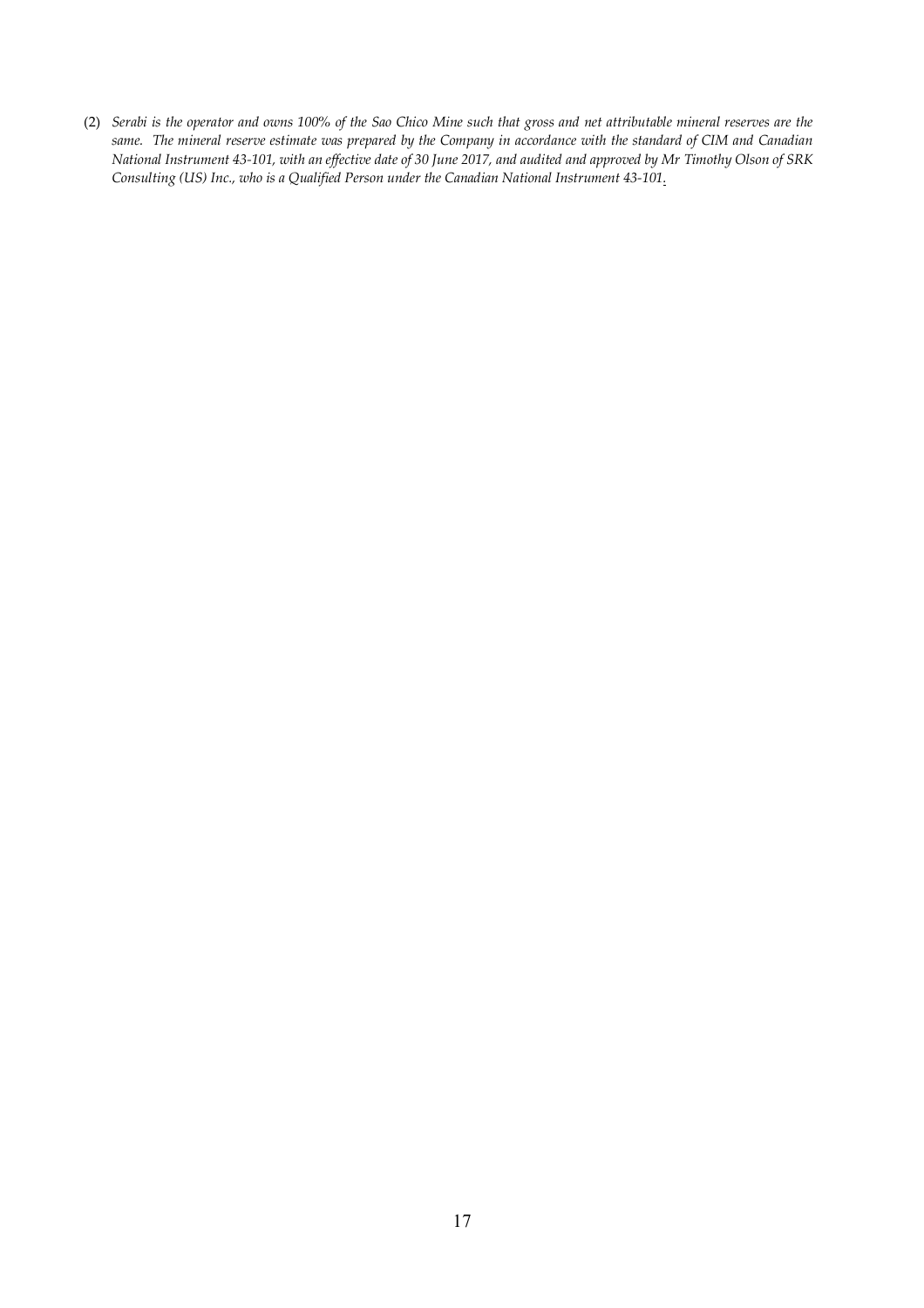#### Coringa Gold Project – Para State, Brazil

Coringa is located in north-central Brazil, in the State of Pará, 70 kilometres southeast of the city of Novo Progresso. Access to the property is provided by paved (National Highway BR-163) and gravel roads. Coringa is in the south eastern part of the Tapajós gold district, Brazil's main source of gold from the late 1970s to the late 1990s. Artisanal mining at Coringa produced an estimated 10 tonnes of gold (322,600 ounces) from alluvial and primary sources within the deep saprolite or oxidised parts of shear zones being mined using high-pressure water hoses or handcobbing to depths of 15 metres. Other than the artisanal workings, no other production has occurred at Coringa. Artisanal mining activity ceased in 1991 and a local Brazilian company (Tamin Mineração Ltda.) staked the area in 1990. Subsequently, the concessions were optioned to Chapleau (via its then subsidiary, Chapleau Brazil) in August 2006. On 1 September 2009, Magellan Minerals Ltd. ("Magellan Minerals") acquired Chapleau. Between 2007 and 2013, extensive exploration programmes were completed on the property, including airborne magnetic, radiometric and electro-magnetic surveys; surface IP surveys; stream, soil, and rock sampling; and trenching and diamond drilling (179 holes for a total length of 28,437 meters). On 9 May 2016, Anfield acquired Magellan Minerals. Anfield subsequently completed an infill drill programme (183 holes for a total length of 26,413 meters) for the Serra and Meio veins in 2016 and 2017.

|                    |       | <b>Average Grade</b> |             |                         |           |           | <b>Contained Metal</b> |             |  |  |
|--------------------|-------|----------------------|-------------|-------------------------|-----------|-----------|------------------------|-------------|--|--|
| Zone<br>ktonnes    |       | Au<br>(g/t)          | Ag<br>(g/t) | Cu<br>(° <sub>o</sub> ) | Pb<br>(%) | Zn<br>(%) | Au<br>(koz)            | Ag<br>(koz) |  |  |
| Indicated          |       |                      |             |                         |           |           |                        |             |  |  |
| <b>Serra</b>       | 488   | 7.45                 | 16.1        | 0.04                    | 0.09      | 0.04      | 117                    | 253         |  |  |
| Meio               | 160   | 10.69                | 20.7        | 0.12                    | 1.38      | 0.65      | 55                     | 106         |  |  |
| Galena             | 78    | 9.36                 | 14.7        | 0.13                    | 0.70      | 0.45      | 24                     | 37          |  |  |
| <b>Total</b>       | 726   | 8.36                 | 17.0        | 0.07                    | 0.44      | 0.22      | 195                    | 396         |  |  |
| Inferred           |       |                      |             |                         |           |           |                        |             |  |  |
| <b>Serra</b>       | 262   | 4.30                 | 8.7         | 0.02                    | 0.03      | 0.01      | 36                     | 73          |  |  |
| Meio               | 229   | 4.18                 | 6.1         | 0.03                    | 0.22      | 0.12      | 31                     | 45          |  |  |
| Galena             | 63    | 3.41                 | 3.5         | 0.03                    | 0.38      | 0.15      | 7                      | 7           |  |  |
| Mae de Leite       | 244   | 5.92                 | 2.6         | 0.01                    | 0.18      | 0.04      | 46                     | 20          |  |  |
| <b>Come Quieto</b> | 253   | 4.50                 | 7.5         | 0.06                    | 0.02      | 0.01      | 37                     | 61          |  |  |
| Valdette           | 249   | 2.96                 | 1.0         | 0.00                    | 0.04      | 0.03      | 24                     | 8           |  |  |
| Total              | 1,301 | 4.32                 | 5.1         | 0.02                    | 0.11      | 0.05      | 181                    | 215         |  |  |

# **Table 5 - Mineral Resources Statement, Coringa Gold Project, Para State, Brazil, as of May 3, 2017**

Notes to Table 5:

*Base case cut-off is 2 g/t Au.*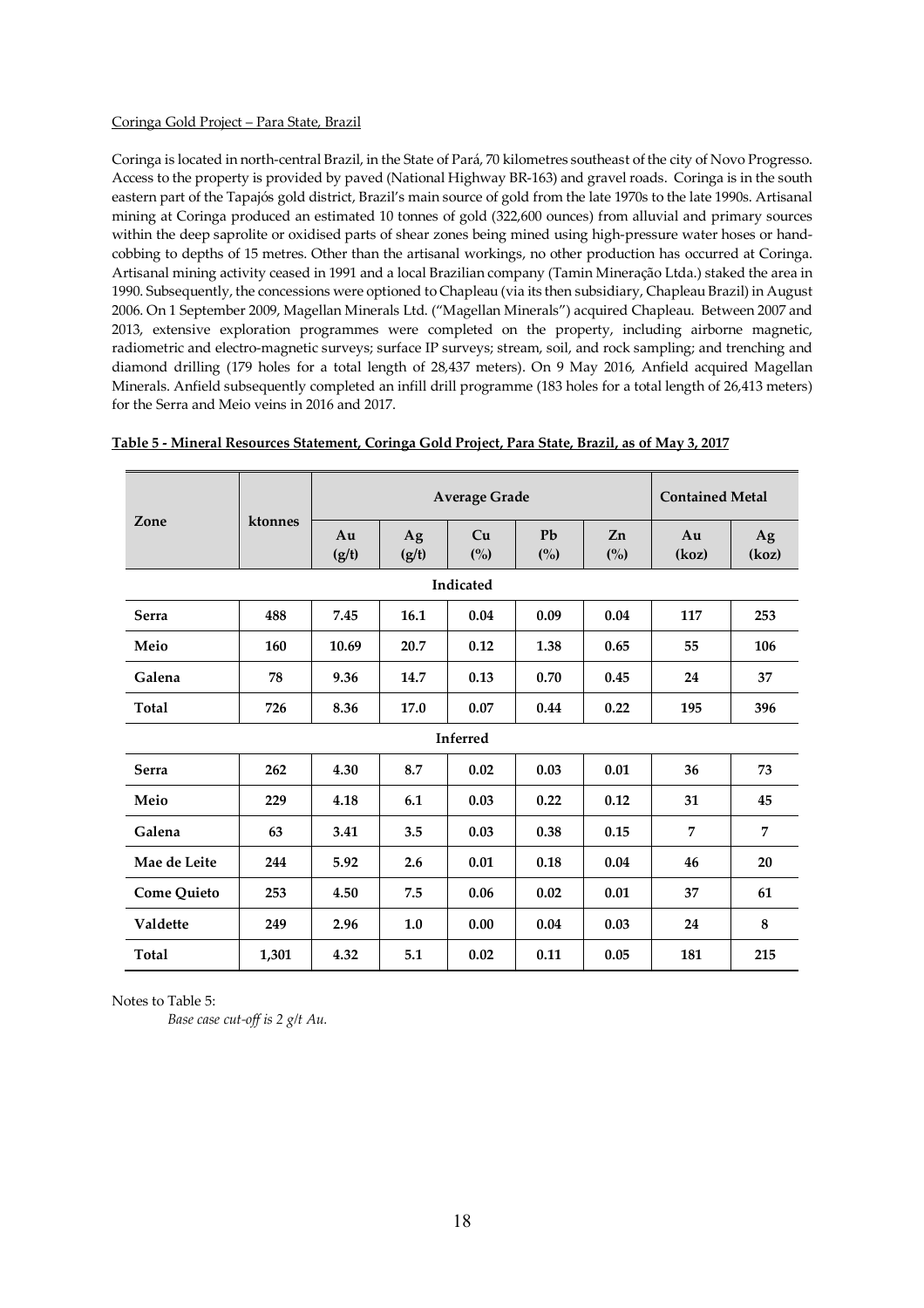|                            | Quantity                 | Grade                    | <b>Contained Metal</b> |
|----------------------------|--------------------------|--------------------------|------------------------|
| Classification             |                          | Gold                     | Gold                   |
|                            | 000't                    | g/t                      | $000'$ oz              |
| Underground                |                          |                          |                        |
| Proven                     | $\overline{\phantom{a}}$ | $\overline{\phantom{0}}$ | -                      |
| Probable                   | 768.6                    | 6.49                     | 160.3                  |
| <b>Proven and Probable</b> | 768.6                    | 6.49                     | 160.3                  |

# **Table 6 - Mineral Reserves Statement, Coringa Gold Project, Para State, Brazil, as of July 1, 2017**

Notes to Table 6:

(1) *The reserves summarized in the table above include diluting material, thus the grades are fully diluted.* 

(2) *Probable Reserves are reported based on Indicated resources inside of mining shapes and after it was demonstrated that it can be mined at a profit.* 

(3) *Indicated resources below the mining cut-off grade, and inside of mining solids are also included in reserves as internal dilution.* 

(4) *Rounding may result in apparent summation differences. The effective date of the mineral reserves estimate is July 1, 2017.*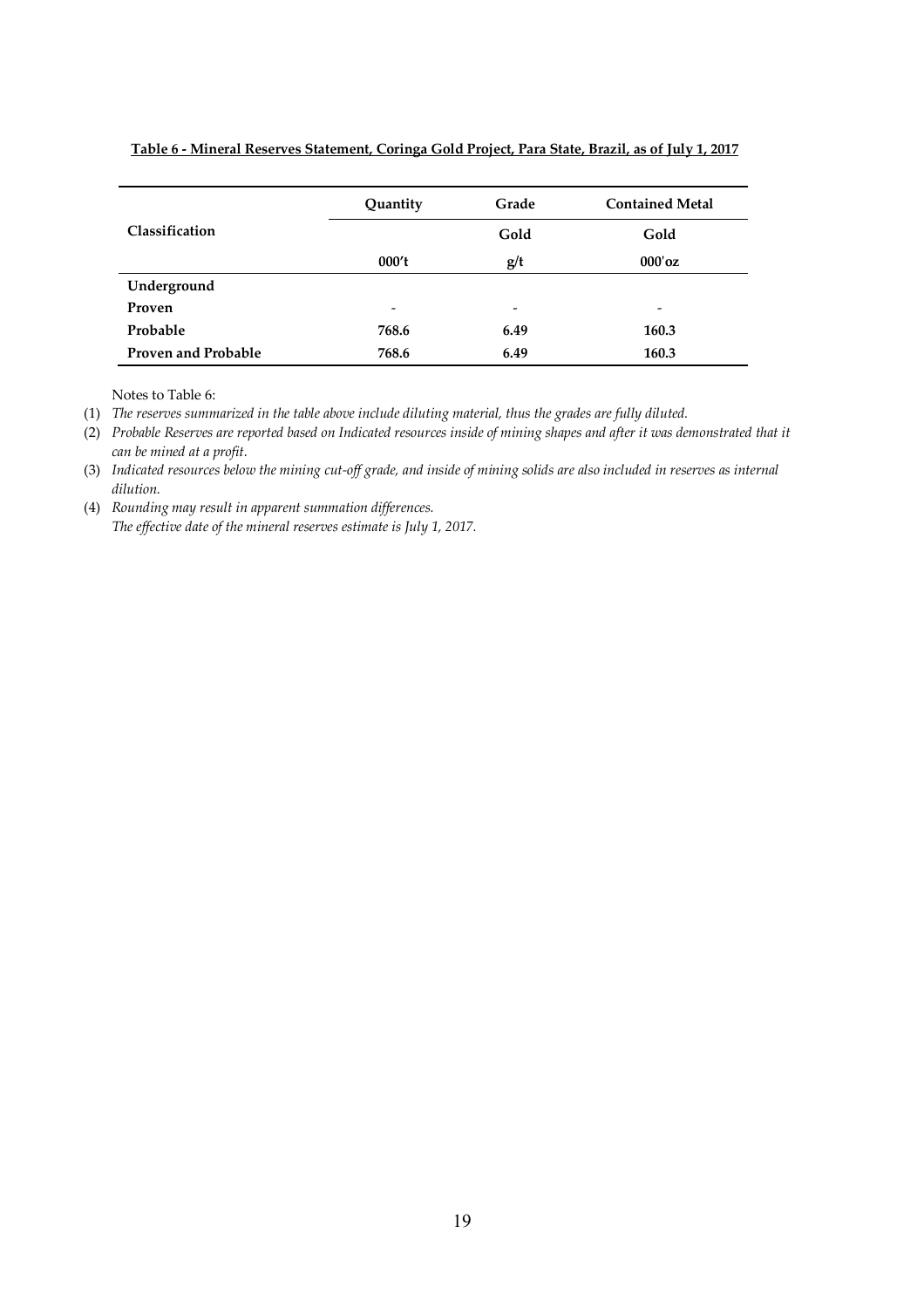## **SELECTED FINANCIAL INFORMATION**

The data included herein is taken from the Company's annual audited financial statements and unaudited interim financial information. The audited financial statements are prepared in accordance with International Financial Reporting Standards ("IFRS") in force at the reporting date and their interpretations issued by the International Accounting Standards Board ("IASB") and adopted for use within the European Union and with IFRS and their interpretations adopted by the IASB. The consolidated financial statements have also been prepared in accordance with those parts of the Companies Act 2006 applicable to companies reporting under IFRS. Whilst the unaudited interim financial statements are compiled in accordance with IFRS, they do not contain sufficient financial information to comply with IFRS.

## **Results of Operations**

## **Three month period ended 30 June 2018 compared to the three month period ended 30 June 2017**

During the second quarter of 2018 the Group produced 9,563 ounces of gold (second quarter of 2017: 8,148 ounces) and recognised sales for 8,916 ounces (second quarter of 2017: 7,608 ounces).

The gross profit of US\$1,391,950 for the financial quarter ended 30 June 2018 can be analysed as follows:

|                                       | Three months<br>ended June<br>2018 | Three months<br>ended June<br>2017 | Variance<br>US\$ |
|---------------------------------------|------------------------------------|------------------------------------|------------------|
| Concentrate sold (Ounces)             | 2,173                              | 3,004                              | (831)            |
| <b>Bullion Sold (Ounces)</b>          | 6,743                              | 4,604                              | 2,139            |
| <b>Total Ounces Sold</b>              |                                    |                                    |                  |
|                                       | 8,916                              | 7,608                              | 1,308            |
|                                       | US\$                               | US\$                               | US\$             |
| <b>Revenue from Ordinary Activity</b> |                                    |                                    |                  |
| Gold (in Concentrate)                 | 2,785,508                          | 3,810,949                          | (1,025,441)      |
| Copper (in Concentrate)               | 382,383                            | 505,866                            | (123, 483)       |
| Silver (in Concentrate)               | 16,002                             | 39,501                             | (23, 499)        |
| <b>Total Concentrate Revenue</b>      | 3,183,893                          | 4,356,316                          | (1,172,423)      |
| Gold Bullion                          | 8,689,890                          | 5,786,360                          | 2,903,530        |
| <b>Total Sales</b>                    | 11,873,783                         | 10,142,676                         | 1,731,107        |
| <b>Costs of sales</b>                 |                                    |                                    |                  |
| Operational costs                     | (7,379,211)                        | (6,216,099)                        | (1,163,112)      |
| Release of impairment provision       | 200,000                            |                                    | 200,000          |
| Shipping costs                        | (280, 639)                         | (367, 670)                         | 87,031           |
| Treatment + Handling charges          | (139, 332)                         | (161,202)                          | 21,870           |
| Royalties                             | (184, 604)                         | (104,989)                          | (79, 615)        |
| <b>Amortisation of Mine Property</b>  | (1,733,384)                        | (1,984,784)                        | 251,400          |
| Depreciation of Plant & Equipment     | (764, 663)                         | (725, 373)                         | (39, 290)        |
| <b>Total Operating costs</b>          | (10, 281, 833)                     | (9,560,117)                        | (721, 716)       |
| <b>Gross Profit</b>                   | 1,591,950                          | 582,559                            | 1,009,391        |

#### Revenue

For the three month period ended 30 June 2018 the Group generated US\$3,183,893 (2017: US\$\$4,356,316) in revenue by selling an estimated 2,173 ounces of gold from the sale of 320 tonnes of copper concentrate (2017: 3,004 ounces from 420 tonnes) and also recognised revenue for 6,743 ounces of gold bullion generating revenue of US\$8,689,890 during the second quarter of 2018, (second quarter of 2017: sale of 4,604 ounces for revenue of US\$5,786,360).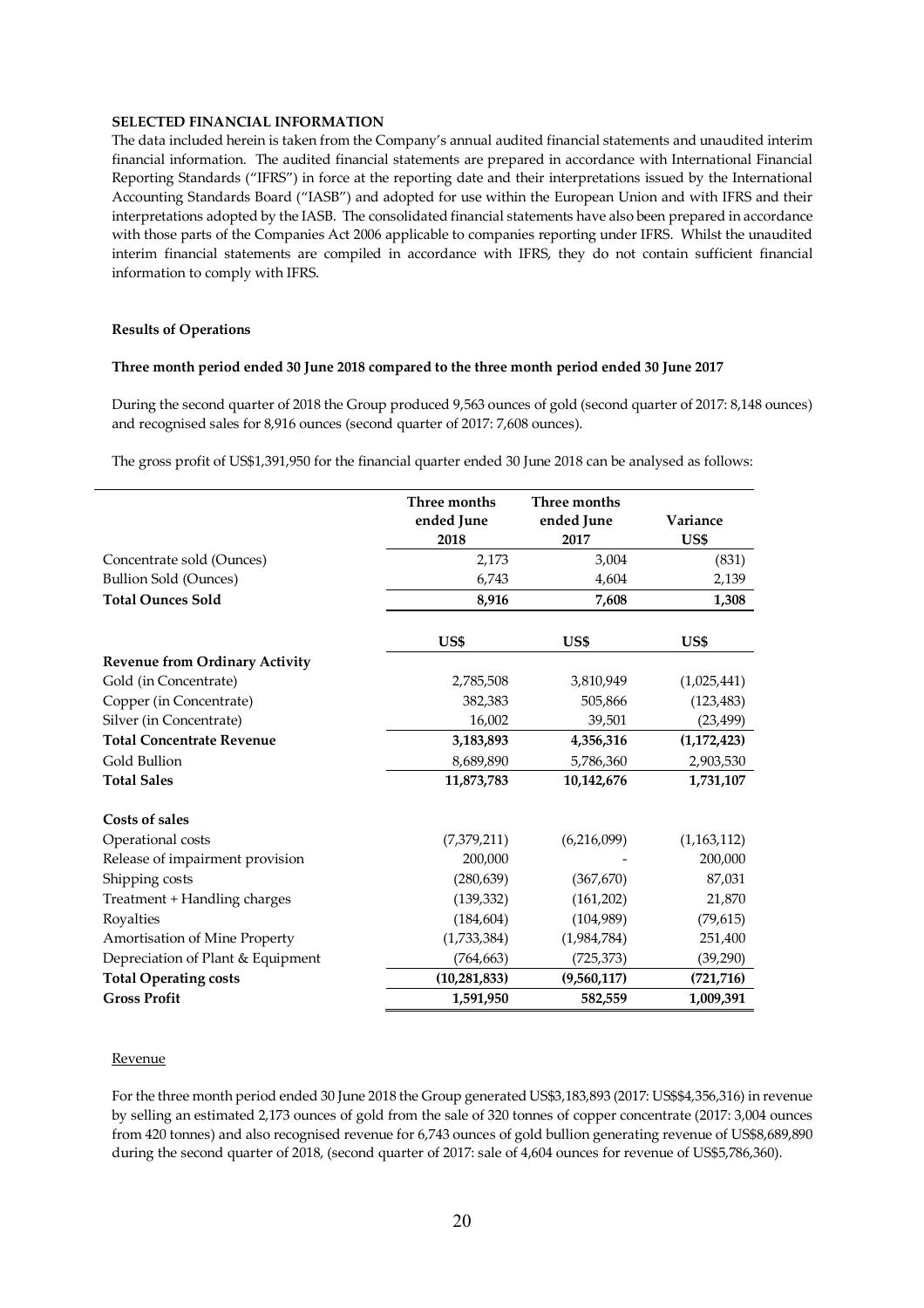During the second quarter of 2018, with the Group producing more gold in the form of bullion as opposed to in copper/gold concentrate, there has been a 51 per cent increase in bullion production, (46 per cent increase in bullion sales) during the three months ended 30 June 2018 compared with the same period of 2017. At the same time there has been a 41 per cent decrease in production of copper/gold concentrate, (decrease of 28 per cent in sales of copper/gold concentrate).

During the three months to 30 June 2018 the Group produced 297 wet tonnes of copper/gold concentrate, containing an estimated 1,773 ounces; (during the three months to 30 June 2017: the Group produced 368 wet tonnes of copper/gold concentrate, containing 2,985 ounces of gold). The unsold material is held as inventory.

# Operating Costs

Operating costs of US\$7.38 million, (three month period to 30 June 2017: US\$6.2 million), comprise all mining costs at both the Palito and Sao Chico mine, plant processing costs, as well as all general site costs incurred on both mine sites during the period in the production of the final sales products as per the table below. The table below shows a breakdown of operating activities and operating costs.

|                                  | 3 Months to           | 3 Months to           |                 |            |
|----------------------------------|-----------------------|-----------------------|-----------------|------------|
|                                  | 30 June               | 30 June               |                 |            |
|                                  | 2018                  | 2017                  | Variance        | Variance % |
| Tonnes Mined                     | 36,071                | 41,021                | (4,950)         | (12%)      |
| Tonnes Milled                    | 38,155                | 43,294                | (5, 139)        | (12%)      |
| Ounces Sold                      | 8,916                 | 7,608                 | 1,308           | 17%        |
|                                  |                       |                       |                 |            |
|                                  | <b>Second Quarter</b> | <b>Second Ouarter</b> |                 |            |
|                                  | 2018                  | 2017                  | Variance        | Variance % |
|                                  |                       |                       |                 |            |
|                                  | <b>US\$'000</b>       | <b>US\$'000</b>       | <b>US\$'000</b> | $\%$       |
| <b>Operating Costs</b>           |                       |                       |                 |            |
| Labour                           | 3,247                 | 2,733                 | 513             | 19%        |
| Mining consumables & Maintenance | 2,237                 | 1,964                 | 363             | 18%        |
| <b>Plant Consumables</b>         | 1,046                 | 839                   | 207             | 25%        |
| <b>General Site</b>              | 759                   | 680                   | 80              | 12%        |

During the second quarter of 2018, the Group mined 12 per cent less tonnes and milled 12 per cent more tonnes in comparison to the same period in 2017. However, the Group sold 17 per cent more ounces during the second quarter of 2018 compared with the same period in 2017.

#### Release of impairment provision

The Group calculates unit costs of mined production on a cost per tonne basis irrespective of grade and has established stockpiles of low grade run of mine ore which are available for processing in the future. As at 31 December 2107, the Group had established a general impairment provision of US\$950,000 against the carrying value of these coarse ore stockpiles. With reduced levels of coarse ore stockpiles at 30 June 2018, the Group has determined that this provision can be reduced to US\$750,000. The reduction in the impairment provision of US\$ 200,000 has been released to the Income Statement.

# Labour

The increase in labour costs of 19 per cent is primarily due to each Brazilian employee receiving an eight per cent increase in salary in May 2017 as well as three per cent salary increase in May 2018 a result of the national collective agreement in Brazil. During the second quarter of 2018 there was also more staff on site in comparison to the same period of the previous year providing additional support costs such as underground drilling.

# Mining consumables & Maintenance

Mining consumables and maintenance for the three month period ended 30 June 2018 have increased by US\$0.36 million in comparison to the same three month period from 2017. This is primarily due to the increase in power costs, particularly diesel power, which have increased significantly during the second quarter of 2018 in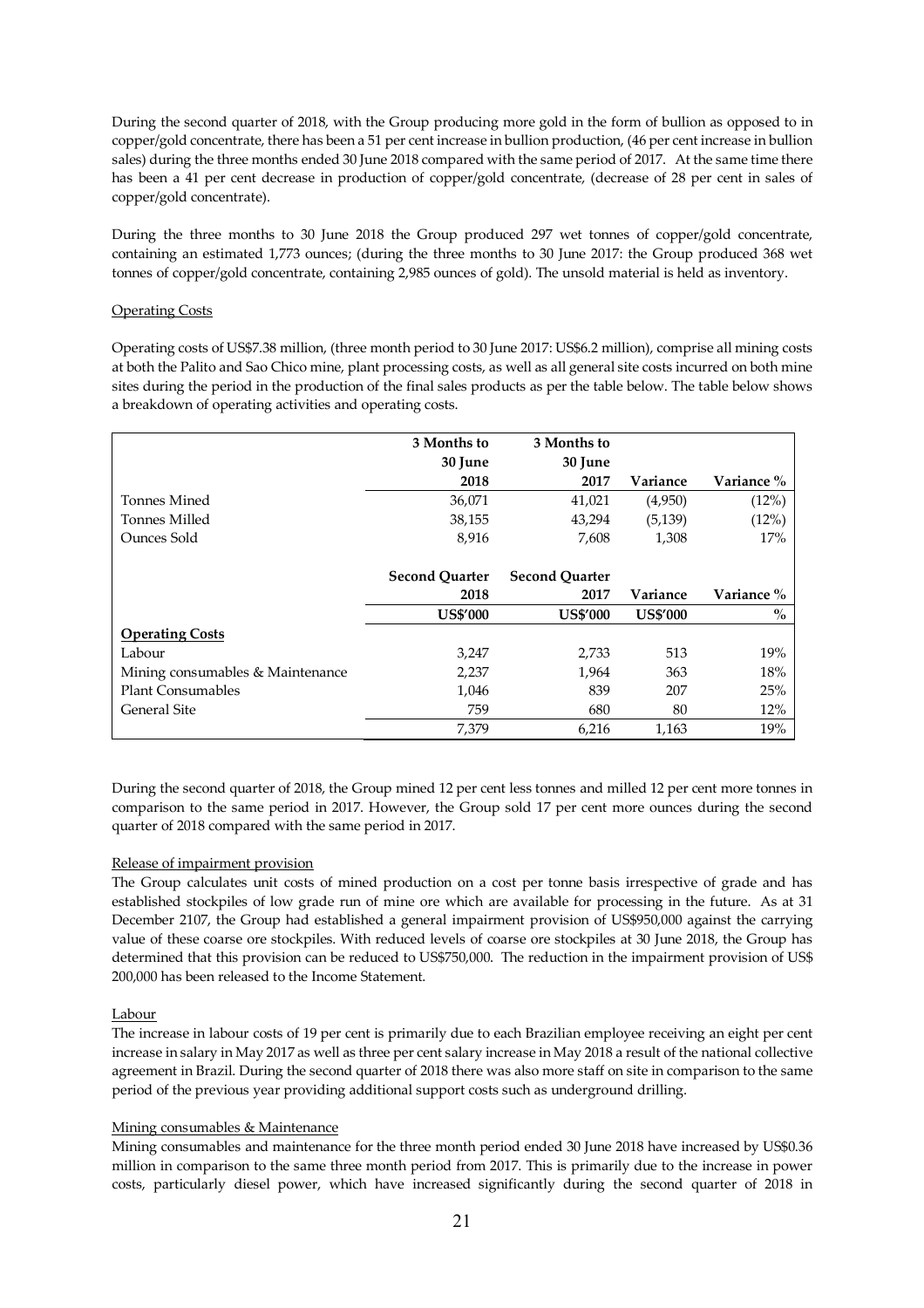comparison to the same quarter of 2017 following a global increase in the price of oil. Maintenance costs of underground equipment has also increased in comparison to 2017 as a result of a larger fleet and the existing machines being one year older.

## Plant Consumables

Plant costs have increased by US\$0.2 million, for the three month period ended 30 June 2018 in comparison to the same period in the previous year. Again, this is primarily due to the increase in power costs, particularly diesel power, which have increased significantly during the second quarter of 2018 in comparison to the same quarter of 2017 following a global increase in the price of oil.

## General Site Costs

General site costs for the three month period ended 30 June 2018 increased by 12 per cent compared with the same period in the previous year reflecting one off consulting fees incurred during the second quarter of 2018 as well as general costs increases due to additional staff being on site as well as inflation.

## Other costs of Sales

Shipping costs of US\$0.28 million (2017: US\$0.37 million) include all domestic road and river freight in Brazil from the Palito Mine to the international port at Belem and also international sea freight to the end purchaser as well as air transport and insurance for the bullion sold from the Palito Mine to its final destination in Sao Paulo. The decrease by comparison to the same period in 2017 reflects the reduction in the volume of concentrate shipped; second quarter of 2018 being 320 tonnes in comparison to 420 tonnes for the same period of the previous year.

# Treatment Charges

Treatment Charges have decreased by 14 per cent between the second quarter of 2017 in comparison to the same period during 2018 as the Group sold 100 tonnes less of copper concentrate in the three month period ended 30 June 2018 in comparison to the same period in 2017.

## Royalties

Royalty payments of US\$0.18 million (2017: US\$0.10 million) comprise statutory levies payable in Brazil. Rates are uniform across all mining operations, however royalties on gold increased during the fourth quarter of 2017, with a new rate of 1.5 per cent on gold replacing the previous rate of 1.0 per cent. The royalty on copper production of 2.0 per cent has not been adjusted. The increase in royalty payments of US\$0.08 million by comparison with the same quarter in 2017 reflects this increase of 0.5 per cent on gold royalties.

# Amortisation

Charges for the amortisation of mine property are calculated by reference to the depletion, during the quarter, of the total estimated mineable resource at each of the Palito and Sao Chico orebodies. In each case the base carrying cost of the asset is adjusted to include a provision for future mine development costs for each of these ore bodies. The total amortisation charge relating to the Palito and Sao Chico ore bodies for the second quarter of 2018 is approximately US\$0.17 million. The charge reported in the Income Statement is however adjusted to reflect the level of sales rather than the level of production, with part of the depreciation being carried in inventory and released to the income statement when the goods are sold. The decrease in the amortisation charge for the three month period ended 30 June 2018 in comparison to the same period of the previous year is primarily due to the eight per cent weakening of the Brazilian Real in comparison to the US Dollar, (six month period to 30 June 2018 the Brazilian Real to US Dollar exchange rate was BR\$3.42:US\$1 in comparison top BR\$3.17:US\$1 for the same period of 2017).

# **Depreciation**

There was also a depreciation charge of US\$0.76 million recorded during the second quarter of 2018 on plant and equipment used in the mining and processing, (second quarter of 2017: US\$0.73 million). The increase is primarily due to the larger mobile fleet acquired for both the Palito and Sao Chico Mine during 2017 which is offset by the eight per cent weakening of the Brazilian Real in comparison to the US Dollar, (six month period to 30 June 2018 the Brazilian Real to US Dollar exchange rate was BR\$3.42:US\$1 in comparison to BR\$3.17:US\$1 for the same period of 2017).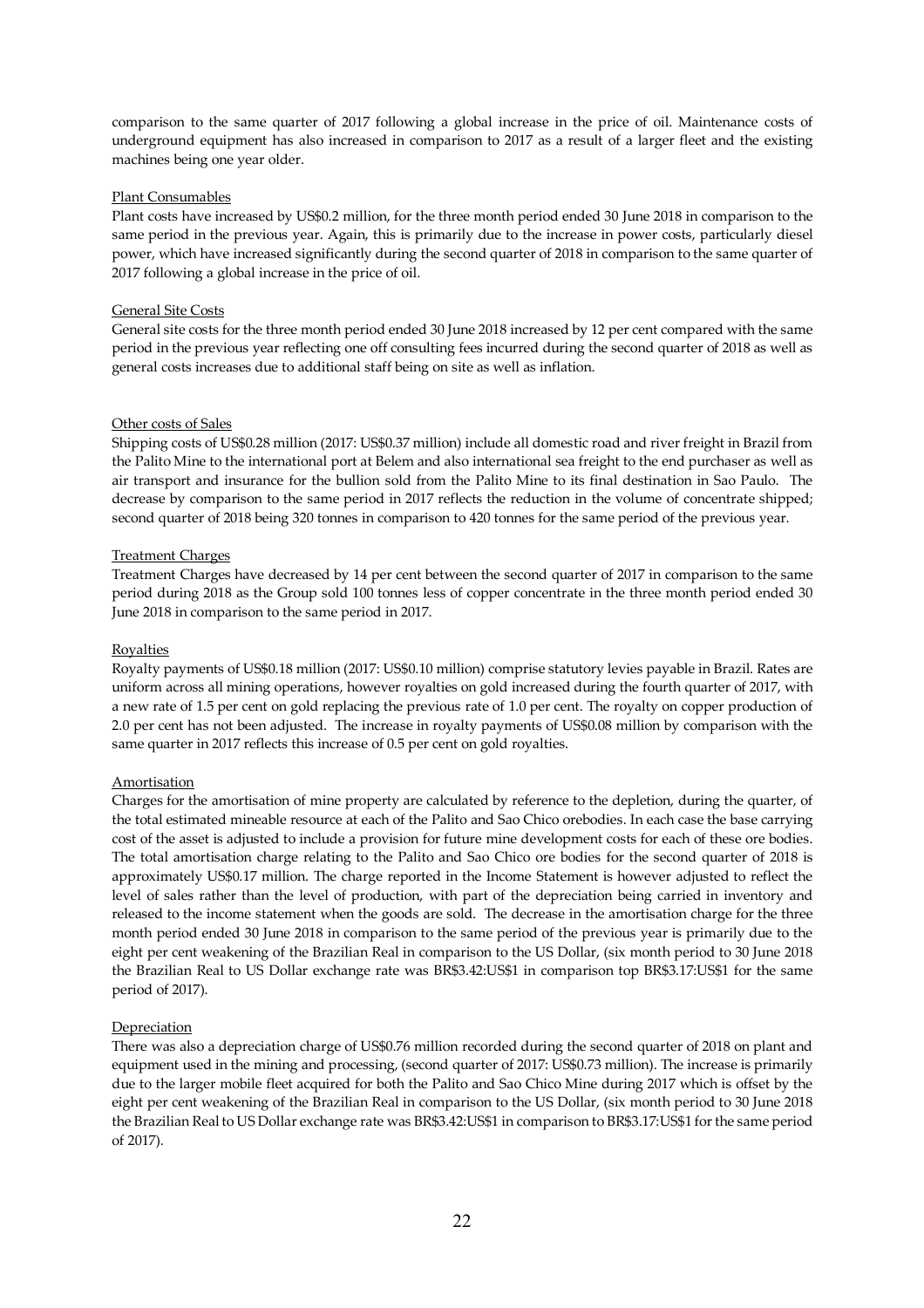## Operating Profit

The Group has recognised an operating profit before interest and other income for the three month period ended 30 June 2018 of US\$0.17 million compared with a loss of US\$0.59 million for the same period of the previous year reflective of the increase in the gross profit which is offset by increase in administration costs.

Administration expenses have increased during this period by approximately US\$0.18 million primarily because during the second quarter of 2018 the Group incurred additional professional fees connected with share placements completed during the quarter.

The Group also incurred costs of US0.08 million on share-based payments (2017: US\$0.11 million). The deemed value assigned to these share options is amortised over the expected option life and is calculated using the Black Scholes model. The charge for the three months to 30 June 2018 is in respect of options granted between June 2015 and June 2018.

The Company recorded a foreign exchange loss of US\$0.49 million in the three month period to 30 June 2018 which compares with a foreign exchange loss of US\$0.17 million recorded for the three months ended 30 June 2017. These foreign exchange gains and losses primarily relate to the settlement of foreign currency liabilities from Brazil and therefore reflect the devaluation of the Brazilian Real and the revaluation of cash holdings of the Company in currencies other than US Dollars as at the period end. The exchange movements on cash holdings do not necessarily reflect actual realised profits or losses. The Company holds funds in certain currencies in anticipation of future expenditures that are anticipated to be settled in those currencies.

Net interest and other finance related costs for the three-month period to 30 June 2018 were US\$0.11 million compared with US\$0.034 million for the same period in the previous year. An analysis of the composition of these charges is set out in the table below:

|                                              | <b>Ouarter Ended</b><br><b>June 2018</b><br>US\$ | <b>Ouarter Ended</b><br><b>June 2017</b><br>US\$ |
|----------------------------------------------|--------------------------------------------------|--------------------------------------------------|
| Interest expense on secured loan             | (205, 479)                                       | (34, 194)                                        |
| Unwinding of discount on acquisition payment | (246, 137)                                       |                                                  |
| Amortisation of fair value of derivatives    | (65,000)                                         |                                                  |
|                                              | (516, 616)                                       | (34, 194)                                        |
| Gain on revaluation of derivatives           | 407.471                                          |                                                  |
| Interest income                              |                                                  | 35                                               |
| Net finance expense                          | (109.145)                                        | (34,159)                                         |
|                                              |                                                  |                                                  |

The interest on the secured loan of US\$205,479 (2017: US\$34,194) is the cost of three months of interest paid on the loan advanced under the credit agreement with Sprott, with the increase reflecting the higher levels of loan principal outstanding during the period. On 30 June 2017, the Group entered into a new agreement with Sprott to increase the loan from US\$1.37 million to US\$5.00 million and further increased this loan to US\$8 million on 23 January 2018.

The expense on the unwinding of the discount on acquisition is as a result of change in the net present value of the final payment due on the acquisition of Chapleau Resources.

The amortisation of fair value of derivatives of US\$65,000 represents three months amortisation charge of the fair value ascribed to the call option granted to Sprott on 30 June 2017. As part of the US\$5 million loan arrangement the Group granted call options to Sprott over 6,109 ounces of gold exercisable at a price of US\$1,320 which expire on 31 December 2019. On 30 June 2017, the date these call options were granted, their value was assessed as being US\$650,000 and a provision for a derivative financial liability of US\$\$650,000 was recognised in the accounts.

The gain on the revaluation of derivatives of US\$407,471 (three months to 30 June 2017: US\$nil) represents the gain arising on the revaluation of the derivative provision at the 30 June 2018. The initial value of the provision as at 30 June 2017 was US\$650,000 which having been revalued to US\$709,255 as at 31 December 2017 and US\$754,462 as at 31 March 2018 required a downward revaluation to US\$346,991 at 30 June 2018 resulting in a gain during the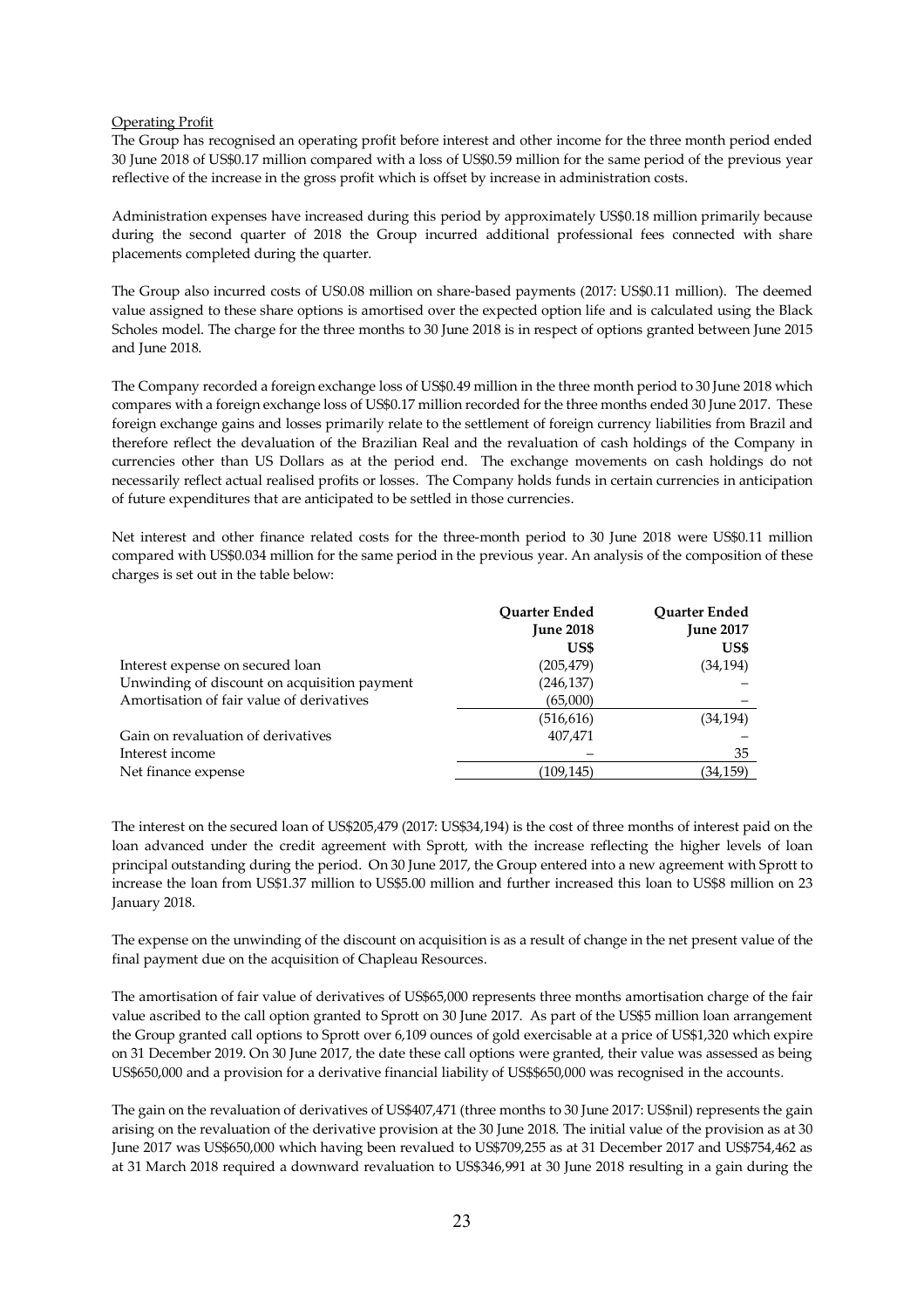three month period ended 30 June 2018. For the three months to 30 June 2017 there was no similar derivative liability owe by the Group and therefore no comparable charge.

## **Six month period ended 30 June 2018 compared to the six month period ended 30 June 2017**

The six month period ended 30 June 2018 has seen higher levels of gold bullion production than the same period of 2017 offset by lower levels of production of copper/gold concentrate reflecting the variations in the ore sources and grades being mined during 2018 compared with 2017. These changes do not have any direct effect on the overall levels of gold production achieved by the Group.

Gold production for the six month period ended 30 June 2018 was 18,751 ounces which is approximately four per cent more than the same period in the previous year (18,009 ounces). Reflecting the increase in production the total amount of ounces sold during the first six months of 2018 was 19,180 ounces, which is approximately six per cent more than the 18,063 ounces sold during the corresponding period of 2017.

The Group has recognised a gross profit for the six month period ended 30 June 2018 of US\$3,736,847 (2017: US\$1,843,089) and an operating profit of US\$956,632, (2017 operating loss of: US\$639,326).

The gross profit of US\$3,736,847 for the period ended 30 June 2018 can be analysed as follows:

|                                       | Six months       | Six months       |               |
|---------------------------------------|------------------|------------------|---------------|
|                                       | ended            | ended            |               |
|                                       | <b>June 2018</b> | <b>June 2017</b> | Variance      |
| Concentrate sold (Ounces)             | 3,923            | 6,349            | (2, 426)      |
| <b>Bullion Sold (Ounces)</b>          | 15,257           | 11,714           | 3,543         |
| <b>Total Ounces</b>                   | 19,180           | 18,063           | 1,117         |
| <b>Revenue from Ordinary Activity</b> | US\$             | US\$             | Variance      |
| Gold (in Concentrate)                 | 4,854,020        | 7,747,519        | (2,893,499)   |
| Copper (in Concentrate)               | 766,840          | 1,014,614        | (247, 774)    |
| Silver (in Concentrate)               | 29,006           | 69,726           | (40, 720)     |
| <b>Total Concentrate Revenue</b>      | 5,649,866        | 8,831,859        | (3, 181, 993) |
| Gold Bullion                          | 20,050,768       | 14,484,401       | 5,566,367     |
| <b>Total Sales</b>                    | 25,700,634       | 23,316,260       | 2,384,374     |
| Costs of sales                        |                  |                  |               |
| Operational costs                     | 16,283,308       | 15,289,519       | 993,789       |
| <b>Stock Impairment Provision</b>     | (200,000)        | 220,000          | (420,000)     |
| Shipping costs                        | 542,161          | 792,097          | (249, 936)    |
| Treatment charges                     | 241,959          | 313,492          | (71, 533)     |
| Royalties                             | 405,459          | 247,202          | 158,257       |
| <b>Amortisation of Mine Property</b>  | 3,158,643        | 3,375,190        | (216, 547)    |
| Depreciation of Plant & Equipment     | 1,332,257        | 1,235,671        | 96,586        |
| <b>Total Operating costs</b>          | 21,763,787       | 21,473,171       | 290,616       |
| <b>Gross Profit</b>                   | 3,736,847        | 1,843,089        | 1,893,758     |

#### Revenue

For the six month period ended 30 June 2018 the Group generated US\$5,649,866 (2017: US\$8,831,859) in revenue by selling an estimated 3,923 ounces of gold from the sale of 600 tonnes of copper concentrate (2017: 6,349 ounces from 840 tonnes) and also recognised revenue for 15,257 ounces of gold bullion generating total revenue of US\$20,050,768 during the first six months of 2018, (first six of 2017: sale of 11,714 ounces for revenue of US\$14,484,401).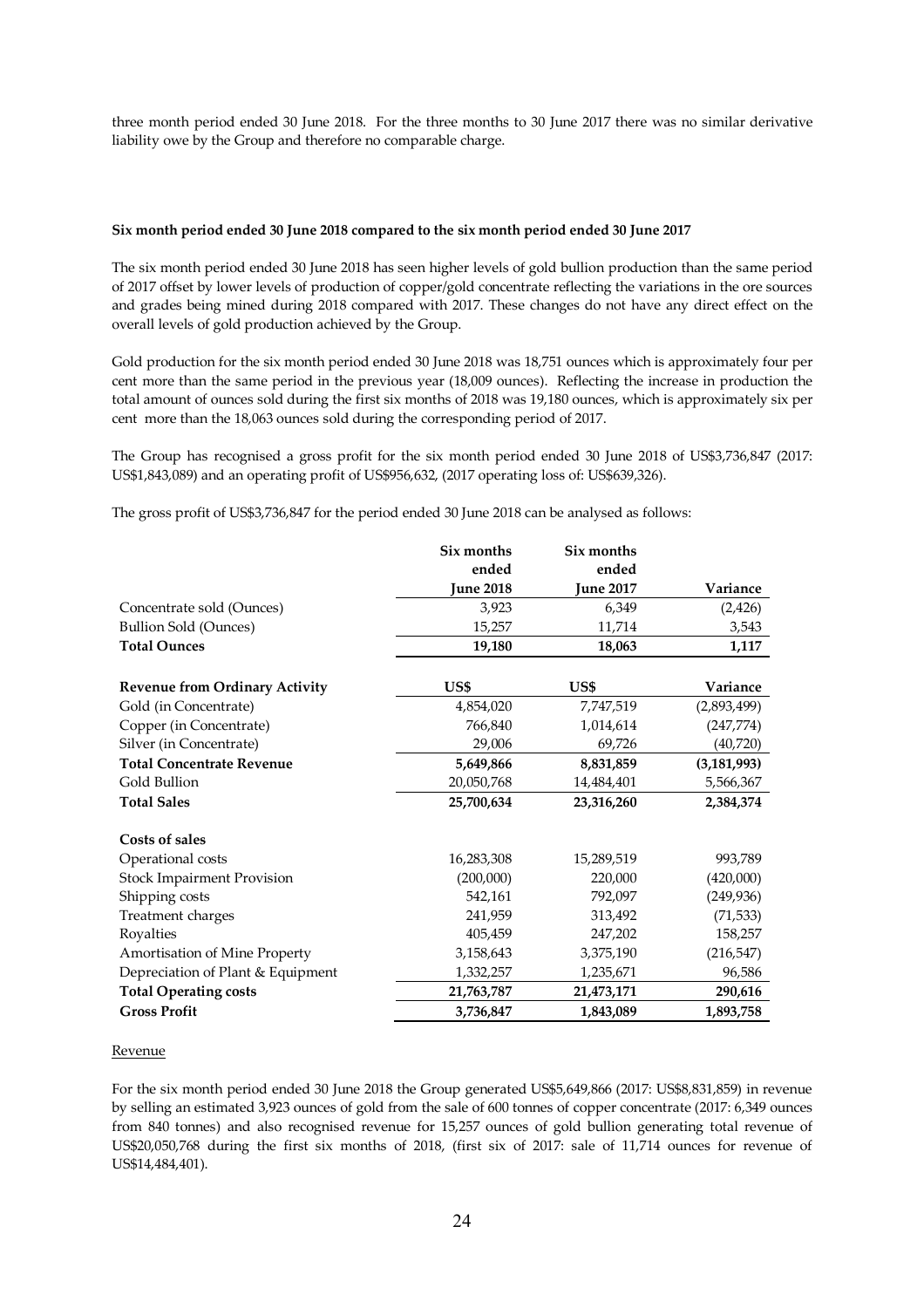During the first half of 2018, with the Group producing more gold in the form of bullion as opposed to in copper/gold concentrate, there has been a 30 per cent increase in bullion sales during the six months ended 30 June 2018 compared with the same period of 2017. At the same time there has been a 38 per cent decrease in sales of copper/gold concentrate.

During the six months to 30 June 2018 the Group produced 590 wet tonnes of copper/gold concentrate, containing an estimated 3,768 ounces; (during the six months to 30 June 2017: the Group produced 772 wet tonnes of copper/gold concentrate, containing 5,535 ounces of gold). The unsold material is held as inventory.

## Operating Costs

Operating costs for the six months ended 30 June 2018 of US\$16.283 million (2017: US\$15.29 million) comprise all mining costs at both the Palito and Sao Chico Mines, plant processing costs, as well as all general site costs incurred on both mine sites during the six month period in the production of the final sales products as shown in the table below:

|                                  | Six months       | Six months       |                 |            |
|----------------------------------|------------------|------------------|-----------------|------------|
|                                  | ended            | ended            |                 |            |
|                                  | <b>Iune 2018</b> | <b>June 2017</b> | Variance        | Variance % |
| Tonnes Mined                     | 75,740           | 77,281           | (1,541)         | (2%)       |
| Tonnes Milled                    | 81,300           | 85,016           | (3,716)         | (4%)       |
| <b>Ounces Produced</b>           | 18,751           | 18,009           | 742             | $4\%$      |
|                                  | Six months       | Six months       |                 |            |
|                                  | ended            | ended            |                 |            |
|                                  | <b>June 2018</b> | <b>June 2017</b> | Variance        | Variance % |
|                                  | <b>US\$'000</b>  | <b>US\$'000</b>  | <b>US\$'000</b> | $\%$       |
| <b>Operating Costs</b>           |                  |                  |                 |            |
| Labour                           | 7,002            | 6,544            | 458             | 7%         |
| Mining consumables & Maintenance | 5,134            | 4,776            | 358             | $7\%$      |
| <b>Plant Consumables</b>         | 2,309            | 2,200            | 109             | 5%         |
| General Site                     | 1,838            | 1,768            | 70              | $4\%$      |
|                                  | 16,283           | 15,290           | 993             | 6%         |

#### Release of impairment provision

The Group calculates unit costs of mined production on a cost per tonne basis irrespective of grade and has established stockpiles of low grade run of mine ore which are available for processing in the future. For the year ended 31 December 2107, the Group had recognised a general impairment provision of US\$950,000 against the carrying value of these coarse ore stockpiles, (year to date 20 June 2017 the Group had recognised a general impairment of US\$220,000). At 30 June 2018, the value of the provision against the carrying value of these coarse ore stockpiles was reduced to US\$750,000, therefore the reduction in the impairment provision of US\$ 200,000 was released to the profit and loss account.

## Labour Costs

Labour costs have increased by US\$0.458 million for the six month period ended 30 June 2018 in comparison to the same period in the previous year due to each Brazilian employee receiving an eight per cent increase in salary in May 2017 as a result of the national collective agreement in Brazil, (in May 2018 the labour force received a three per cent increase).

#### Mining Costs

Mining consumables and maintenance for the six month period ended 30 June 2018 have increased by US\$0.358 million in comparison to the same six month period from 2017. The main area of cost increases relates to power generation and supply during the first six months of the year as a result the global increase in the price of oil. Maintenance costs have also increased during the first six months of 2018 in comparison to the same period of the previous year as the underground fleet increased in size and existing machinery is one year older.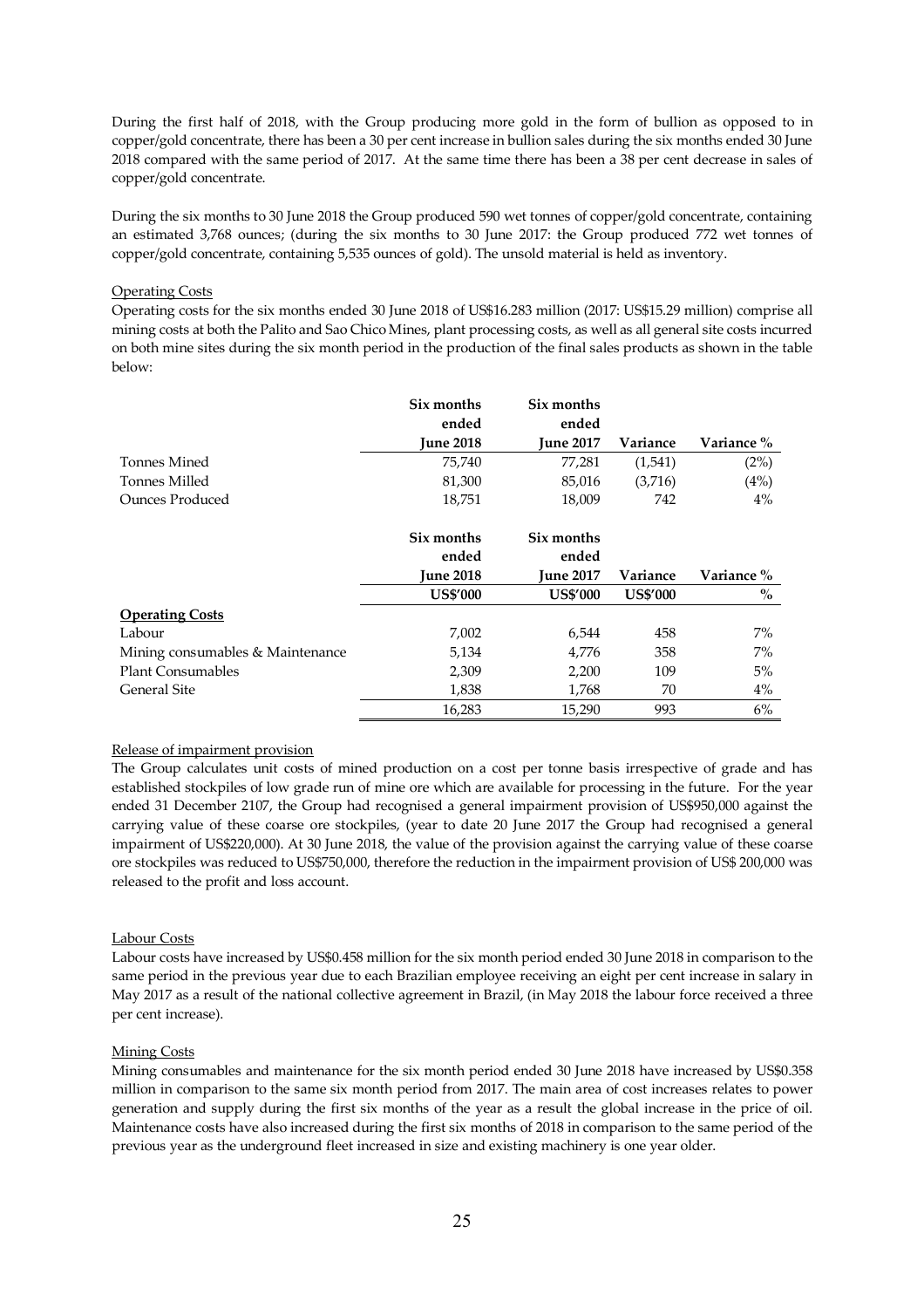## Plant processing costs

Plant costs are five per cent higher in the first six months of 2018 in comparison to the same period in the previous year. The main area of cost increases relates to power generation and supply during the first six months of the year as a result the global increase in the price of oil. There was also an increase in maintenance costs resulting from the aging of the equipment.

## General Site Costs

General site costs for the six month period ended 30 June 2018 increased by four per cent versus the same period in the previous year reflecting general increases in inflation between the two periods as well as more third-party contractors being on site as a result of the exploration programme that the Group is currently undertaking.

## Provision for impairment of inventory

The Group calculates unit costs of mined production on a cost per tonne basis irrespective of grade and has established stockpiles of low grade run of mine ore which are available for processing in the future. As at 31 December 2107, the Group had established a general impairment provision of US\$9500,000 against the carrying value of these coarse ore stockpiles. With reduced levels of coarse ore stockpiles at 30 June 2018, the Group has determined that this provision can be reduced to US\$750,000. The reduction in the impairment provision of US\$ 200,000 has been released to the Income Statement.

## Shipping Costs

Shipping costs of US\$0.54 million (2017: US\$0.79 million) include all domestic road and river freight in Brazil from the Palito Mine to the international port at Belem and also international sea freight to the end purchaser as well as air transport and insurance for the bullion sold from the Palito Mine to its final destination in Sao Paulo. The decrease by comparison to the same period in 2017 reflects the reduction in the volume of concentrate shipped; first quarter of 2018 being 600 tonnes in comparison to 840 tonnes for the same period of the previous year.

## Treatment Charges

Treatment Charges have decreased by 23 per cent between the first half of 2017 in comparison to the same period during 2018 as the Group sold 240 tonnes less, (29 per cent) of copper concentrate in the six month period ended 30 June 2018 in comparison to the same period in 2017.

# Royalties

Royalty payments of US\$0.41 million (2017: US\$0.25 million) comprise statutory levies payable in Brazil. Rates are uniform across all mining operations, however royalties on gold increased during the fourth quarter of 2017, with a new rate of 1.5 per cent on gold replacing the previous rate of 1.0 per cent. The royalty on copper production of 2.0 per cent has not been adjusted. The increase in royalty payments of US\$0.15 million compared with the first half of 2017 reflects this increase of 0.5 per cent on gold royalties.

#### **Amortisation**

Charges for the amortisation of mine property are calculated by reference to the depletion, during the period, of the total estimated mineable resource at each of the Palito and Sao Chico orebodies. In each case the base carrying cost of the asset is adjusted to include a provision for future mine development costs for each of these ore bodies. The total amortisation charge relating to the Palito and Sao Chico ore bodies for the first half of 2018 is approximately US\$3.16 million. The charge reported in the Income Statement is however adjusted to reflect the level of sales rather than the level of production, with part of the depreciation being carried in inventory and released to the Income Statement when the goods are sold. The decrease in the amortisation charge for the six month period ended 30 June 2018 in comparison to the same period of the previous year is primarily due to the reduced levels of inventory held in stock at the end of the period in comparison to the previous year. As there is less stock held in inventory, there is a higher percentage of the total amortisation charge for the period released to the Income Statement.

#### **Depreciation**

There was also a depreciation charge of US\$1.33 million recorded during the first half of 2018 on plant and equipment used in the mining and processing, (first half of 2017: US\$1.23 million). The increase is primarily due to the larger mobile fleet acquired for both the Palito and Sao Chico Mine during the second half of 2017.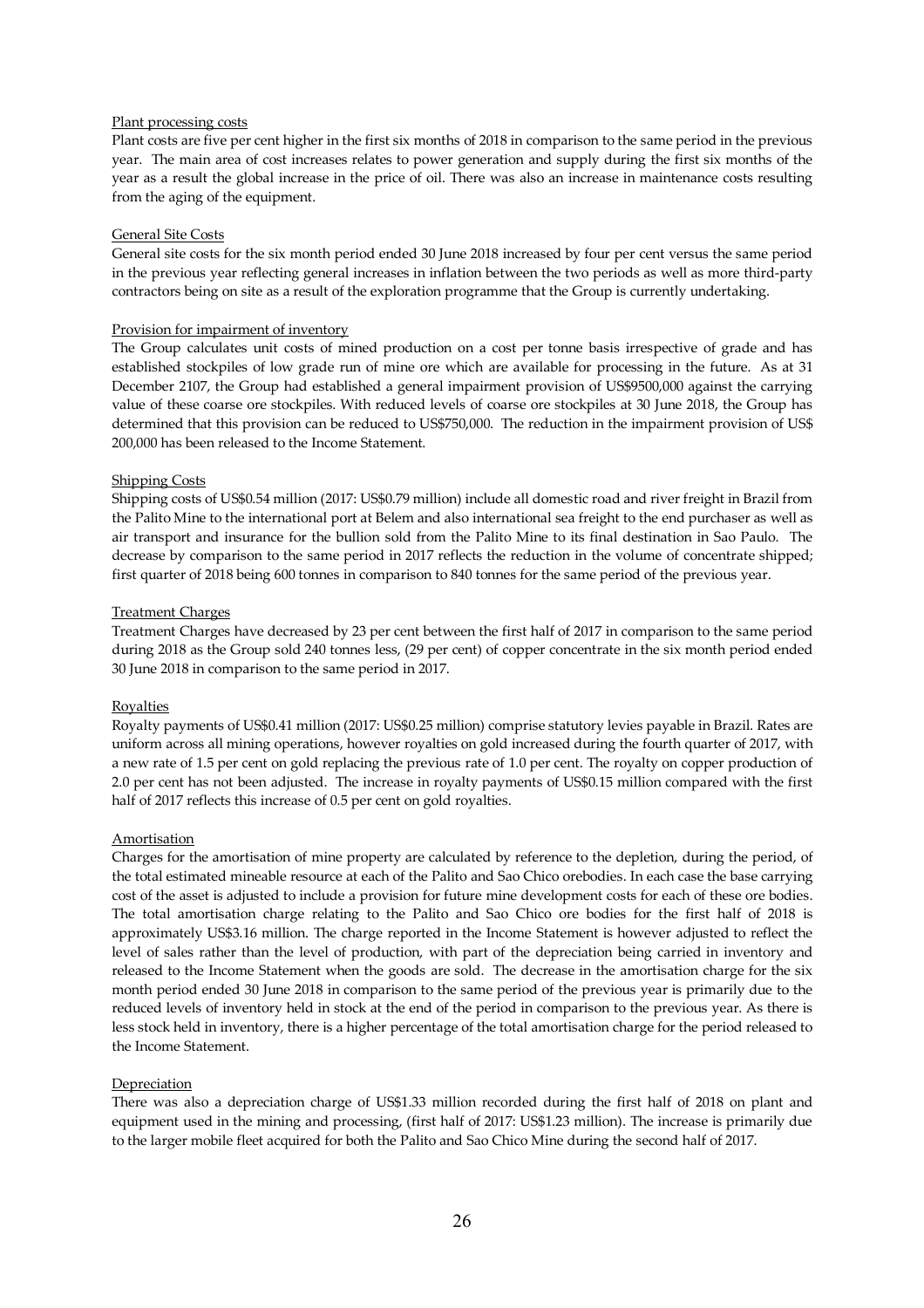## Operating Profit

The Group has recognised an operating profit before interest and other income of US\$1.16 million, (2017: operating loss of US\$0.64 million) reflective of the higher level of gross profit from operations and after incurring US\$2.69 million (2017: US\$2.42 million) in administrative expenses as well as US\$0.16 (2017: US\$0.18 million) on share based payments. The deemed value assigned to these share options is amortised over the expected option life and is calculated using the Black Scholes model. The charge for the six months to 30 June 2018 is in respect of options granted between January 2015 and 30 June 2018. The Group also reported a profit of US\$0.01 million from the disposal of assets (2017: US\$0.12 million).

Administration costs of US\$2.69 million for the six month period ended 30 June 2018 are roughly 11 per cent higher than the amount of US\$2.42 million in administration costs incurred during the six month period ended 30 June 2017. Corporate costs in Brazil are roughly in line in 2018 in comparison to the same period in the previous year reflecting, however Corporate costs incurred in the United Kingdom for the six months ended 30 June 2018 have increased by 17 per cent in comparison to the same period of the previous year reflecting additional legal and professional fees connected with the acquisition of Chapleau Resources at the end of 2017, fees associated with the additional loan arrangement with Sprott, and fees associated with the two capital raises that were completed during the start of the second quarter 2018.

The Company recorded a foreign exchange loss of US\$0.56 million for the six months ended 30 June 2018 which compares with a foreign exchange loss of US\$0.12 million recorded for the six months ended 30 June 2017. These foreign exchange losses are primarily incurred in respect of the cash holdings of the Company in currencies other than US Dollars as at the period end and do not necessarily reflect actual realised profits or losses. The Company holds funds in certain currencies in anticipation of future expenditures that are anticipated to be settled in those currencies.

|                                              | Six months ended | Six months ended |
|----------------------------------------------|------------------|------------------|
|                                              | 30 June 2018     | 30 June 2017     |
|                                              | US\$             | US\$             |
| Interest on secured loan                     | (357, 899)       | (68, 011)        |
| Unwinding of discount on acquisition payment | (483, 883)       |                  |
| Amortisation of fair value of derivatives    | (130,000)        |                  |
| Arrangement fee for secured loan             | (90,000)         |                  |
|                                              | (1,061,782)      | (68, 011)        |
| Gain on revaluation of derivatives           | 362,264          |                  |
| Interest income                              | 34               | 69               |
| Net finance expense                          | (699,484)        | (67,942)         |

Net interest charges for the six month period to 30 June 2018 were US\$0.74 million compared with US\$0.68 million for the same six month period of 2017. An analysis of the composition of these charges is set out in the table below:

The interest on the secured loan of US\$357,899 (2017: US\$68,011) is the cost of six months of interest paid in relation to funds advanced under the credit agreement with Sprott, with the increase reflecting the higher levels of loan principal outstanding during the period. On 30 June 2017, the Group entered into a new agreement with Sprott to increase the loan from US\$1.37 million to US\$5.00 million and further increased this loan to US\$8 million on 23 January 2018.

The expense on the unwinding of the discount on acquisition is as a result of change in the net present value of the final payment due on the acquisition of Chapleau Resources.

The amortisation of fair value of derivatives of US\$130,000 represents six months amortisation charge of the fair value ascribed to the call option granted to Sprott on 30 June 2017. As part of the US\$5 million loan arrangement the Group granted call options to Sprott over 6,109 ounces of gold exercisable at a price of US\$1,320 which expire on 31 December 2019. On 30 June 2017, the date these call options were granted, their value was assessed as being US\$650,000 and a provision for a derivative financial liability of US\$\$650,000 was recognised in the accounts.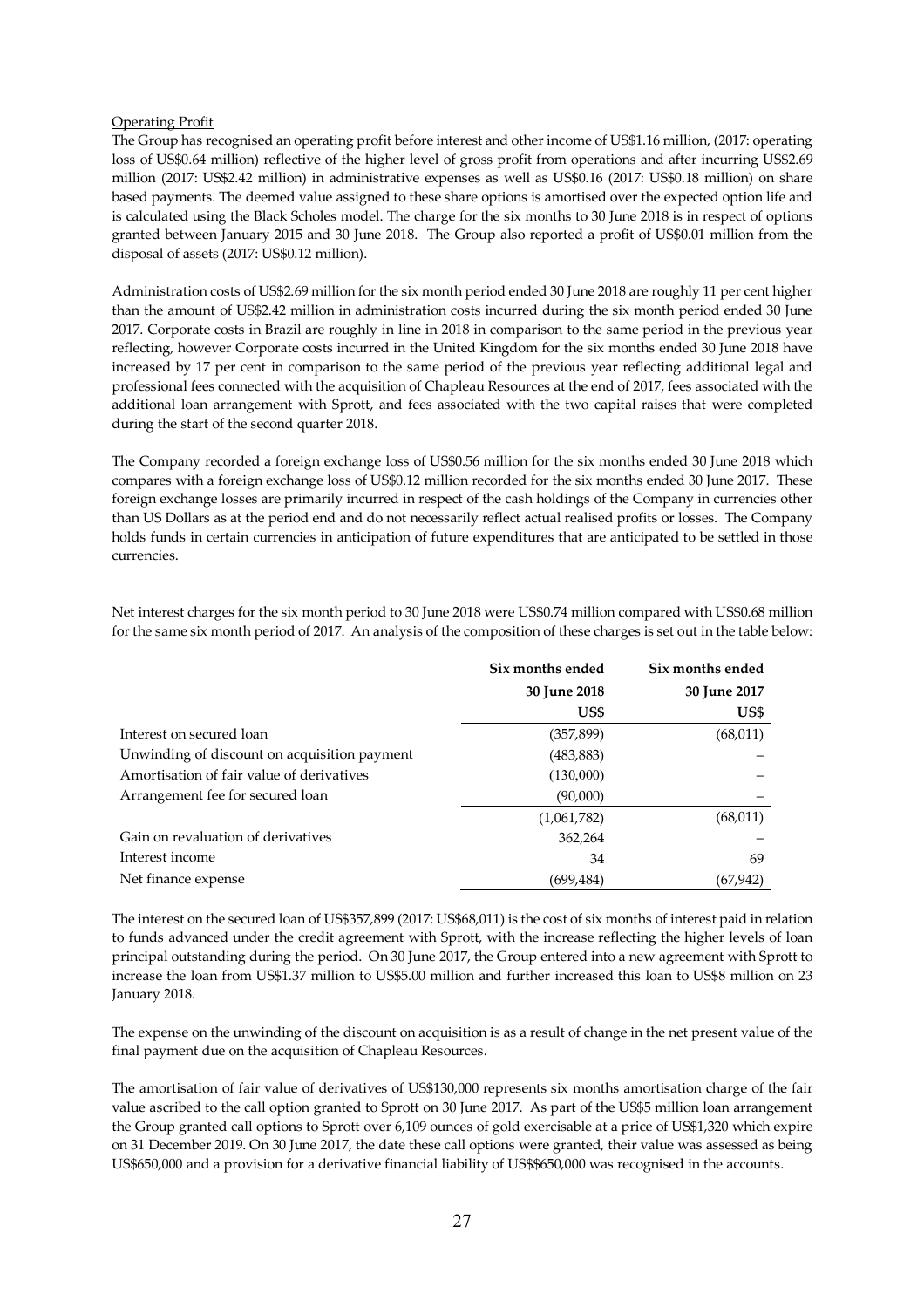The arrangement fee for the secured loan of US\$90,000 relates to the fee Sprott received for the new US\$3 million loan and the revision to the terms of the existing US\$5 million loan. The fee of US\$90,000 was settled through the issue of 2,141,798 New Ordinary Shares of Serabi. The New Ordinary Shares rank *pari-passu* with the existing Ordinary Shares of the Company in issue.

The gain on the revaluation of derivatives of US\$362,264 (six months to 30 June 2017: US\$nil) represents the gain arising on the revaluation of the derivative provision at the 30 June 2018. The initial value of the provision as at 30 June 2017 was US\$650,000 which having been revalued to US\$709,255 as at 31 December 2017 required a revaluation to US\$346,991 at 30 June 2018 resulting in a gain during the six month period ended 30 June 2018. For the six months to 30 June 2017 there was no similar derivative liability owe by the Group and therefore no comparable charge.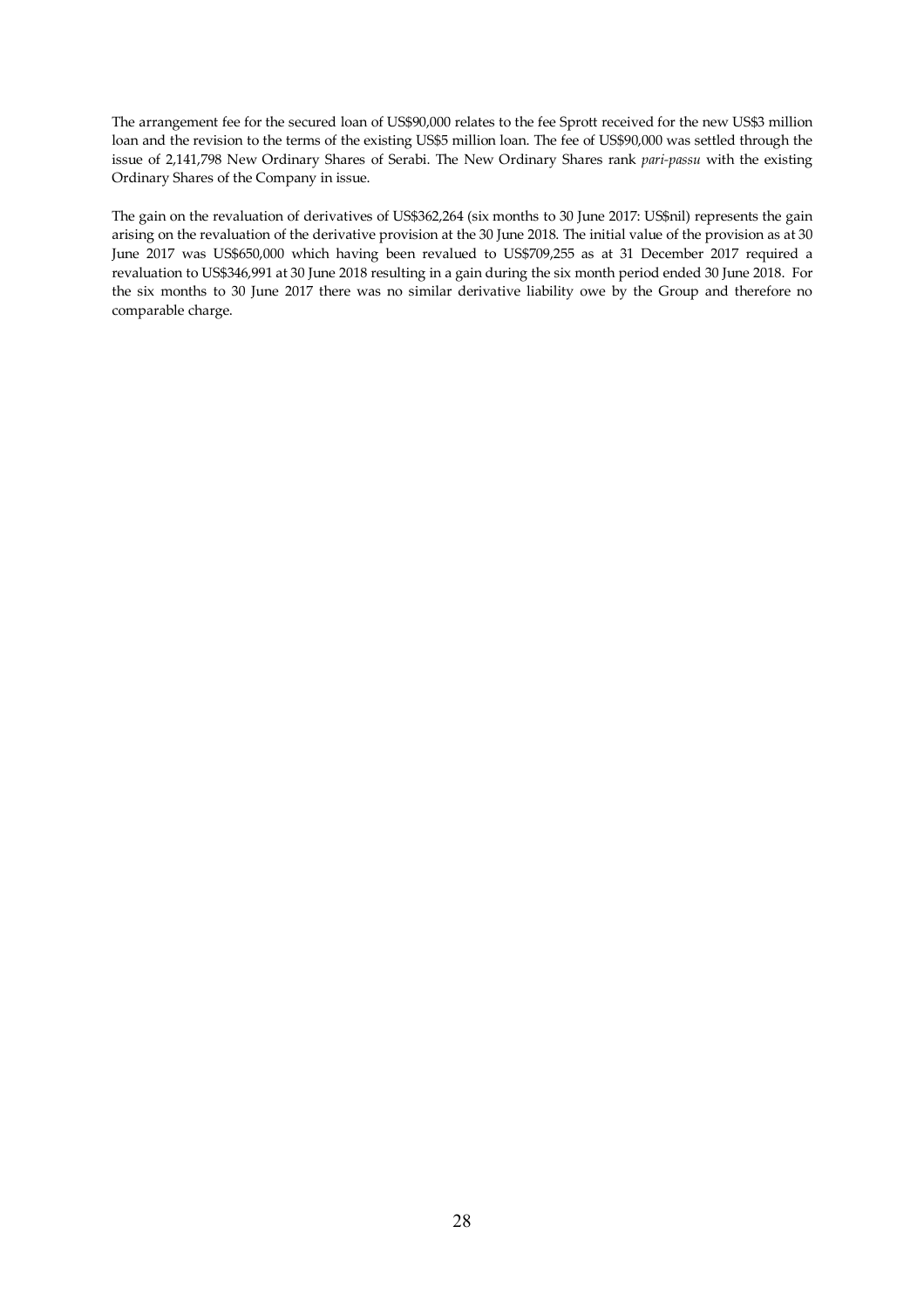| Summary of quarterly results                                           | Quarter ended            | Quarter ended            | Quarter ended            | Quarter ended            |
|------------------------------------------------------------------------|--------------------------|--------------------------|--------------------------|--------------------------|
|                                                                        | 30 June                  | 31 March                 | 31 December              | 30 September             |
|                                                                        | 2018                     | 2018                     | 2017                     | 2017                     |
|                                                                        | US\$                     | US\$                     | <b>US\$</b>              | US\$                     |
| Revenues                                                               | 11,873,783               | 13,826,851               | 12,224,818               | 12,908,790               |
| Operating expenses                                                     | (7,983,786)              | (9,489,101)              | (8,077,318)              | (7,295,870)              |
| Provision for impairment of inventory                                  | 200,000                  |                          | (330,000)                | (400,000)                |
| Amortisation of mine property                                          | (1,733,384)              | (1,425,259)              | (2,220,886)              | (2,191,090)              |
| Depreciation of plant and equipment                                    | (764, 663)               | (567, 594)               | (698, 550)               | (743, 896)               |
| Gross profit                                                           | 1,591,950                | 2,344,897                | 898,064                  | 2,277,934                |
| Administration expenses                                                | (1,357,814)              | (1,331,424)              | (1,672,081)              | (1,407,836)              |
| Option costs                                                           | (78, 278)                | (77, 293)                | (101, 665)               | (101, 665)               |
| Gain on disposal of asset                                              | 13,209                   | 51,115                   | 38,995                   | 15,621                   |
| Operating (loss) / profit                                              | 169,067                  | 987,295                  | (836, 687)               | 784,054                  |
| Exchange                                                               | (498, 543)               | (57,090)                 | (70,068)                 | (24, 021)                |
| Net finance expense                                                    | (109, 145)               | (590, 339)               | (501, 613)               | (269, 501)               |
| Profit / (loss) before taxation                                        | (438, 621)               | 339,866                  | (1,408,368)              | 490,532                  |
| Income tax expense                                                     | (54, 799)                | (329,080)                | (218,906)                | (255, 481)               |
| Profit / (loss) after taxation                                         | (493, 420)               | 10,786                   | (1,627,274)              | 235,051                  |
| Earnings / (loss) per ordinary share (basic)                           | $(0.94)$ cents           | $0.03$ cents             | $(4.66)$ cents           | $0.67$ cents             |
| Deferred exploration costs                                             | 24,490,001               | 25,295,721               | 23,898,819               | 10,235,454               |
| Property, plant and equipment                                          | 42,049,417               | 47,736,835               | 48,890,381               | 44,260,723               |
| Total current and other assets                                         | 35,707,966               | 22,263,549               | 19,956,554               | 26,498,341               |
| Total assets                                                           | 102,160,360              | 95,296,105               | 92,835,754               | 80,994,518               |
| <b>Total liabilities</b>                                               | 27,781,688               | 34,681,745               | 32,065,042               | 16,396,195               |
| Shareholders' equity                                                   | 74,465,696               | 60,614,360               | 60,770,712               | 64,598,323               |
|                                                                        |                          |                          |                          |                          |
|                                                                        |                          |                          |                          |                          |
| Summary of quarterly results                                           | Quarter ended            | Quarter ended            | Quarter ended            | Quarter ended            |
|                                                                        | 30 June<br>2017          | 31 March                 | 31 December              | 30 September             |
|                                                                        |                          | 2017                     | 2016                     | 2016                     |
| Revenues                                                               | US\$<br>10,142,676       | US\$                     | <b>US\$</b>              | US\$                     |
|                                                                        |                          | 13, 173, 584             | 10,472,823               | 16,209,753               |
| Operating expenses                                                     | (6,849,960)              | (9,792,350)<br>(220,000) | (7,077,485)              | (10, 216, 119)           |
| Provision for impairment of inventory<br>Amortisation of mine property | (1,984,784)              | (1,390,406)              | (1, 193, 660)            | (2,292,006)              |
|                                                                        | (725, 373)               | (510, 298)               | (638, 977)               | (615, 155)               |
| Depreciation of plant and equipment<br>Gross profit                    | 582,599                  | 1,260,530                | 1,562,701                | 3,086,473                |
| Administration expenses                                                | (1, 178, 903)            | (1,241,455)              | (1, 179, 345)            | (1,265,828)              |
| Option costs                                                           | (112, 412)               | (65, 620)                | (101, 071)               | (101, 072)               |
| Gain on disposal of asset                                              | 115,975                  |                          | 34,742                   |                          |
| Operating profit                                                       | (592, 781)               | (46, 545)                | 317,027                  | 1,719,573                |
| Exchange                                                               | (167, 236)               | 46,837                   | (135, 351)               | (28, 860)                |
| Net finance (expense) / income                                         | (34, 159)                | (33,783)                 | (617, 228)               | (947, 210)               |
| (Loss) / profit before taxation                                        | (794, 176)               | (33, 491)                | (435, 552)               | 743,503                  |
| Income tax benefit / (expense)                                         | (97, 461)                | (80, 552)                | 3,394,182                | (278, 023)               |
| Profit / (loss) after taxation                                         | (891, 637)               | (114, 043)               | 2,958,630                | 465,480                  |
| Profit / (loss) per ordinary share (basic)                             | $(2.55)$ cents           | $(0.33)$ cents           | 8.47 cents               | 1.37 cents               |
|                                                                        |                          |                          |                          |                          |
| Deferred exploration costs                                             | 9,868,205                | 10,234,360               | 9,990,789                | 9,731,144                |
| Property, plant and equipment<br>Total current assets                  | 43,557,012               | 45,862,328               | 45,396,140               | 44,860,837               |
| Total assets                                                           | 21,798,843<br>75,268,109 | 20,668,013<br>76,764,701 | 20,454,525<br>75,841,454 | 22,798,838               |
| <b>Total liabilities</b>                                               | 13,373,479               | 11,966,304               | 12,462,481               | 77,390,819<br>16,648,980 |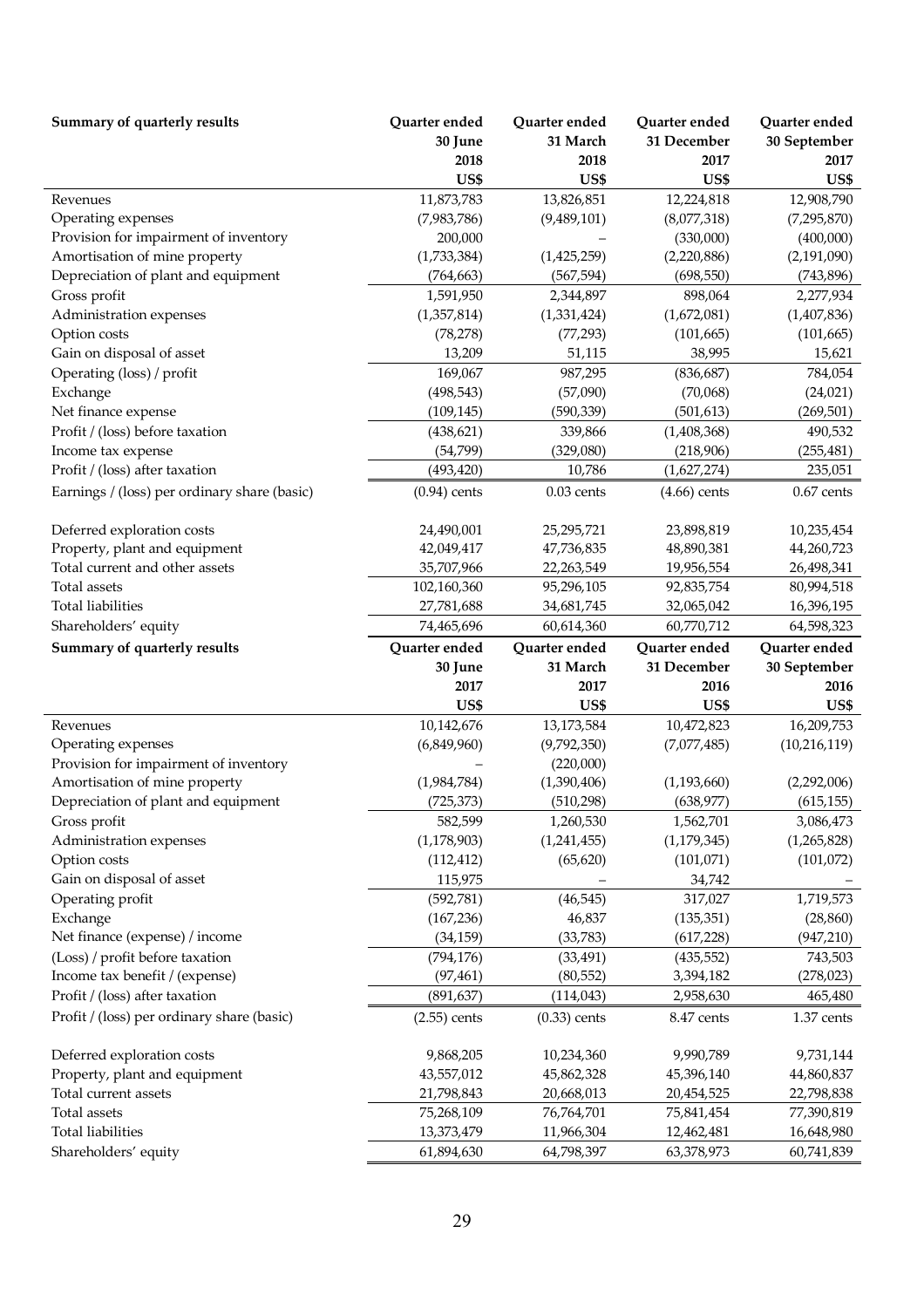# **Liquidity and Capital Resources**

## **Non-Current Assets**

On 30 June 2018, the Group's net assets amounted to US\$74.47 million, which compares to US\$60.77 million as reported at 31 December 2017. The Group has also reported a loss after taxation of US\$0.48 million in the six month period to 30 June 2018.

On 21 December 2017 ("Closing"), the Group finalised the acquisition of Chapleau Resources for a total amount of US\$22 million, with US\$5 million being paid in cash on 21 December 2017. A further US\$5 million in cash was paid on 16 April 2018 and a final payment of US\$12 million in cash will be due upon the earlier of either the first gold being produced or 24 months from the date of Closing. As a result of the acquisition of Chapleau there is a US\$10.48 million deferred payable included within long term liabilities representing the discounted net present value of the US\$12 million final payment.

Non-current assets totalling US\$70.37 million at 30 June 2018 (31 December 2017: US\$77.29 million), are primarily comprised of property, plant and equipment, which as at 30 June 2018 totalled US\$42.1 million, (31 December 2017: US\$48.98 million), including assets acquired as part of the Chapleau acquisition, as well as development and deferred exploration costs with a value of US\$24.5 million, (31 December 2017: US\$23.90 million), including assets acquired as part of the Chapleau acquisition. The Group has also a provision for a deferred tax asset of US\$2.27 million (31 December 2017: US\$2.94 million) and a long-term receivable in respect of state taxes due in Brazil of US\$1.55 million (31 December 2017: US\$1.47 million). The weakening of the Brazilian Real from 31 December 2017 when the exchange rate was BrR\$3.3074 to US\$1.00 to the rate of US\$3.8552 to US\$1.00 at 30 June 2018 has had a negative impact on the net asset position but the main movements are discussed in more detail below.

The Group's property, plant and equipment includes the value of its mine assets relating to the Palito Mining Complex at 30 June 2018 of US\$23.93 million (2017: US\$28.41 million). This includes US\$2.03 million of additions from the Palito and Sao Chico ore bodies incurred during the year. Assets in construction as at 30 June 2018 and relating to the Palito Mining Complex had a book value of US\$3.86 million (2017: US\$3.69 million).

The Group owns land, buildings, plant and equipment with a value of US\$9.55 million (31 December 2017: US\$11.19 million). During the first six months of 2018 the Group has acquired additional plant and machinery to the value of US\$1.19 million in relation to its ongoing operations at the Palito Mining Complex.

The gross value ascribed to the Palito Mining Complex is now being amortised over the expected recoverable ounces of each orebody. An amortisation charge totalling US\$3.14 million has been recorded for the six month period to 30 June 2018 (six month period to 30 June 2017: US\$3.28 million).

Deferred exploration costs as at 30 June 2018 totalled US\$24.49 million (31 December 2017: US\$23.90 million), which relates to US\$12.10 million capitalised exploration expenditures around the Palito Mine, Sao Chico Mine and the wider Jardim Do Ouro project area as well as US\$12.47 million attributable to the value of the projects acquired as part of the Chapleau acquisition. During 2018 to date the Group capitalised costs of US\$3.45 million (2017: US\$2,487) on exploration and evaluation expenditure. The increase reflects the commencement of a drilling programme at Palito and pre-operational costs for the Coringa project which are being capitalised in advance of the project development and commencement of plant construction.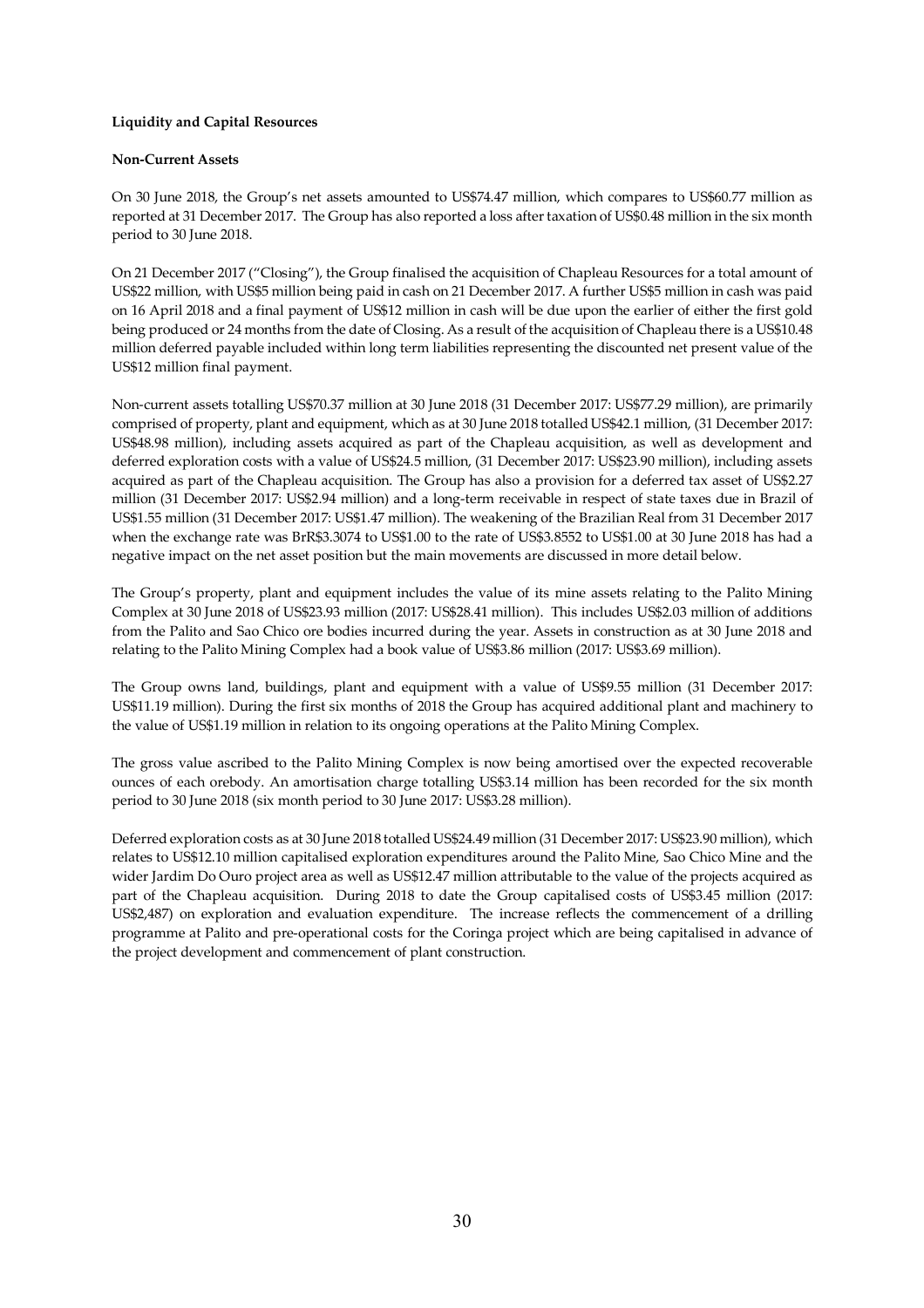## Working Capital

The Group had a working capital position of US\$20.15 million at 30 June 2018 compared to US\$1.03 million at 31 December 2017, the movement of US\$19.13 million being detailed in the table below:

|                                  | <b>June 2018</b><br>US\$ | December 2017<br>US\$ | Variance<br>US\$ |
|----------------------------------|--------------------------|-----------------------|------------------|
| <b>Current assets</b>            |                          |                       |                  |
| Inventories                      | 5,827,745                | 6,934,438             | (1, 106, 693)    |
| Trade and other receivables      | 1,596,978                | 1,277,142             | 319,836          |
| Prepayments                      | 3,398,201                | 3,237,412             | 160,789          |
| Cash and cash equivalents        | 21,052,325               | 4,093,866             | 16,958,459       |
| <b>Total current assets</b>      | 31,875,249               | 15,542,858            | 16,332,391       |
| <b>Current liabilities</b>       |                          |                       |                  |
| Trade and other payables         | 5,050,232                | 5,347,964             | (297, 732)       |
| Acquisition payment due          |                          | 5,000,000             | (5,000,000)      |
| Interest-bearing loan            | 5,000,000                | 1,980,000             | 3,020,000        |
| Finance Leases                   | 774,122                  | 865,711               | (91, 589)        |
| Derivative financial liabilities | 346,992                  | 709,255               | (362, 263)       |
| Accruals                         | 350,878                  | 614,198               | (263,321)        |
| <b>Total current liabilities</b> | 11,522,224               | 14,517,129            | (2,994,905)      |
| Working capital                  | 20,353,025               | 1,025,729             | 19,327,296       |
| <b>Non-current liabilities</b>   |                          |                       |                  |
| Trade and other payables         | 2,233,353                | 2,753,409             | (520, 056)       |
| Acquisition payment due          | 10,481,843               | 9,997,961             | 483,882          |
| Provisions                       | 1,857,564                | 2,047,131             | (189, 567)       |
| Interest-bearing loan            | 1,610,000                | 2,500,000             | (890,000)        |
| <b>Finance Leases</b>            | 76,704                   | 249,412               | (172,708)        |
| Total non-current liabilities    | 16,259,464               | 17,547,913            | (1,288,449)      |

The weakening of the Brazilian Real from 31 December 2017 when the exchange rate was BrR\$3.3074 to US\$1.00 to the rate of US\$3.8552 to US\$1.00 at 30 June 2018, a weakening of 17 per cent, has had a negative impact on primary areas which make up the working capital position, however the main movements are discussed in more detail below.

#### Inventories

The level of inventory held by the Group at 30 June 2018 has decreased by US\$1.31 million since 31 December 2017. A breakdown of the Group's inventories at the 30 June 2018 and at 31 December 2017 is set out in the table below:

|                              | 30 June<br>2018 US\$ | 31 December<br>2017 US\$ | Variance<br>US\$ | Variance % |
|------------------------------|----------------------|--------------------------|------------------|------------|
| Stockpile of mined ore       | 427,154              | 1,091,656                | (664, 502)       | (61%)      |
| Finished Goods awaiting sale | 1,412,191            | 1,741,860                | (329, 669)       | (19%)      |
| Other material in process    | 982,793              | 1,019,593                | (36, 800)        | (4%)       |
| Stockpile of flotation tails | 233,001              | 494,117                  | (261, 116)       | (53%)      |
|                              | 3,055,139            | 4,347,226                | (1,292,087)      | (30%)      |
| Consumables                  | 2,772,606            | 2,587,212                | 185,394          | 7%         |
| <b>Total Inventory</b>       | 5,827,745            | 6,934,438                | (1,106,693)      | (16%)      |

During 2017, the Group made a provision of US\$950,000 against the value of its stockpiles of mined ore. At 30 June 2018, the value of the provision against the carrying value of these coarse ore stockpiles was reduced to US\$750,000, with the reduction in the impairment provision of US\$200,000 being released to the Income Statement.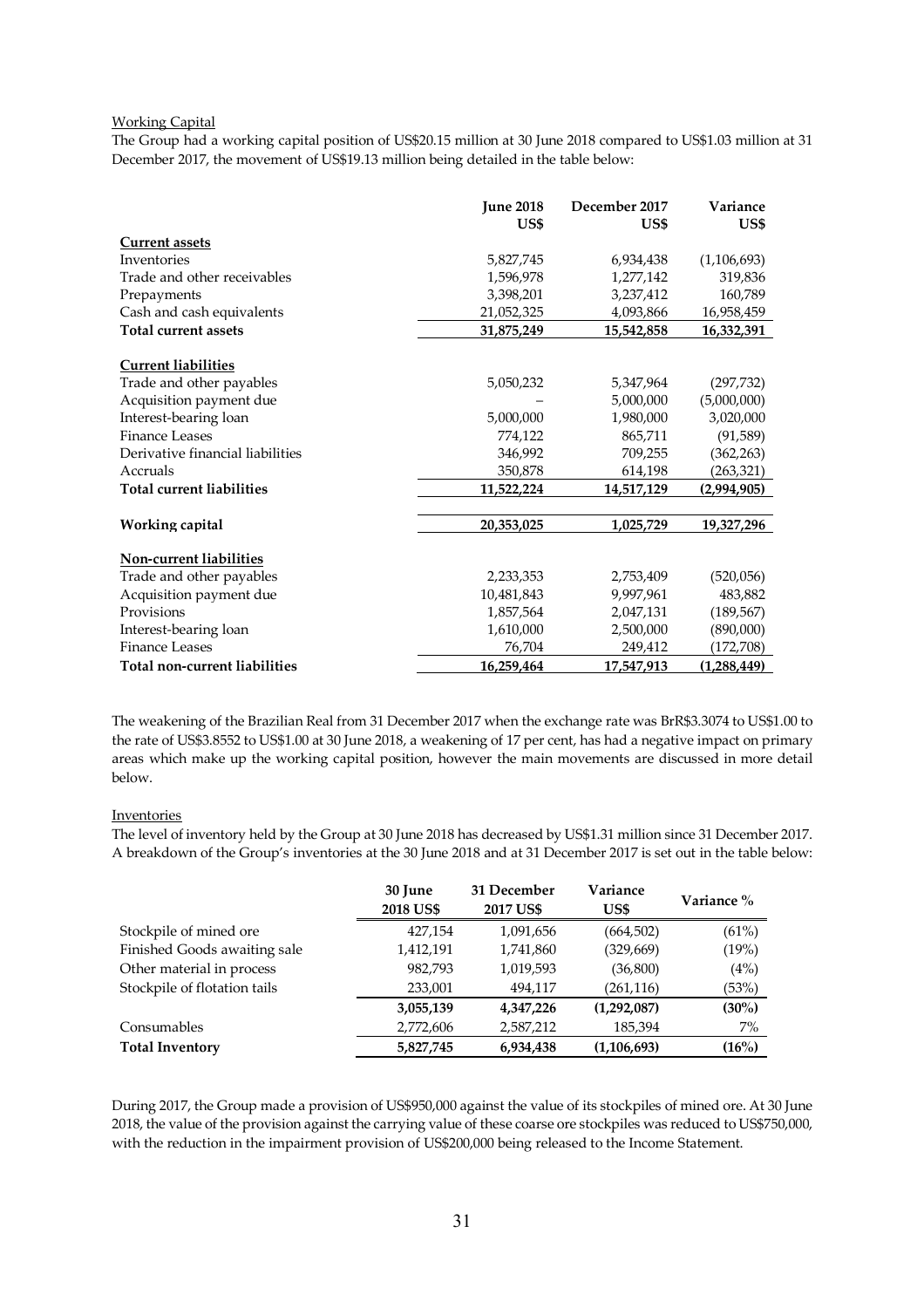Inventories of consumables (fuel, spare parts, chemicals, explosives etc.) at 30 June 2018 of US\$2.77 million (31 December 2017: US\$2.59 million) have increased by approximately US\$0.19 million or seven per cent. The Group acquires stocks of certain materials including reagents, explosives and other consumables in quantities that are sufficient for up to three to four months' consumption requirements to minimise freight and other logistics costs and improve pricing. The levels of inventory have increased reflecting a requirement to keep on hand higher levels of items related to equipment and plant maintenance.

The value of the stock of surface ore has decreased by 61 per cent from US\$1.09 million to US\$0.43 million. The total coarse ore stockpile tonnage has decreased from approximately 15,000 tonnes at 31 December 2017 to approximately 7,800 tonnes at 30 June 2018, a decrease of 48 per cent. The weakening of the Brazilian Real between 31 December 2017 and 30 June 2018 explains the remainder of the decrease.

The value of finished goods awaiting sale at 30 June 2018 of US\$1.42 million compares with the value at 31 December 2017 of US\$1.74 million. The total value of finished goods held in stock at 30 June 2018 comprises 132 bags of copper/gold concentrate with a value of US\$0.57 million (31 December 2017: 142 bags with a value of US\$0.66 million) and bullion on hand for smelting which, at 30 June 2018, was 31,089 grammes valued at US\$0.85 million in comparison to 39,893 grammes at 31 December 2017 valued at US\$1.08 million.

During 2014 the Group had established a stockpile of partly processed material which having only passed through the flotation processing circuit, retained a gold grade of approximately 2.5  $g/t$ . At 31 December 2017, there were approximately 14,700 tonnes of flotation stockpile on site with a value of US\$0.49 million. During 2018 the Group has processed approximately 6,624 tonnes of this stockpile leaving approximately 8,085 tonnes at 30 June 2018 with a value of US\$0.23 million.

The valuation attributable to gold locked up within the processing plant has decreased to US\$0.99 million as at 30 June 2018 (31 December 2017: US\$1.02 million) reflecting normal operational variances.

## Taxes Receivable after more than twelve months

The Group, in common with all businesses in Brazil, is subject to a number of State and Federal taxes on goods that it purchases. As an exporter of goods, it is exempt from any sales taxes on its products. As a result, it is due tax rebates by both Federal and State tax bodies. In general, the Company is able to utilise its tax debts by way of offset against other taxes that it owes. The Group has however determined based on the actions of the State tax authorities and the expected future operational expenditures over the next 12 months, that certain State taxes that is able to recover and is owed at 30 June 2018, are not expected to be recovered through such an offset arrangement during the next 12 months and has therefore categorised the balance owed in respect of these State taxes as being due in more than 12 months. The Group has received legal advice confirming that these taxes owed to the Group by the State of Para are fully recoverable.

#### Trade Receivables

Trade and other receivables at 30 June 2018 of US\$1.60 million have increased by US\$0.32 million from US\$1.28 million at 31 December 2017.

As at 30 June 2018 the Group was owed US\$1.44 million from the sale of its copper concentrate in comparison to US\$1.23 million as at 31 December 2017.

#### **Prepayments**

Prepayments have increased by US\$0.16 million from US\$3.24 million at 31 December 2017 to US\$3.40 million at 30 June 2018. The main reason for this increase is because during the first half of 2018 the Group made several down payments on underground mining equipment, (including supplier deposits and import taxes), totalling US\$0.38 million. This increase in down payments on underground equipment has been offset by a decrease of US\$0.22 million in prepaid taxes including recoverable taxes of PIS and Cofins (Federal taxes) that remain to be recovered at the period end.

## Cash at Bank

Between 31 December 2017 and 30 June 2018, cash balances have increased by approximately US\$16.96 million.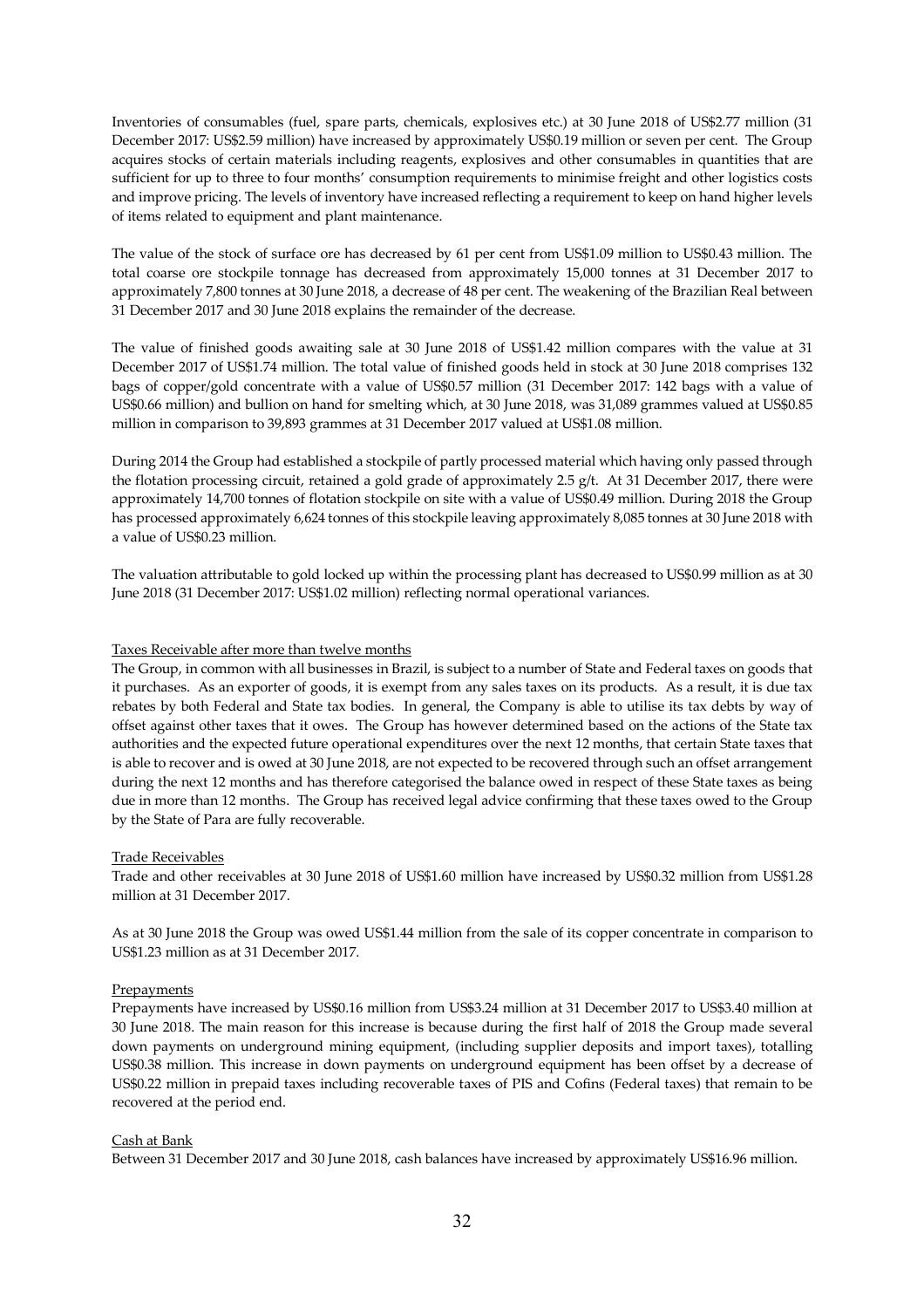During the second quarter of 2018, the Group received a total of US\$23.24 million, net of legal fees, for the issue of 474,437,864 shares. The group also repaid the second instalment of US\$5.0 million for the acquisition of Chapleau on 16 April 2018.

During the first quarter of 2018, the Group increased the interest-bearing secured loan by a further US\$3.0 million from US\$5.00 million at 31 December 2017 to US\$8.00 million. The additional loan was taken out in January 2018 to replace working capital that had been used to make a US\$5.00 million payment for the acquisition of Chapleau Resources as the first instalment of the total consideration of US\$22 million payable. The Group have also repaid US\$1.0 million of this loan during the first half of 2018

During the first six months of 2018, the Group have also spent US\$1.44 million on an exploration project around the Palito Mining Complex, US\$1.06 million on mine development, US\$0.89 million on plant and equipment and US\$0.50 million on pre-operating costs on the Corringa project.

# Current Liabilities

Current liabilities have decreased by US\$3.00 million from US\$14.52 million at 31 December 2017 to US\$11.52 million at 30 June 2018. This mostly reflects the repayment of US\$5.0 as the second instalment on the Chapleau acquisition netted off against the increase of the additional US\$3 million loan received from Sprott in January 2018.

# Trade Creditors

Trade and other payables amounting to US\$5.10 million at 30 June 2018 compare with an amount owed by the Group of US\$5.35 million at 31 December 2017, a decrease of US\$0.30 million. This decrease in trade creditors is attributable to normal timing differences between the two period ends.

# Interest-Bearing loan

On 30 June 2017, the Group entered into a new loan agreement with Sprott for US\$5.00 million expiring 31 December 2019 with the loan repayments commencing over 24 months starting in January 2018. An amendment to this agreement was completed on 22 January 2018 whereby the Group increased its loan with Sprott by US\$3 million ("The New Loan") and at the same time extended the final repayment period on its existing US\$5 million loan (The Existing Loan") with Sprott by six months from 31 December 2019 to 30 June 2020. The New Loan may be repaid, at the Company's request and with the agreement of Sprott (the "Extension Option") in equal monthly instalments commencing 30 September 2018 with a final payment due 22 months later on 30 June 2020. If the Extension Option is not exercised the New Loan must be repaid in full on 30 September 2018. Notwithstanding the above, both the New Loan and the Existing Loan may be repaid by Serabi in full without penalty at any time.

Of the total loan US\$1.61 million is due in more than 12 months and US\$1.0 million was repaid during the period. The total loan balance shown in the table above is US\$6.61 million.

# Obligations under Finance Leases

Obligations under finance leases for less than one year have decreased by US\$0.92 million from US\$0.87 million at 31 December 2017 to US\$0.77 million at 30 June 2018. During 2018, the Group has made one new equipment acquisitions using lease finance arrangements and has made capital repayments totalling approximately US\$0.43 million. All finance leases are held by Serabi Mineracao SA ("SMSA") in Brazil but are denominated in Euro or US Dollar before being converted to Brazilian Reals, the functional currency for SMSA.

# Derivative Financial Liabilities

By way of a fee for the loan agreement with Sprott the Group has granted call options to Sprott over 6,109 ounces of gold exercisable at a price of US\$1,320 which expire on 31 December 2019. On 30 June 2017, the date these call options were granted, their value was assessed as being US\$650,000 and a provision for a derivative financial liability of US\$\$650,000 has been recognised in the accounts. At 30 June 2018, the derivative provision was revalued to US\$0.35 million with the decrease in the provision that has arisen in the year to date of US\$0.36 million being reflected as finance income in the Income Statement.

Derivatives are valued by reference to available market data. Any change in the value of the derivative is recognised in the statement of comprehensive income in the period in which it occurs. The fair value of the derivative has been measured using level 1 inputs.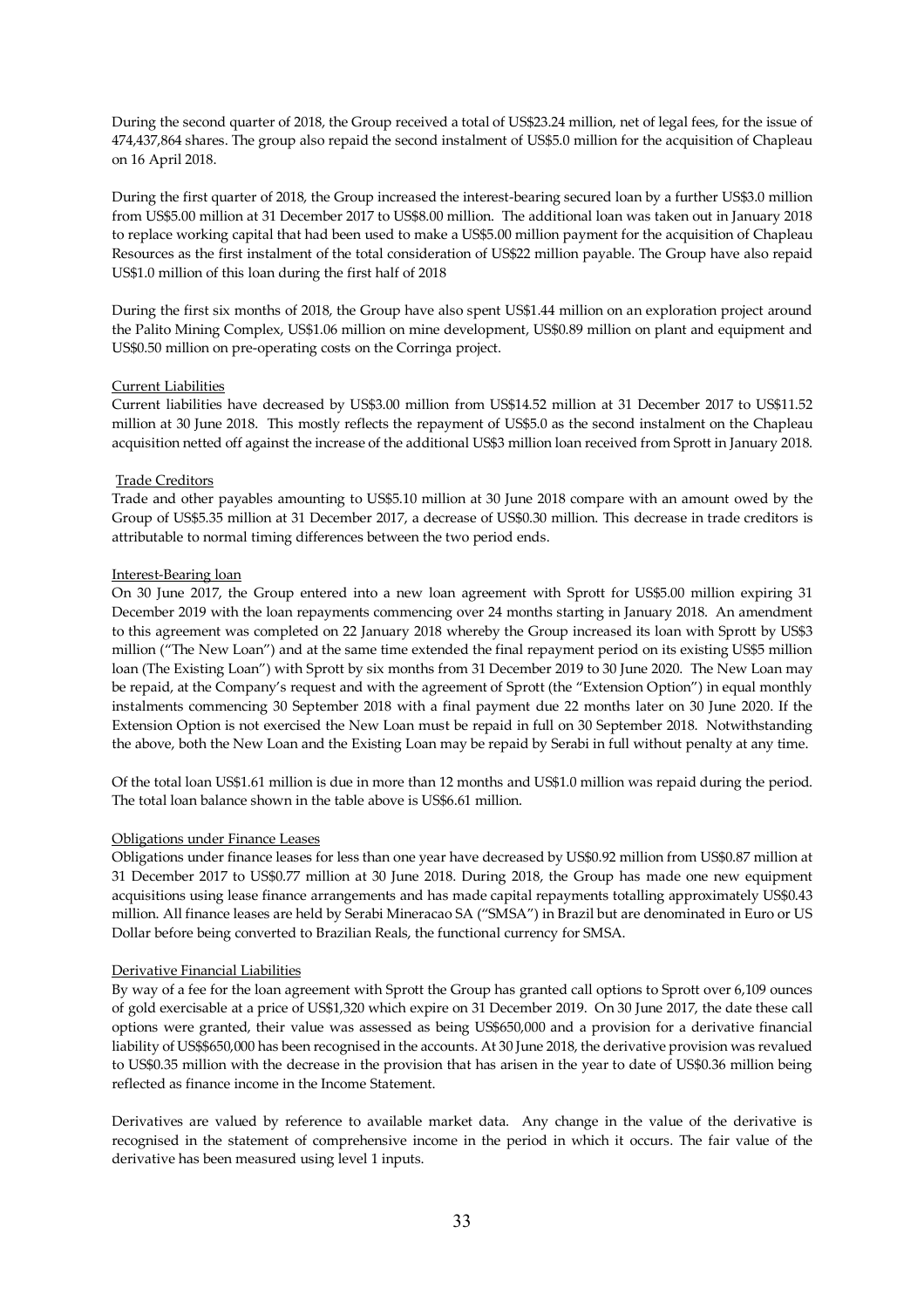# Non-Current Liabilities

The Group makes provision for the future estimated rehabilitation costs for its mine sites at Palito and Sao Chico. The value of the rehabilitation provision carried by the Group at 30 June 2018 was US\$1.86 million. The value at 31 December 2017 was US\$2.01 million. The variation is attributed to exchange rate variations between the two periods.

The amount due on acquisition of US\$10.48 million relates to the net present value of the US\$12 million due upon the earlier of either the first gold being produced or 24 months from the date of closing.

The property acquisition payment due by the Group at 30 June 2018 is roughly in line with the amount due as at 31 December 2017.

The Group does not have any asset backed commercial paper investments.

## **Non-IFRS Financial Measures**

The gold mining industry has sought to establish a common voluntary standard to enable investors to assess and compare the performance of companies engaged in gold mining activities. The Group has elected to provide calculations of Cash Costs and All-In Sustaining Costs and has conformed its calculation of these performance measurements with the guidance notes released by the World Gold Council. The measures seek to capture all the important components of the Group's production and related costs. In addition, management utilises these and similar metrics as a valuable management tool to monitor cost performance of the Group's operations. These measures and similar measures, have no standardised meaning under IFRS and may not be comparable to similar measures presented by other companies. This measure is intended to provide additional information and should not be considered in isolation or as a substitute for measures of performance prepared in accordance with IFRS.

## *Total cash cost and all-in sustaining cost*

The following table provides a reconciliation between non-IFRS cash cost and non-IFRS all-in sustaining cost to production costs included in cost of sales as disclosed in the consolidated statement of comprehensive income.

|                                                     | 6 Months Ended | 12 months Ended | 6 Months Ended |
|-----------------------------------------------------|----------------|-----------------|----------------|
|                                                     | 30 June 2018   | December 2017   | 30 June 2017   |
|                                                     | (US\$)         | (US\$)          | (US\$)         |
| Total operating costs (calculated on a sales basis) | 17,472,887     | 32,015,498      | 16,642,310     |
| Add/(subtract)                                      |                |                 |                |
| Finished goods and WIP inventory stock adjustment   | (739, 386)     | (347, 562)      | (941, 485)     |
| Grossing up of revenue for metal deductions         | 207,317        | 555,476         | 318,056        |
| By-product credits                                  | (795,846)      | (2,663,981)     | (1,271,905)    |
| Total cash cost of production                       | 16,144,972     | 29,559,430      | 14,746,976     |
|                                                     |                |                 |                |
| Corporate G&A                                       | 2,689,238      | 5,343,871       | 2,420,358      |
| Share-based remuneration                            | 155,571        | 381.362         | 178,032        |
| Capitalised cost for mine development               | 2,030,489      | 4,362,192       | 1,964,320      |
| All-In Sustaining Cost of production                | 21.020.270     | 39,646,855      | 19,309,686     |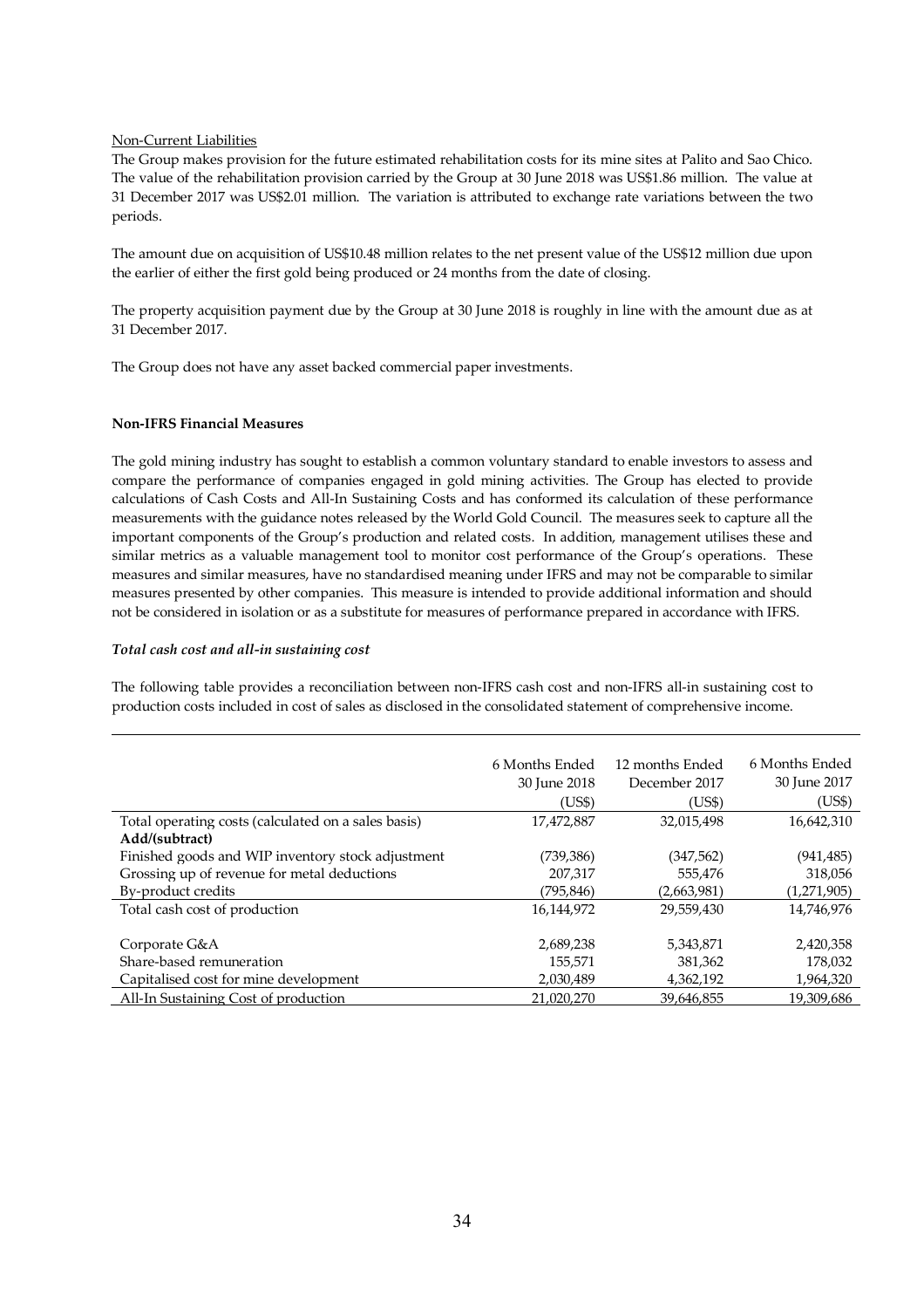|                                            | 6 months ended | 12 months ended  | 6 months ended |
|--------------------------------------------|----------------|------------------|----------------|
|                                            | 30 June 2018   | 31 December 2016 | 30 June 2017   |
|                                            | (ounces)       | (ounces)         | (ounces)       |
| Gold ounces produced                       | 18,751         | 37,004           | 18,009         |
|                                            |                |                  |                |
|                                            | 6 months ended | 12 months ended  | 6 Months Ended |
|                                            | 30 June 2018   | 31 December 2016 | 30 June 2017   |
|                                            | (US\$)         | (US\$)           | (US\$)         |
| Total Cash Cost of production (per ounce)  | <b>US\$861</b> | <b>US\$799</b>   | <b>US\$819</b> |
| Total All-In Sustaining Cost of production | US\$1,121      | US\$1,071        | US\$1,072      |

#### **Contractual commitments**

The Group has operating leases in respect of office premises in London, England and Belo Horizonte and Belem in Brazil.

The Group holds certain exploration prospects which require the Group to make certain payments under rental or purchase arrangements allowing the Group to retain the right to access and undertake exploration on these properties. Failure to meet these obligations could result in forfeiture of any affected prospects.

Management estimates that the cost over the next 12 months of fulfilling the current contracted commitments on these exploration properties in which the Group has an interest is US\$0.11 million (June 2017: US\$0.06 million). The increase in comparison to the previous year is due to the acquisition of Chapleau Resources.

|                               | Payments due by period |           |           |           |         |
|-------------------------------|------------------------|-----------|-----------|-----------|---------|
| Contractual obligations       | Total                  | Less than | 1-3 years | 4-5 years | After 5 |
|                               | S                      |           |           | \$        | \$      |
| Short term debt               | 6,609,996              | 5,000,000 | 1,609,996 |           |         |
| Capital lease obligations     | 850,830                | 774,122   | 76.708    |           |         |
| Operating leases              | 180,934                | 155,196   | 25.738    |           |         |
| Purchase obligations          |                        |           |           |           |         |
| Other long term obligations   |                        |           |           |           |         |
| Total contractual obligations | 7,641,760              | 5,929,318 | 1,712,442 |           |         |

## **Financial and other instruments**

The Group's and the Company's financial assets at 30 June 2018 which comprise other receivables and cash, and in the case of the Company include amounts due from subsidiaries, are classified as loans and receivables. All of the Group's and Company's financial liabilities which comprise trade and other payables and interest bearing liabilities are classified as liabilities measured at amortised cost.

The main financial risks arising from the Group's activities remain unchanged from the previous financial year, namely, commodity prices, currency, liquidity, credit and interest rates. The Board reviews and agrees policies for managing each of these risks and these are summarised below:

#### *Commodity price risk*

By the nature of its activities the Group and the Company are exposed to fluctuations in commodity prices and, in particular, the price of gold and copper as these could affect its ability to raise further finance in the future, its future revenue levels and the viability of its projects. It is not currently the Group's intention to enter into any arrangements to protect itself from changes in the prices of these commodities. The Group does, however, closely monitor the prices of these commodities and will consider the use of hedging contracts, where appropriate, in future.

Whilst not representing a financial instrument at 30 June 2018, the Group carried inventory of finished goods and work-in-progress valued at US\$3.06 million (31 December 2017: US\$4.35 million) including US\$0.56 million of copper/gold concentrate representing 132 tonnes of material awaiting sale (31 December 2017: US\$0.66 million; 142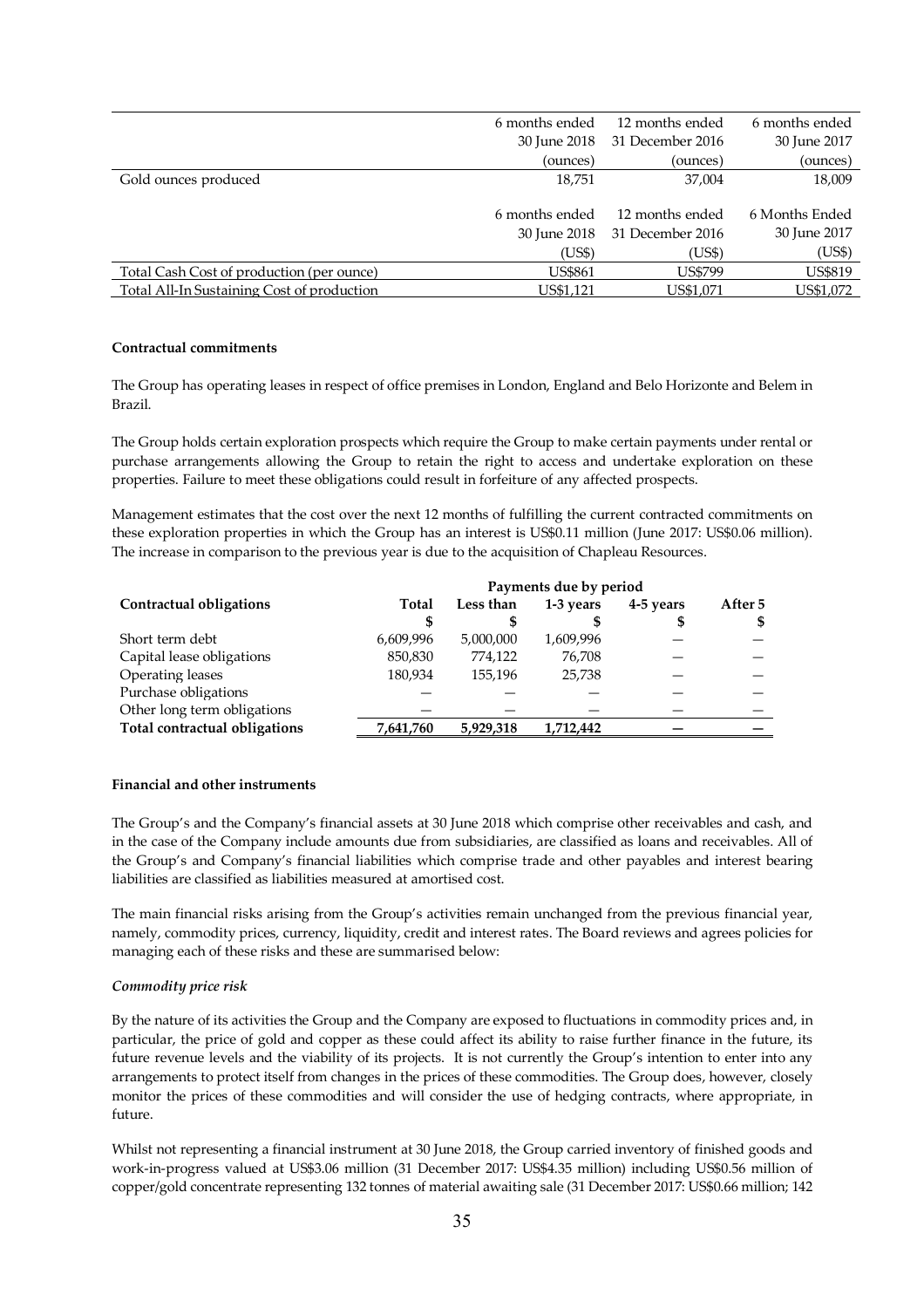tonnes) and US\$2.29 million of other material in process (31 December 2017: US\$3.69 million). All inventory as at 30 June 2018, which is unsold, is subject to future variation in commodity prices and accordingly the results for the period and the equity position of the Group may be affected by any change in commodity prices subsequent to the end of the period.

## *Interest rate risk*

During the preceding two years the Group has taken out fixed rate finance leases for the acquisition of some equipment and, during 2016, utilised floating rate short term trade finance, in respect of sales of copper/gold concentrate production and in June 2017 took out a US\$5 million secured loan with Sprott which was increased to US\$8.00 million in January 2018. As at 30 June 2018 2018 US\$1.0 million of the total loan of US\$8 million had been repaid.

# *Liquidity risk*

Historically the Group has relied primarily on funding raised from the issue of new shares to shareholders but has also received short term loans from its shareholders. It has also used floating rate short term trade finance and fixed rate finance leases to finance its activities and on 22 January 2018 increased a secured loan from US\$5.00 million to US\$8.00 million, of which US\$7.0 million remained outstanding as at 30 June 2018.

As at 30 June 2018, in addition to the Sprott Facility the Group had obligations under fixed rate finance leases amounting to US\$0.85 million (31 December 2017: US\$1.12 million).

The Group's objectives when managing its capital are to maintain financial flexibility to achieve its development plans, safeguard its ability to continue to operate as a going concern through management of its costs whilst optimising its access to capital markets by endeavouring to deliver increases in value of the Group for the benefit of shareholders. In establishing its capital requirements the Group will take account of the risks inherent in its plans and proposed activities and prevailing market conditions. There are risks associated with any mining operation whereby unforeseen technical and logistical events result in additional costs needing to be incurred, giving rise to the possibility that additional working capital may be required. The Group is also subject to pricing risks and significant short-term variations in sale prices of commodities to which the Group is exposed, may place significant additional pressure on the Group's working capital position. Should additional working capital be required the Directors consider that further sources of finance could be secured within the required timescale. The Group, where available and appropriate, will use fixed rate finance arrangements for the purchase of certain items of capital equipment and use short term trade finance particularly in respect of its projected sales of copper/gold concentrate. It will seek to raise debt finance where possible to finance further capital development of its projects taking due consideration of the ability of the Group to satisfy the obligations and undertakings that would be imposed in connection with such borrowings.

The following table sets out the maturity profile of the financial liabilities as at 30 June 2018:

|                                        | 30 June 2018 | 31 December 2017 |
|----------------------------------------|--------------|------------------|
|                                        | Group        | Group            |
|                                        | US\$         | US\$             |
| Due in less than one month             | 1,623,653    | 1,082,671        |
| Due between one month and three months | 2,706,089    | 1,897,943        |
| Due between three months and one year  | 6,494,612    | 5,213,062        |
| Total due within one year              | 10,824,354   | 8,193,676        |
| Due more than one year                 | 1,686,704    | 2,749,412        |
| Total                                  | 12,511,058   | 10,943,088       |

# *Currency risk*

Although the Company is incorporated in the United Kingdom, its financial statements and those of the Group are presented in US Dollars which is also considered to be the functional currency of the Company as funding of activities of its subsidiaries is generally made in US Dollars, all sales for the Group are denominated in US Dollars and future remittances of dividends, loans or repayment of capital from the subsidiaries are expected to be received in US Dollars.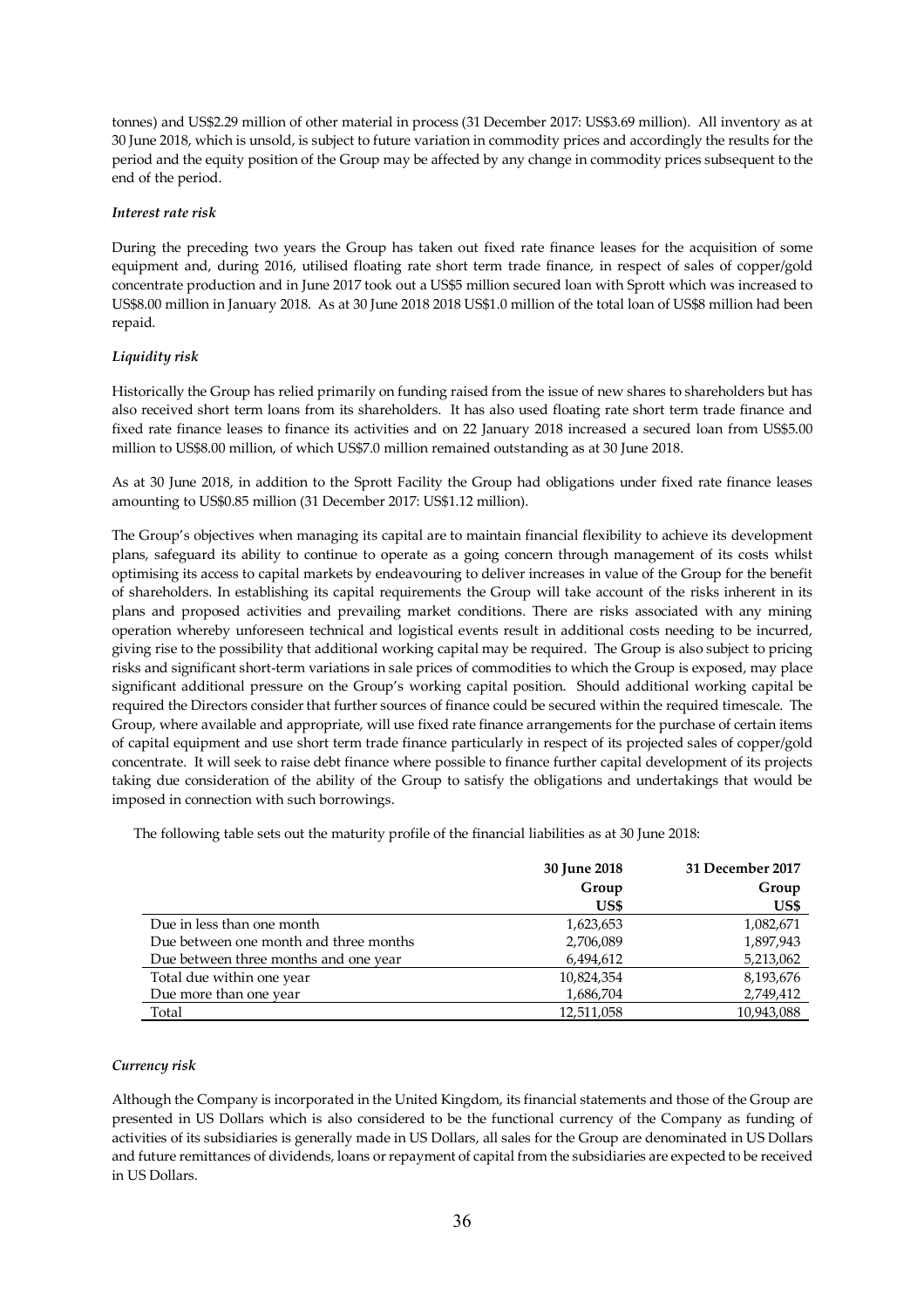Share issues have historically been priced solely in Sterling but the issue of Special Warrants undertaken in December 2010 and the issue of new Ordinary Shares and Warrants on 30 March 2011, were priced in Canadian Dollars. The Company expects that future issues of Ordinary Shares may be priced in Sterling or Canadian Dollars. Expenditure is primarily in Brazilian Real and also in US Dollars, Sterling, Euros and Australian Dollars.

The functional currency of the Group's operations is US Dollars, which is also the reporting currency. The Group's cash holdings at the balance sheet date were held in the following currencies:

**Group**

|                   | 30 June    | 31 December |
|-------------------|------------|-------------|
|                   | 2018       | 2017        |
|                   | US\$       | US\$        |
| US Dollar         | 11,252,927 | 2,635,299   |
| Canadian Dollar   | 65,527     | 44,578      |
| <b>Sterling</b>   | 7,514,644  | 126,198     |
| Australian Dollar | 17,831     | 28,101      |
| Euro              | 36,080     | 105,977     |
| Brazilian Real    | 2,165,317  | 1,153,713   |
| Total             | 21,052,325 | 4,093,866   |

The cash is held at floating rates prevailing at the balance sheet date.

The Group is exposed to foreign currency risk on monetary assets and liabilities, including cash held in currencies other than the functional currency of operations.

The Group seeks to manage its exposure to this risk by ensuring that the majority of expenditure and cash holdings of individual subsidiaries within the Group are denominated in the same currency as the functional currency of that subsidiary. Income is generated in US Dollars. However, this exposure to currency risk is managed where the income is generated by subsidiary entities whose functional currency is not US Dollars, by either being settled within the Group or by ensuring settlement in the same month that the sale is transacted where settlement is with a third party.

The Group does not presently utilise swaps or forward contracts to manage its currency exposures, although such facilities are considered and may be used where appropriate in the future.

The Group seeks to minimise its exposure to currency risk by closely monitoring exchange rates and holding surplus funds in currencies considered most appropriate to their expected future utilisation.

# *Credit risk*

The Group's exposure to credit risk is limited to its cash and cash equivalents and trade and other receivables amounting to US\$26,047,504 (2017: US\$8,608,420). It is the Group's policy to only deposit surplus cash with financial institutions that hold acceptable credit ratings.

The Group currently sells most of its gold bullion to a single customer. The Group seeks to receive full settlement by bank transfer on delivery of its product to the purchaser to minimise its exposure to any credit risk on that customer.

The Group currently sells most of its copper/gold concentrate production to a single customer, a publicly quoted trading group located in Japan having changed customer in the second half of 2016. Settlement terms are in accordance with industry norms. The customer has a strong reputation within the industry and has a good credit risk history. As at the balance sheet date there were no amounts owed to the Group that were overdue. Whilst the Group has made sales to other parties during the year all amounts due have been settled and therefore there is no credit risk associated with these sales.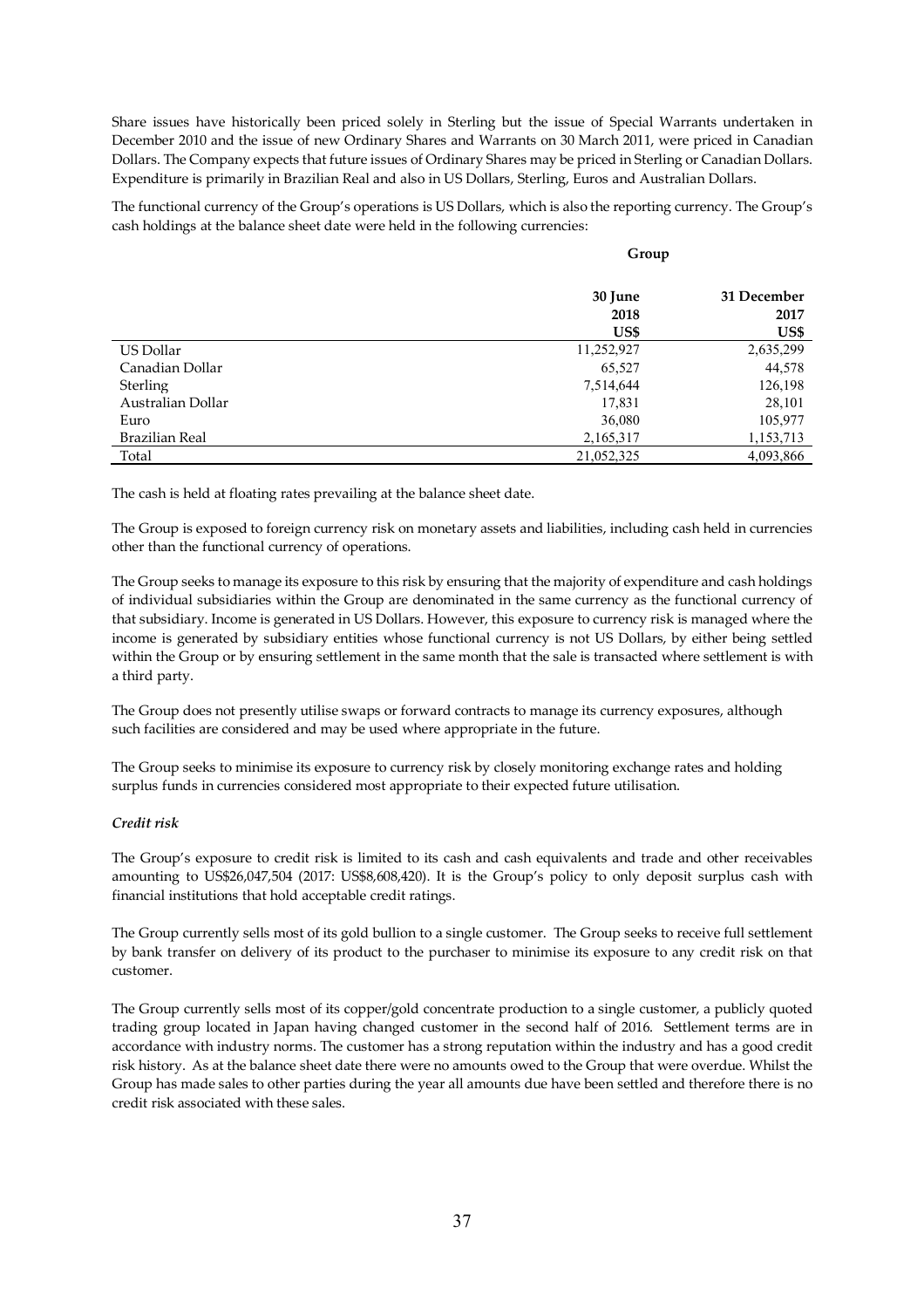## **Subsequent events**

There has been no item, transaction or event of a material or unusual nature likely, in the opinion of the Directors of the Company, to affect significantly the continuing operation of the entity, the results of these operations, or the state of affairs of the entity in future financial periods.

## **Changes in accounting policies**

The Group has not adopted any standards or interpretations in advance of the required implementation dates.

As of 1 January 2018, lFRS 9 - Financial Instruments, and lFRS 15 - Revenue from Contracts, became effective and have been adopted. The effect of implementation has not had a material impact on the financial results of the Group.

As of the date of authorisation of these financial statements, IFRS 16 – Leases, was in issue but not effective and has not been applied to these financial statements.

IFRS 16 will require the recognition of an asset and liability with respect to the material operating lease commitments that the group have. Management are currently considering the impact that this will have on the financial statements. The Group does not at this time anticipate voluntary early adoption of IFRS 16.

## **Off-balance sheet arrangements**

The Group has no off-balance sheet arrangements

## **Critical accounting estimates**

The preparation of financial statements requires management to make judgements and assumptions about the future in the use of accounting estimates. These are based on management's best knowledge of the relevant facts and circumstances. However, these judgements and estimates regarding the future are a source of uncertainty and actual results may differ from the amounts included in the financial statements and adjustment will consequently be necessary. Estimates are continually evaluated, based on experience and reasonable expectations of future events.

Accounting estimates are applied in assessing and determining the carrying values of significant assets and liabilities.

The estimates and underlying assumptions are reviewed on an on-going basis. Revisions to accounting estimates are recognised in the period in which the estimate is revised if the revision affects only that period or in the period of the revision and future periods if the revision affects both current and future periods.

The following are the critical judgements that management has made in the process of applying the entity's accounting policies and that have the most significant effect on the amounts recognised in financial statements.

#### *Impairment of mining assets and other property, plant and equipment*

An initial judgement is made as to whether the mining assets are impaired based on the matters identified for mining assets in the impairment policy in the Group's 2017 Annual Report at 1 h) relating to IAS 36 impairment. .

In the event that there is an indication of impairment, mining assets are assessed for impairment through an estimation of the value in use of the cash-generating units ("CGU's"). The value in use calculation requires the entity to estimate the future cash flows expected to arise from a CGU and a suitable discount rate in order to calculate present value. A CGU is a group of assets that generates cash inflows from continuing use. Given their interdependences and physical proximity, the Palito and Sao Chico Mines are considered to be one single CGU. Management consider that there was an indicator of impairment. Details of the estimates used are included within note 21.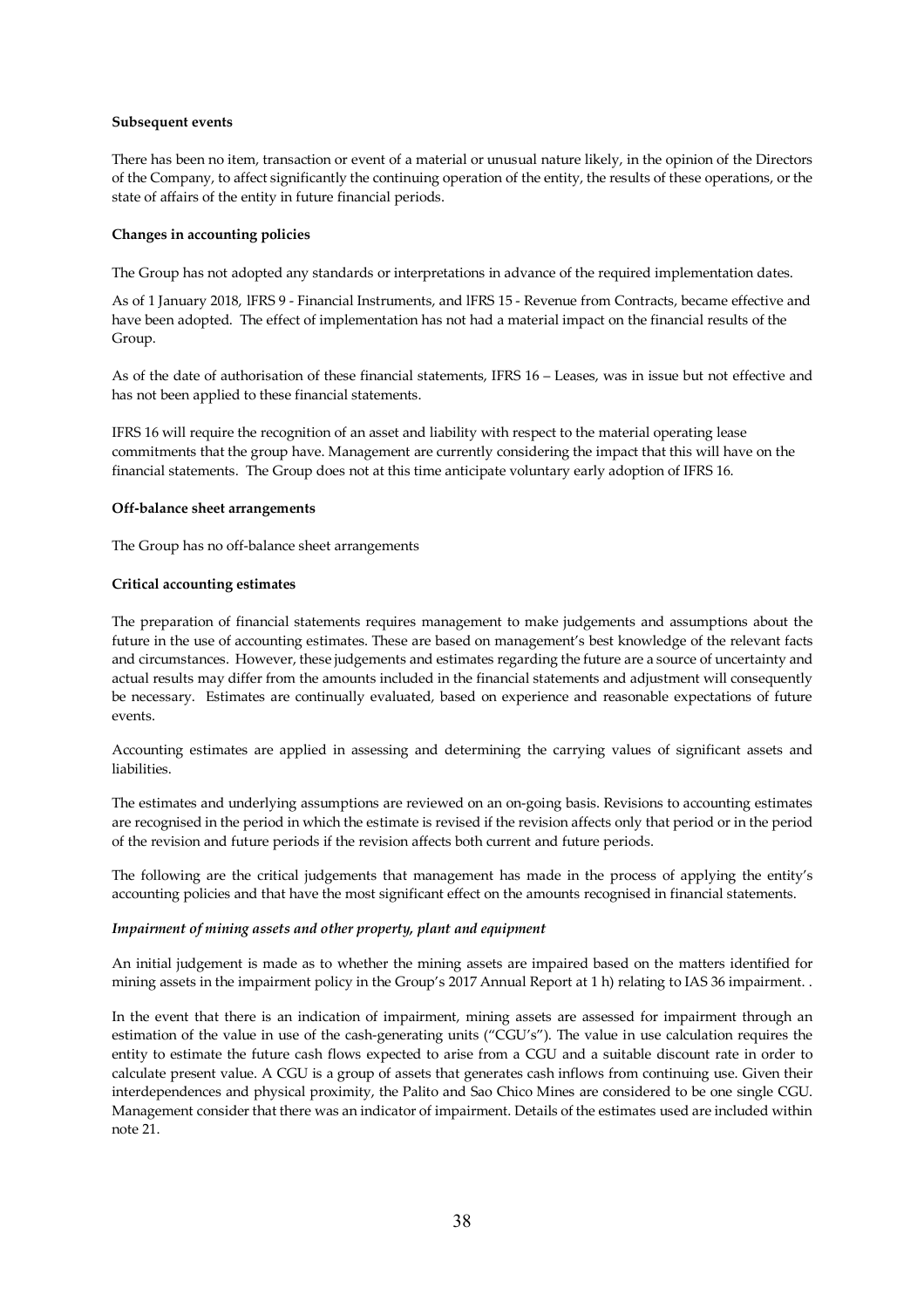The value in use calculation will also be determined by the judgments made by management regarding the levels of Mineral Reserves and Mineral Resources that are included in the value in use calculations and judgments regarding any future changes in legislation or economic circumstances that might impact the operations.

As described in note 1(d) (iv) in the Group's 2017 Annual Report, the Group reviews the estimated useful lives of property, plant and equipment at the end of each annual reporting period. Further disclosure is provided in note 21 regarding the key assumptions made in assessing the value in use.

# *Mineral resources*

Quantification of mineral resources requires a judgement on the reasonable prospects for eventual economic extraction. These judgements are based on assessments made in accordance with the provisions of Canadian National instrument 43-101. These factors are a source of uncertainty and changes could result in an increase or decrease in mineral resources and changes to the categorisation or mineral resources between Mineral Reserves, Measured and Indicated Mineral Resources and Inferred Mineral Resources. Only Mineral Reserves have been established to have economic viability and only at the time that such estimation is undertaken. Any change in the underlying factors under which the economic assessment was made may give rise to management making a judgment as to whether it is reasonable that such Mineral Reserves should be used for the purposes of forecasts. This would, in turn, affect certain amounts in the financial statements such as depreciation, which is calculated on projected life of mine figures, and carrying values of mining property and plant which are tested for impairment by reference to future cash flows based on projected life of mine figures (see note 21 of the Group's 2017 Annual Report).

Mineral Resources have not been established to have economic viability and to the extent that management includes Mineral resources to calculate projected life of mine figures or in calculations of amortisation or depreciation, management will make judgements based on historical reports, future economic factors and other empirical measures to make estimates as the level of Mineral Resources that in incorporates into its assessments.

## *Recoverability of deferred exploration expenditure (note 10)*

The recoverability of exploration expenditure capitalised within intangible assets is assessed based on a judgement about the potential of the project to become commercial viable and if there are any facts or circumstances that would suggest the costs should be impaired. In making this judgement management will consider the items noted in the impairment policy in respect of exploration assets as noted in accounting policy 1 h). Should an indicator of impairment be identified the value in use is estimated on a similar basis as the mining asset as detailed above. Management determined that there were no indicators of impairment in the year.

#### *Recoverability of debts including recoverable taxes*

In making its judgments over the recoverability of any amounts owed to the Group management will assess the creditworthiness of the debtor, the legal enforceability of the Groups rights and the practicalities and costs of obtaining and enforcing judgments relative to the debt outstanding. Based on these assessments it will estimate the likely recoverability of sums that are due to the Group, the likely time period over when such debts might be received and any provision that needs to be established against the future recoverability. Management have determined that the debts are recoverable and that no provision has been made.

#### *Acquisition of Chapleau*

Chapleau Resources Limited was acquired by the group in the year. An initial judgement is made as to whether to account for this as an asset acquisition or a business combination. If an acquisition is determined to be a business combination then it falls within the scope of IFRS 3, if it does not then it is treated as an asset of group of assets.

The judgement involves whether the acquired entity meets the definition of a business. Key components of a business consist of inputs, processes and outputs. Inputs and processes are the essential elements that have to be present in order to be classified as a business. A business does not have to have outputs to qualify as a business. The acquisition has been accounted for as an asset acquisition as Chapleau is judged not to have the required inputs and processes to qualify as a business and that a market participant would not be capable of conducting and managing the entity as a business.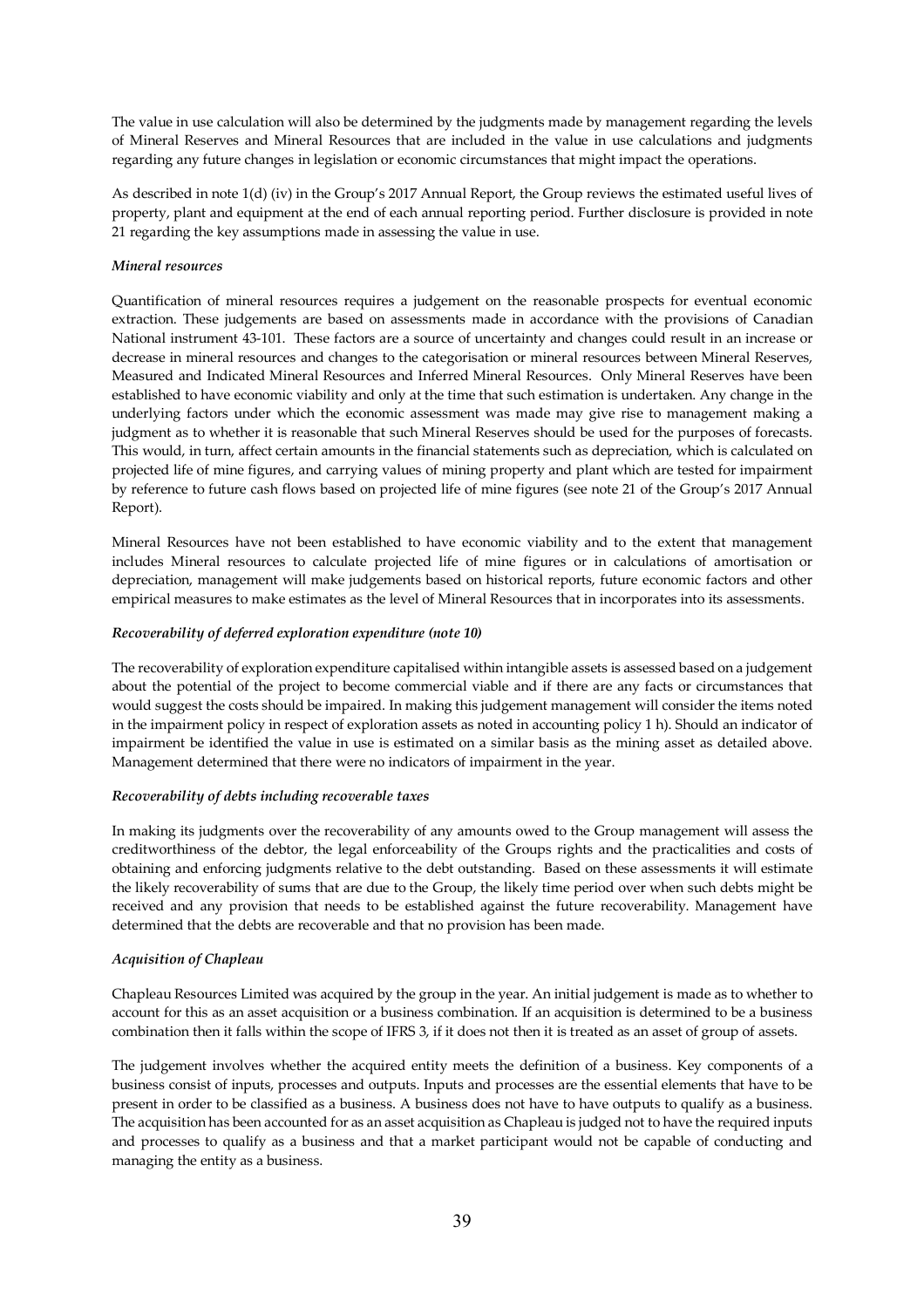Estimates are involved in determining the respective attributable value of the assets and liabilities over which the cost of the acquisition is attributed. Further details are included in note 22 of the Group's 2017 Annual Report.

The following are the critical estimates that management has made in the process of applying the entity's accounting policies and that have the most significant effect on the amounts recognised in financial statements.

## *Inventory valuation*

Valuations of gold in stockpiles and in circuit, require estimations of the amount of gold contained in, and recovery rates from, the various work in progress. These estimations are based on analysis of samples and prior experience. A judgement is also required about when stockpiles will be used and what gold price should be applied in calculating net realisable value; these are both sources of uncertainty. The balance that is most subject to changes in estimates is the stockpile of mined ore which has been impaired in the year.

#### *Utilisation of historic tax losses and recognition of deferred tax assets*

The recognition of deferred tax assets is based upon whether sufficient and suitable taxable profits will be available in the future against which the reversal of temporary differences can be deducted. Recognition of deferred tax assets therefore involves judgement regarding the future financial performance of the particular legal entity or tax group in which the deferred tax asset has been recognised. Where the temporary differences are related to losses, relevant tax law is considered to determine the availability of the losses to offset against the future taxable profits.

The amounts recognised in the consolidated financial statements are derived from the Group's best estimation and judgement.

#### *Restoration, rehabilitation and environmental provisions*

Management uses its judgement and experience to provide for and amortise the estimated mine closure and site rehabilitation over the life of the mine. Provisions are discounted at a risk-free rate and cost base inflated at an appropriate rate. The ultimate closure and site rehabilitation costs are uncertain and cost estimates can vary in response to many factors including changes to relevant legal requirements or the emergence of new restoration techniques. The expected timing and extent of expenditure can also change, for example in response to changes in ore reserves or processing levels. As a result, there could be significant adjustments to the provisions established which could affect future financial results.

#### **Disclosure controls and procedures**

The Chief Executive Officer and Chief Financial Officer have designed disclosure controls and procedures, or have caused them to be designed under their supervision, in order to provide reasonable assurance that:

- material information relating to the Group is made known to the Chief Executive Officer and Chief Financial Officer by others, particularly during the period in which the interim and annual filings are being prepared; and
- information required to be disclosed by the Group in its annual filings, interim filings or other reports filed or submitted by it under securities legislation is recorded, processed, summarised and reported within the time periods specified in securities legislation.

As at 31 December 2017, an evaluation was carried out, under the supervision of the Chief Executive Officer and Chief Financial Officer, of the design and operating effectiveness of the Group's disclosure controls and procedures. Based on this evaluation, the Chief Executive Officer and Chief Financial Officer concluded that the Group's disclosure controls and procedures were effective as at 31 December 2017.

#### **Internal controls over financial reporting**

The Chief Executive Officer and Chief Financial Officer have also designed internal controls over financial reporting, or have caused them to be designed under their supervision, in order to provide reasonable assurance regarding the reliability of financial reporting and the preparation of financial statements for external purposes in accordance with IFRS.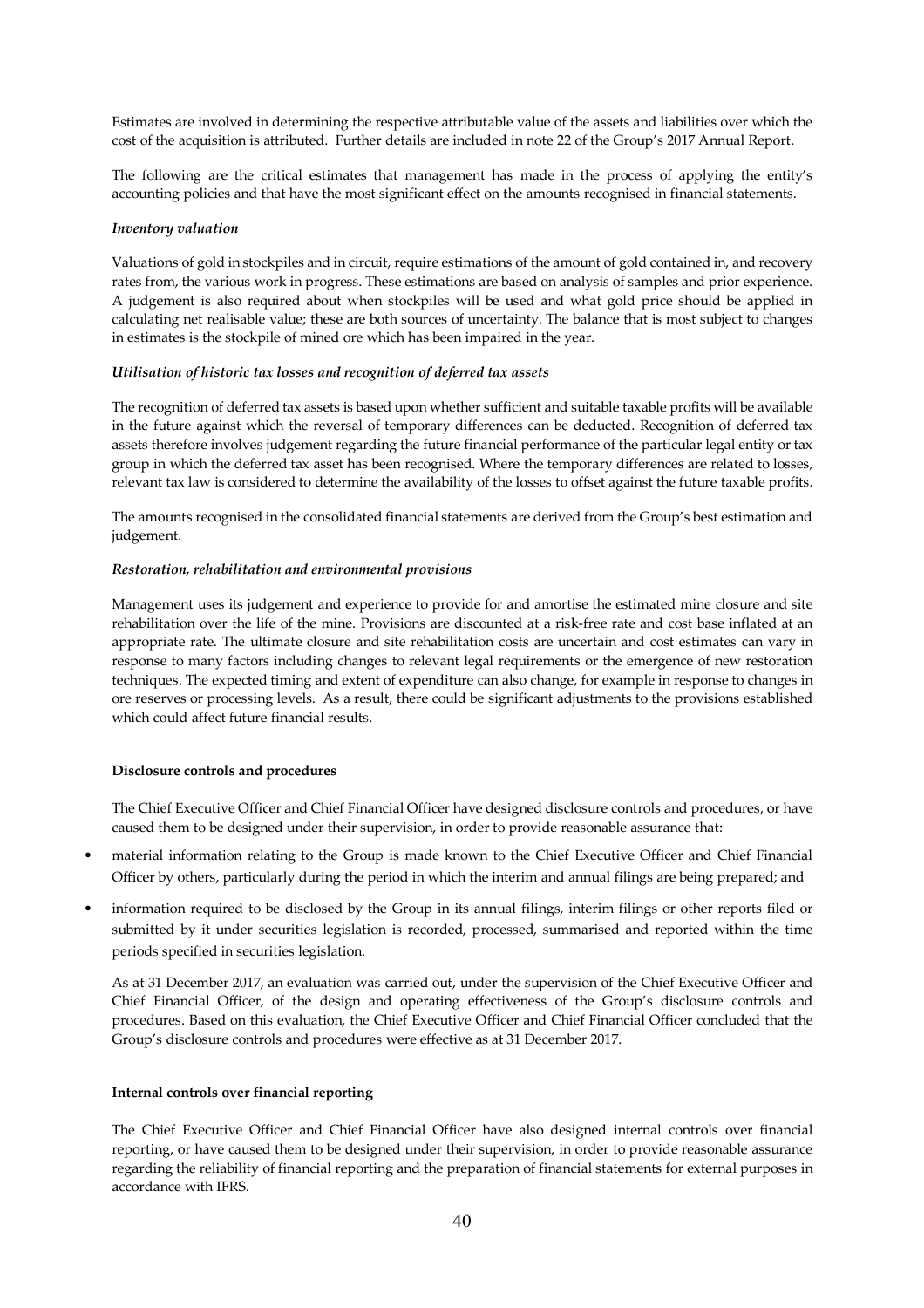As at 31 December 2017, an evaluation was carried out, under the supervision of the Chief Executive Officer and Chief Financial Officer, of the design and operating effectiveness of the Group's internal controls over financial reporting. Based on this evaluation, the Chief Executive Officer and Chief Financial Officer concluded that the internal controls over financial reporting were effective as at 31 December 2017, using the criteria, having taken account of the size and nature of the Group, put forward by the Financial Reporting Council in their revised guidance for directors on internal controls for UK listed companies (issued 2005).

The Group's management, including the Chief Executive Officer and the Chief Financial Officer, does not expect that its disclosure controls and internal controls over financial reporting will prevent or detect all errors and fraud. A cost effective system of internal controls, no matter how well conceived or operated, can provide only reasonable, not absolute, assurance that the objectives of the internal controls over financial reporting are achieved.

## **Changes in internal controls over financial reporting**

There have been no changes in the Group's internal controls over financial reporting during the six month period ended 30 June 2018 that have materially affected, or are reasonably likely to materially affect, the Group's internal controls over financial reporting.

#### **Disclosure of outstanding share data**

The Company had the following Ordinary Shares, Stock Options and Warrants outstanding at 11 August 2018:

| Ordinary Shares                           | 58.764.072 |
|-------------------------------------------|------------|
| <b>Stock Options</b>                      | 3,436,750  |
| Fully diluted ordinary shares outstanding | 62.200.822 |

Fratelli Investments Limited ("Fratelli") holds 19,318,786 Ordinary Shares in the Group representing 32.88 per cent of the voting shares in issue.

Greenstone Resources II LP ("Greenstone"), holds 14,887,970 Ordinary Shares in the Group representing 25.34 per cent of the voting shares in issue.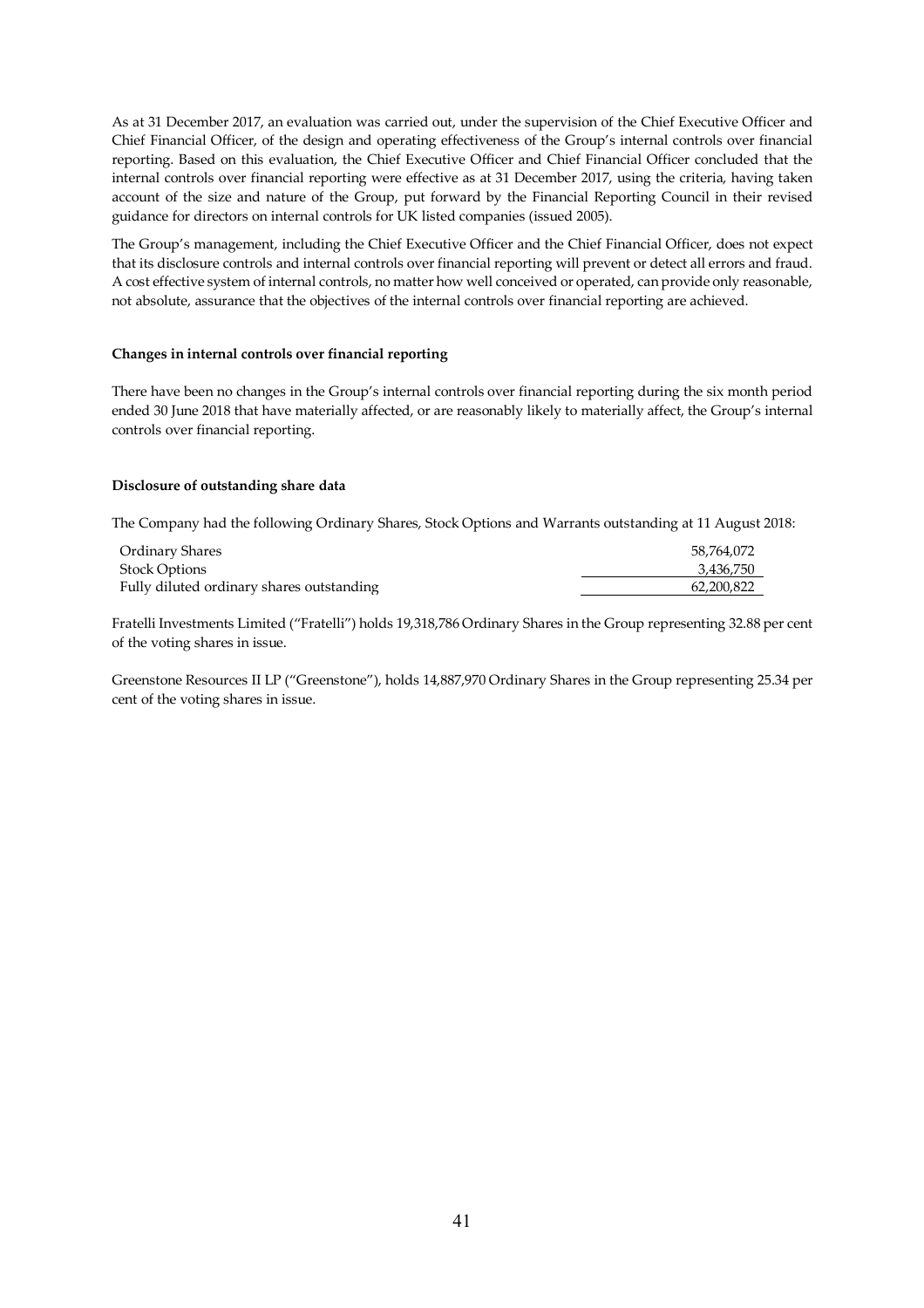#### **Qualified persons statement**

*The technical information contained within this Management Discussion and Analysis has been reviewed and approved by Michael Hodgson, CEO of the Group. Mr Hodgson is an Economic Geologist by training with over 30 years' experience in the mining industry. He holds a BSc (Hons) Geology, University of London, a MSc Mining Geology, University of Leicester and is a Fellow of the Institute of Materials, Minerals and Mining and a Chartered Engineer of the Engineering Council of UK, recognising him as both a Qualified Person for the purposes of Canadian National Instrument 43-101 and by the AIM Guidance Note on Mining and Oil & Gas Companies dated June 2009.* 

#### **Cautionary statement on forward-looking information**

*This management's discussion and analysis contains "forward-looking information" (also referred to as "forward-looking statements") which may include, but is not limited to, statements with respect to the future financial or operating performance of the Group and its projects, the future price of gold or other metal prices, the estimation of mineral resources, the realisation of mineral resource estimates, the timing and amount of estimated future production, costs of production, capital, operating and exploration expenditures, costs and timing of the development of new deposits, costs and timing of future exploration and/or exploitation, requirements for additional capital, government regulation of mining operations, environmental risks, reclamation expenses, title disputes or claims, limitations of insurance coverage and the timing and possible outcome of regulatory matters, and that reflects management's expectations regarding the Group's future growth, results of operations, performance and business prospects and opportunities. Often, but not necessarily always, the use of words such as "anticipate", "believe", "plan", "estimates", "expect", "intend", "budget", "scheduled", "forecasts" and similar expressions have been used to identify these forward-looking statements or variations (including negative variations) of such words and phrases, or statements that certain actions, events or results "may", "could", "would", "might" or "will" be taken, occur or be achieved. These statements reflect management's current beliefs and are based on information currently available to management. Except for statements of historical fact relating to the Group, information contained herein constitutes forwardlooking statements, including any information as to the Group's strategy, plans or financial or operating performance. Forward-looking statements involve significant risks, uncertainties and assumptions and other factors that may cause the actual results, performance or achievements of the Group to be materially different from any future results, performance or achievements expressed or implied by the forward-looking statements. Important factors that could cause actual results to differ from these forward-looking statements include risks related to failure to define mineral resources, to convert estimated mineral resources to reserves, the grade and recovery of ore which is mined varying from estimates, future prices of gold and other commodities, capital and operating costs varying significantly from estimates, political risks arising from operating in Brazil, uncertainties relating to the availability and costs of financing needed in the future, changes in equity markets, inflation, changes in exchange rates, fluctuations in commodity prices, delays in the development of projects, conclusions of economic evaluations, changes in project parameters as plans continue to be refined, uninsured risks and other risks involved in the mineral exploration and development industry. A description of risk factors applicable to the Group can be found in the section "Risks and uncertainties" in this management's discussion and analysis. Although the forward-looking statements contained in this management's discussion and analysisare based upon what management believes to be reasonable assumptions, the Group cannot assure prospective purchasers that actual results will be consistent with these forward-looking statements. These forward-looking statements are made as of the date of this management's discussion and analysis, and the Group assumes no obligation to update or revise them to reflect new events or circumstances, except in accordance with applicable securities laws. There can be no assurance that forward-looking statements will prove to be accurate, as actual results and future events could differ materially from those anticipated in such statements. Accordingly, readers should not place undue reliance on forward-looking statements.*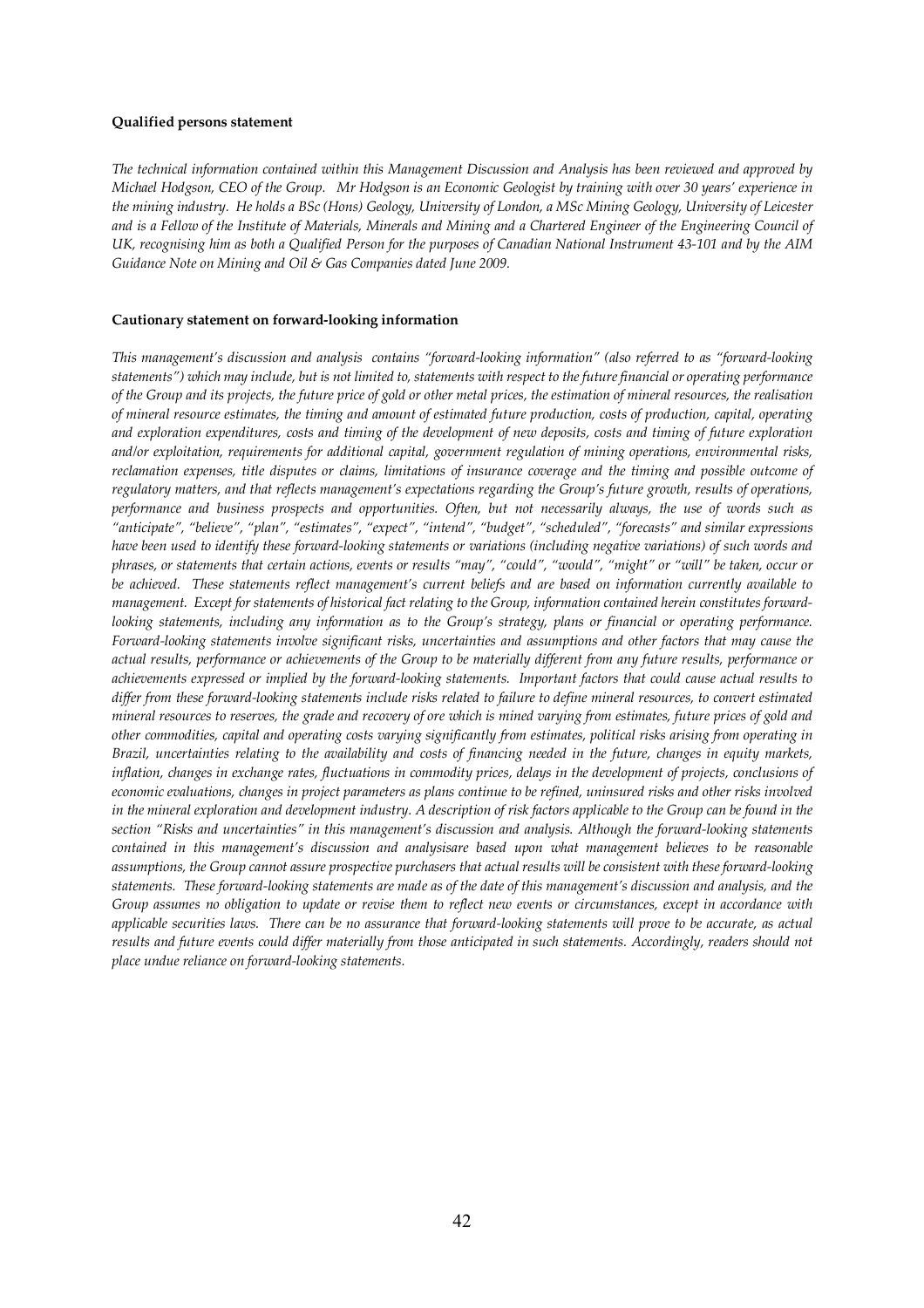# **Risks and uncertainties**

In addition to the other information set forth in this report, the reader should carefully consider the risk factors below which could materially affect the Group's business, financial condition and/or future results. These risks are not the only risks facing the Group and readers should also refer to the Group's Annual Information Form filed on SEDAR at www.sedar.com and the Group's website at www.serabigold.com which contains additional discussion of risks and in particular risks for investors in the Group's securities. Additionally, risks and uncertainties not currently known to the Group or that management currently deems to be immaterial, may also materially affect the Group's business, financial condition and/or future results.

| <b>ECONOMIC RISKS</b>                                                                                     |                                                                                                                                                                                                                                                                                                                                                                                                                                                            |                           |                                                                                                                                                                                                                                                                                                                                                                                                                                                                                                                                                                                                                                                                                                                                                                                                                                                        |  |
|-----------------------------------------------------------------------------------------------------------|------------------------------------------------------------------------------------------------------------------------------------------------------------------------------------------------------------------------------------------------------------------------------------------------------------------------------------------------------------------------------------------------------------------------------------------------------------|---------------------------|--------------------------------------------------------------------------------------------------------------------------------------------------------------------------------------------------------------------------------------------------------------------------------------------------------------------------------------------------------------------------------------------------------------------------------------------------------------------------------------------------------------------------------------------------------------------------------------------------------------------------------------------------------------------------------------------------------------------------------------------------------------------------------------------------------------------------------------------------------|--|
| <b>Risk</b>                                                                                               | Comment                                                                                                                                                                                                                                                                                                                                                                                                                                                    | <b>Business</b><br>Impact | Mitigation                                                                                                                                                                                                                                                                                                                                                                                                                                                                                                                                                                                                                                                                                                                                                                                                                                             |  |
| Changes in gold<br>prices                                                                                 | The profitability of the Group's operations is<br>dependent upon the market price of gold.<br>Gold prices fluctuate widely and are affected<br>by numerous factors beyond the control of the<br>Group.<br>Reserve calculations and life-of-mine plans<br>using significantly lower metal prices could<br>result in material write-downs of the Group's<br>investment in mining properties and increased<br>amortisation, reclamation and closure charges.  | High                      | Management closely monitors<br>commodity prices and economic and<br>other events that may influence<br>commodity prices.<br>The Board will use hedging instruments<br>if and when it considers it appropriate.                                                                                                                                                                                                                                                                                                                                                                                                                                                                                                                                                                                                                                         |  |
| Currency<br>fluctuations may<br>affect the costs of<br>doing business and<br>the results of<br>operations | The Group's major products are traded in<br>prices denominated in US dollars. The Group<br>incurs most of its expenditures in Brazilian<br>Reals although it has a reasonable level of<br>expenses in US Dollars, UK Pounds and other<br>currencies.                                                                                                                                                                                                       | High                      | Management closely monitors<br>fluctuations in currency rates and the<br>Board may, from time to time, make use<br>of currency hedging instruments.                                                                                                                                                                                                                                                                                                                                                                                                                                                                                                                                                                                                                                                                                                    |  |
| Availability of<br>working capital.                                                                       | The Company is reliant on generating regular<br>revenue and cash flow from its operations on a<br>monthly basis to meet its monthly operating<br>costs, meet debt repayment requirements and<br>to fund capital investment and exploration<br>programmes. It has no overdraft or stand-by<br>credit facilities in place in the event of any<br>operational difficulties or other events that<br>may reduce or delay revenue receipts in the<br>short-term. |                           | Management, in designing and planning<br>the Group's operations, incorporates<br>contingency planning. The Group has<br>multiple mining faces to minimise<br>geological and mining risk to operations,<br>it has a modular plant to ensure gold<br>processing can be maintained to the<br>greatest extent possible at all times and<br>deals with customers for its products<br>who have good credit and standing in the<br>industry. Management also manage the<br>Group's commitments and obligations to<br>maximise the level of cash holdings at<br>any time and works closely with existing<br>and potential lenders and other potential<br>financing partners to ensure that, to the<br>greatest extent possible, it can have<br>access to additional cash resources or<br>defer debt repayment obligations should<br>any unexpected need arise. |  |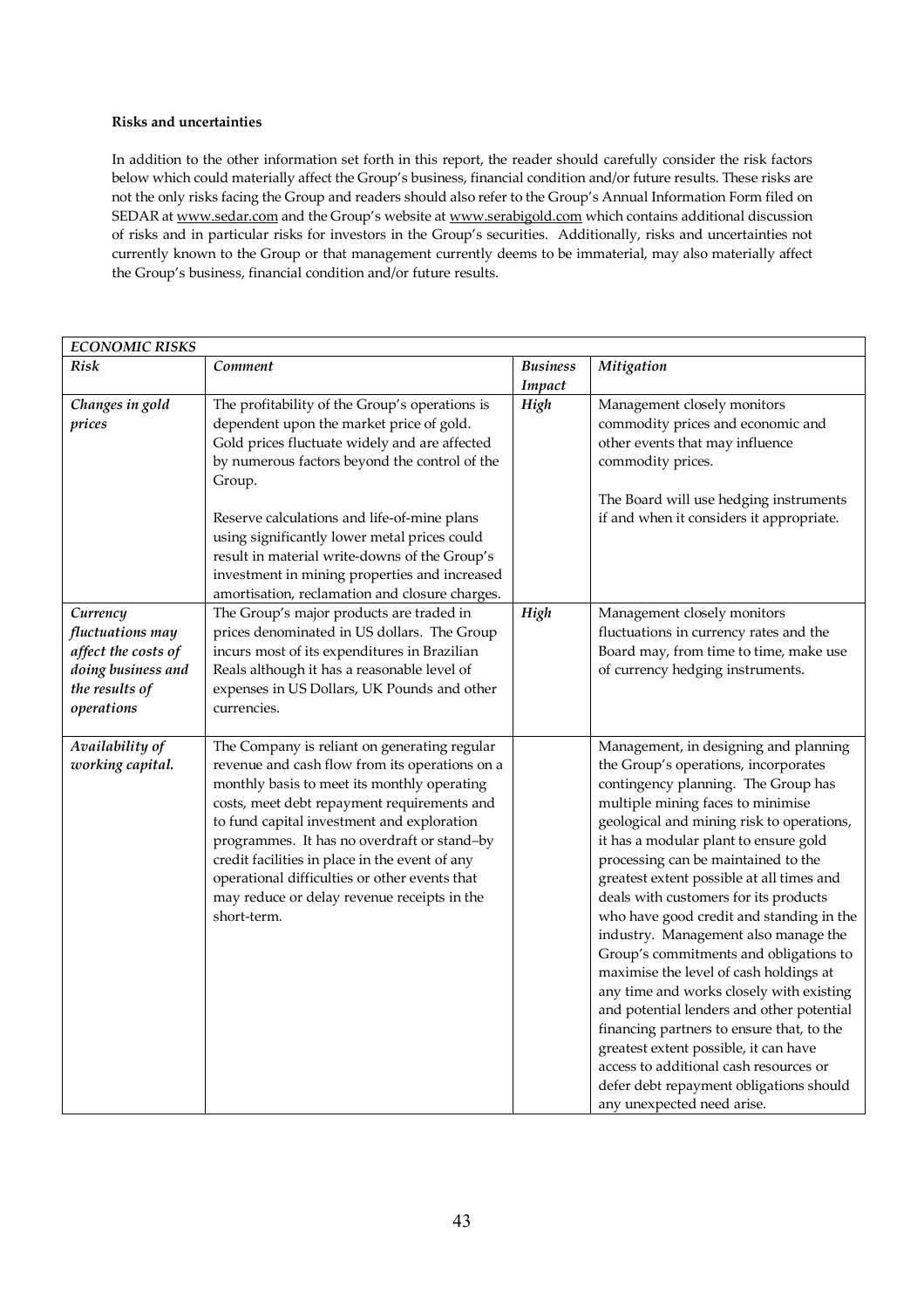| <b>OPERATIONAL RISKS</b>                                                                                                                                 |                                                                                                                                                                                                                                                                                                                                                                                                |                           |                                                                                                                                                                                                                                                                                                                                                         |  |  |
|----------------------------------------------------------------------------------------------------------------------------------------------------------|------------------------------------------------------------------------------------------------------------------------------------------------------------------------------------------------------------------------------------------------------------------------------------------------------------------------------------------------------------------------------------------------|---------------------------|---------------------------------------------------------------------------------------------------------------------------------------------------------------------------------------------------------------------------------------------------------------------------------------------------------------------------------------------------------|--|--|
| Risk                                                                                                                                                     | Comment                                                                                                                                                                                                                                                                                                                                                                                        | <b>Business</b><br>Impact | Mitigation                                                                                                                                                                                                                                                                                                                                              |  |  |
| <b>Future exploration</b><br>may not result in<br>increased mineral<br>resources                                                                         | Mineral exploration involves significant risks<br>over a substantial period of time, which even a<br>combination of careful evaluation, experience<br>and knowledge may not eliminate. Even if the                                                                                                                                                                                             | Medium                    | Management undertakes exploration<br>only following careful evaluation of<br>opportunities and designs programmes<br>that seek to ensure that expenditure is                                                                                                                                                                                            |  |  |
|                                                                                                                                                          | Group discovers a valuable deposit of<br>minerals, it may be several years before<br>production is possible and during that time it<br>may become economically unfeasible to<br>produce those minerals.                                                                                                                                                                                        |                           | carefully controlled and can be ceased at<br>any time that management considers that<br>the exploration prospect is unlikely to be<br>commercially viable and does not<br>warrant further evaluation.                                                                                                                                                   |  |  |
| No guarantee that<br>the Group's<br>Applications for<br>exploration licences<br>and mining licences<br>will be granted                                   | There is no guarantee that any application for<br>additional exploration licences will be granted<br>by the Agência Nacional de Mineração<br>("ANM"). The ANM can refuse any<br>application. Persons may object to the granting<br>of any exploration licence and the ANH may<br>take those objections into consideration when<br>making any decision on whether or not to<br>grant a licence. | High                      | Management maintains on-going<br>dialogue with the ANM and other<br>relevant government bodies regarding its<br>operations to ensure that such bodies are<br>well informed and also to help ensure<br>that the Group is informed at an early<br>stage of any issues of concern that such<br>bodies may have.<br>The Group employs staff and consultants |  |  |
| Existing<br>exploration licences<br>may not be renewed<br>or approved or<br>converted into<br>mining licences                                            | The exploration licence for the Sao Chico<br>property expired in March 2014. The Group<br>applied for a full mining licence and the<br>application and all supporting information<br>and reports have been made in accordance<br>with prescribed regulations. The Group has<br>received no indications that the full mining<br>licence will not be granted.                                    |                           | who are experienced in Brazilian mining<br>legislation to ensure that the Group is in<br>compliance with legislation at all times.                                                                                                                                                                                                                      |  |  |
| Title to any of the<br>Group's mineral<br>properties may be<br>challenged or<br>disputed                                                                 | At the current time mining operations at the<br>Sao Chico Mine are carried out under a trial<br>mining licence which is renewable annually.                                                                                                                                                                                                                                                    |                           |                                                                                                                                                                                                                                                                                                                                                         |  |  |
|                                                                                                                                                          | If and when exploration licences are granted,<br>they will be subject to various standard<br>conditions including, but not limited to,<br>prescribed licence conditions. Any failure to<br>comply with the expenditure conditions or<br>with any other conditions, on which the<br>licences are held, can result in licence<br>forfeiture.                                                     |                           |                                                                                                                                                                                                                                                                                                                                                         |  |  |
|                                                                                                                                                          | The Group is in the process of applying for a<br>mining licence in respect of the Coringa gold<br>project. There can be no certainty that a<br>mining licence will be issued or as to the time<br>frame in which it will be issued.                                                                                                                                                            |                           |                                                                                                                                                                                                                                                                                                                                                         |  |  |
| The Group has<br>declared<br>commercial<br>production effective<br>as of 1 January 2016<br>at the Sao Chico<br>gold mine located<br>close to the Group's | Whilst the Group has published NI 43-101<br>compliant Reserves and Resources for the Sao<br>Chico Mine the Group has never published an<br>independent technical assessment into the<br>commercial viability of this operation.                                                                                                                                                                | High                      | Management has made its own<br>assessment of the Sao Chico Mine and<br>whilst during 2015 the mine had been in<br>a development phase it has now been<br>operating successfully for over 30<br>months. Whilst management noted,<br>during the course of the development<br>mining undertaken in 2015, that the                                          |  |  |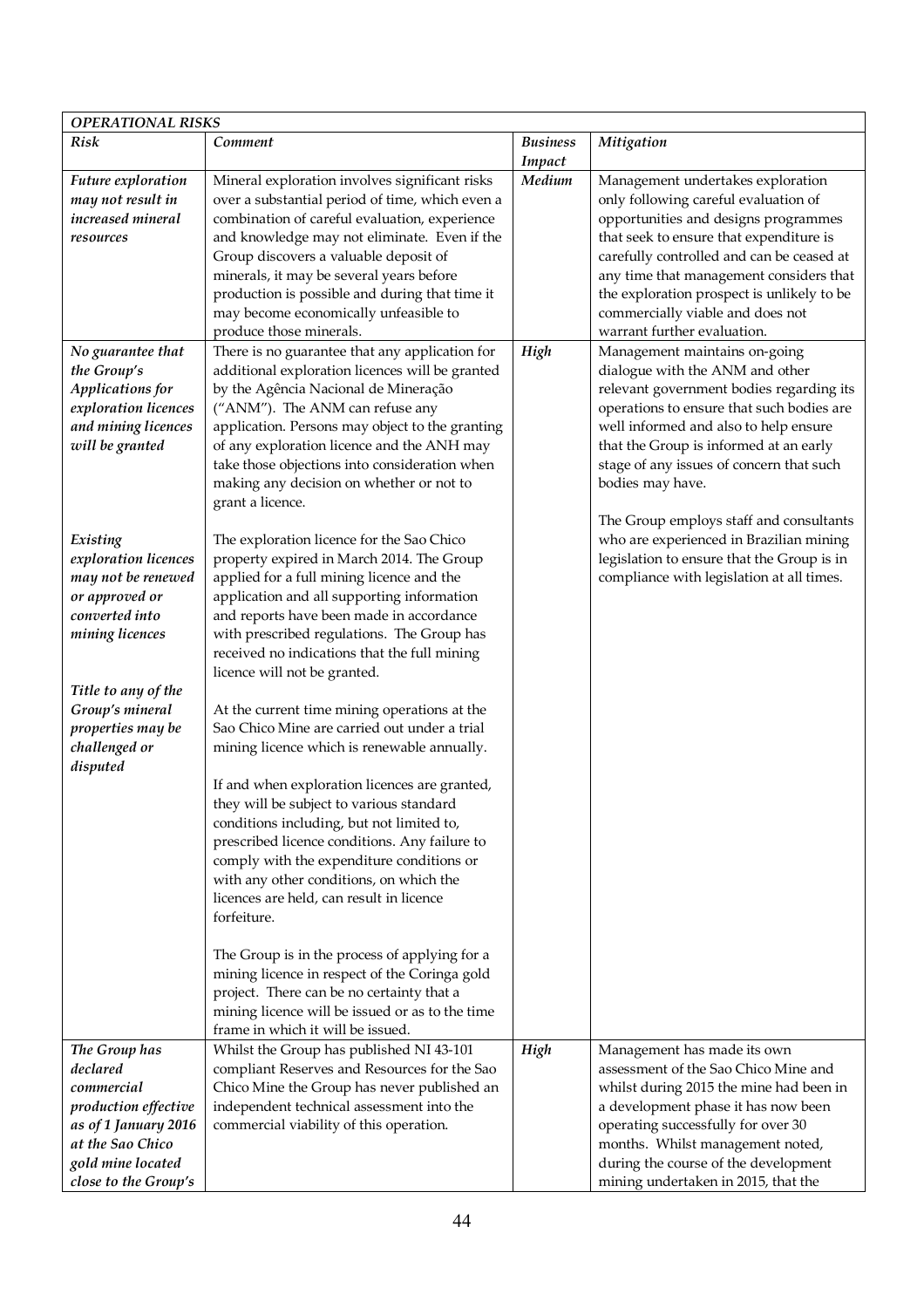| <b>OPERATIONAL RISKS</b>                                                                                                                                          |                                                                                                                                                                                                                                                                                                                                                                                                                                                                                                                                                                                                                                                                                                                                                                                                                               |                           |                                                                                                                                                                                                                                                                                                                                                                                                                                                                                                                                                                          |  |  |
|-------------------------------------------------------------------------------------------------------------------------------------------------------------------|-------------------------------------------------------------------------------------------------------------------------------------------------------------------------------------------------------------------------------------------------------------------------------------------------------------------------------------------------------------------------------------------------------------------------------------------------------------------------------------------------------------------------------------------------------------------------------------------------------------------------------------------------------------------------------------------------------------------------------------------------------------------------------------------------------------------------------|---------------------------|--------------------------------------------------------------------------------------------------------------------------------------------------------------------------------------------------------------------------------------------------------------------------------------------------------------------------------------------------------------------------------------------------------------------------------------------------------------------------------------------------------------------------------------------------------------------------|--|--|
| <b>Risk</b>                                                                                                                                                       | Comment                                                                                                                                                                                                                                                                                                                                                                                                                                                                                                                                                                                                                                                                                                                                                                                                                       | <b>Business</b><br>Impact | Mitigation                                                                                                                                                                                                                                                                                                                                                                                                                                                                                                                                                               |  |  |
| Palito Mine. There<br>is however no<br>certainty that the<br>Group will be able<br>to maintain a<br>commercially<br>viable long term<br>operation at Sao<br>Chico |                                                                                                                                                                                                                                                                                                                                                                                                                                                                                                                                                                                                                                                                                                                                                                                                                               |                           | mineralisation is more complex that was<br>initially envisaged, it has now put in<br>place changes to the mine plans and<br>mining methodology to address the<br>issues that were encountered.<br>Management is confident, based on its<br>experience and knowledge, that the Sao<br>Chico Mine will continue to be<br>commercially viable mining operation.                                                                                                                                                                                                             |  |  |
| Other permits and<br>licences required to<br>conduct operations<br>may not be renewed<br>or may be revoked<br>or suspended                                        | The Group requires a number of permits and<br>licences to be able to undertake its operations<br>and these are issued by a variety of agencies<br>and departments.<br>The Group is required to provide regular<br>reports and may be subject to inspections to<br>ensure that it is in compliance with its<br>obligations in respect of any licence or permit.<br>Failure to comply with the obligations can<br>result in fines, obligations to undertake<br>remedial action and in cases where a breach is<br>deemed significant can result in suspension<br>until remedied.<br>Permits and licences are issued for fixed<br>periods and therefore subject to regular<br>renewal. The renewal process may impose<br>additional obligations on the Group that had<br>not been imposed under previous licences and<br>permits. |                           | Management maintains on-going<br>dialogue with the all government bodies<br>involved with the granting and control of<br>mining operations s to ensure that such<br>bodies are well informed of the Group's<br>activities and plans and also to help<br>ensure that the Group is informed at an<br>early stage of any issues of concern that<br>such bodies may have.<br>The Group employs personnel and<br>consultants experienced in the various<br>aspects of the licencing and permitting<br>process to ensure that it maintains<br>compliance with its obligations. |  |  |
| The Coringa gold<br>project is an<br>advanced stage<br>development project<br>requiring permitting<br>and construction<br>before production<br>can commence       | The Group acquired the Coringa gold project<br>in December 2017.<br>The Group is at the early stages of obtaining<br>all the necessary permits and licences<br>(including a mining licence and operational<br>licence) required to allow mine development<br>and plant construction to commence and there<br>can be no certainty that it will be granted all<br>the necessary licences and permits or as to the<br>time frame in which these will be issued.                                                                                                                                                                                                                                                                                                                                                                  |                           | The Group has been operating the region<br>for a number of years and in general is<br>dealing with the same government<br>agencies and bodies that have oversight<br>of the operations in the Palito Mining<br>Complex.<br>The Group considers that it has<br>developed good relations and<br>understanding with the government<br>bodies and agencies who will grant these<br>licences and these same bodies have been<br>supportive of Serabi's acquisition of the<br>project.                                                                                         |  |  |
| Exploration and<br>development of the<br>Group's other<br>properties,<br>including<br>continuing<br>exploration and<br>development<br>projects, and the           | Whilst the Group anticipates that it will use<br>cash flow generated from operations at the<br>Palito and Sao Chico Mines to finance further<br>exploration and development activities at the<br>Group's other properties, any cash flow that<br>the Group generates may not be sufficient to<br>meet these future exploration and<br>development activities. Failure to obtain<br>sufficient financing will result in a delay or                                                                                                                                                                                                                                                                                                                                                                                             | Low                       | Management of capital resources is a<br>high priority for the Group and prior to<br>taking any development decision the<br>Group will seek to ensure, to the greatest<br>extent possible, that the development is<br>fully funded and will manage the<br>development budgets and programmes<br>to minimise and anticipate any potential<br>budget over-runs.                                                                                                                                                                                                             |  |  |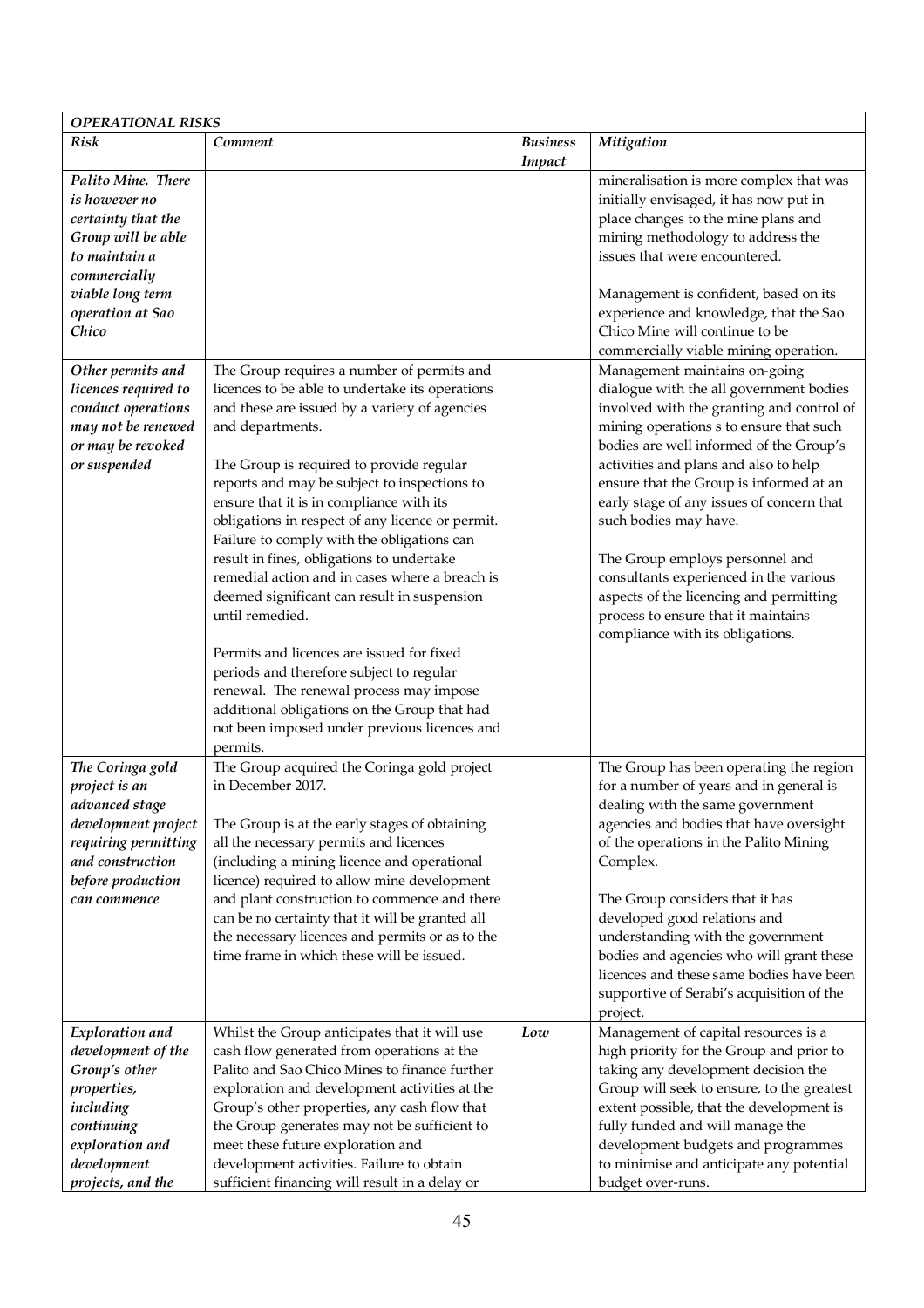| <b>OPERATIONAL RISKS</b>                                                                                                               |                                                                                                                                                                                                                                                                                                                                                                                                                                                                                                                                                                                                                                                                                                                                                                                                           |                           |                                                                                                                                                                                                                                                                                                                                                                                                                                                                                                                                                                                  |  |
|----------------------------------------------------------------------------------------------------------------------------------------|-----------------------------------------------------------------------------------------------------------------------------------------------------------------------------------------------------------------------------------------------------------------------------------------------------------------------------------------------------------------------------------------------------------------------------------------------------------------------------------------------------------------------------------------------------------------------------------------------------------------------------------------------------------------------------------------------------------------------------------------------------------------------------------------------------------|---------------------------|----------------------------------------------------------------------------------------------------------------------------------------------------------------------------------------------------------------------------------------------------------------------------------------------------------------------------------------------------------------------------------------------------------------------------------------------------------------------------------------------------------------------------------------------------------------------------------|--|
| <b>Risk</b>                                                                                                                            | Comment                                                                                                                                                                                                                                                                                                                                                                                                                                                                                                                                                                                                                                                                                                                                                                                                   | <b>Business</b><br>Impact | Mitigation                                                                                                                                                                                                                                                                                                                                                                                                                                                                                                                                                                       |  |
| construction of<br>mining facilities<br>and commencement<br>of mining<br>operations, will<br>require substantial<br>additional funding | indefinite postponement of exploration,<br>development or production on any of the<br>Group's other properties or even a loss of a<br>property interest.                                                                                                                                                                                                                                                                                                                                                                                                                                                                                                                                                                                                                                                  |                           |                                                                                                                                                                                                                                                                                                                                                                                                                                                                                                                                                                                  |  |
| The Group may<br>experience higher<br>costs and lower<br>revenues than<br>estimated due to<br>unexpected<br>problems                   | Mining operations often experience<br>unexpected problems during the life of the<br>mine which may result from events of nature,<br>unexpected geological features or mechanical<br>issues that can result in substantial disruption<br>to operations. Such disruption could increase<br>operating costs, delay revenue growth and<br>have implications for the working capital<br>requirements of the business.                                                                                                                                                                                                                                                                                                                                                                                          | Medium                    | Management is experienced with similar<br>mining operations and has gained<br>valuable operational experience at both<br>Palito and Sao Chico. Management have,<br>during 2015, increased the number of<br>mining areas that can be active at any<br>time at Palito and established increased<br>process capacity levels which it does not<br>intend to be fully utilised at all times.<br>In this way it anticipates that short term<br>operational issues should not be unduly<br>disruptive and that any shortfall can be<br>caught up quickly once the issue is<br>resolved. |  |
| Environmental<br>legislation                                                                                                           | All phases of the Group's operations are<br>subject to environmental regulation in Brazil.<br>There is no assurance that existing or future<br>environmental regulation will not materially<br>adversely affect the Group's business, financial<br>condition and results of operations.                                                                                                                                                                                                                                                                                                                                                                                                                                                                                                                   | Low                       | Environmental regulations are constantly<br>changing and governed by both local and<br>global concerns and initiatives.<br>Management seeks to ensure that it<br>adopts sound and compliant<br>environmental principles. The<br>operations of the Group are relatively<br>small and management does not consider<br>the scale of the operations to have a<br>material environmental impact on its<br>surroundings.                                                                                                                                                               |  |
| Exposure to mining<br>hazards                                                                                                          | The Group is exposed to a number of risks and<br>hazards typically associated with mining<br>operations including environmental hazards;<br>mining and industrial accidents; metallurgical<br>and other processing problems; unusual and<br>unexpected rock formations; flooding and<br>periodic interruptions due to inclement or<br>hazardous weather conditions or other acts of<br>nature; mechanical equipment and facility<br>performance problems; and unavailability of<br>materials, equipment and personnel.<br>These risks may result in: damage to, or<br>destruction of, the Group's properties or<br>production facilities; personal injury or death;<br>environmental damage; delays in mining;<br>increased production costs; asset write downs;<br>monetary losses; and legal liability. | Medium                    | The Group's operational teams regularly<br>monitor mining risks, and report to the<br>CEO who, in consultation with the<br>Board, is responsible, on behalf of the<br>Board, for ensuring appropriate<br>measures are in place for anticipating,<br>and responding to, such matters.                                                                                                                                                                                                                                                                                             |  |
| If mineral resource<br>estimates are not<br>accurate,<br>production may be                                                             | Mineral resource estimates are imprecise and<br>depend on geological analysis based partly on<br>statistical inferences drawn from drilling, and<br>assumptions about operating costs and metal                                                                                                                                                                                                                                                                                                                                                                                                                                                                                                                                                                                                           | Medium                    | The Groups mineral resource estimates<br>are prepared by either in-house staff or<br>third party consultants who have<br>considerable experience and as                                                                                                                                                                                                                                                                                                                                                                                                                          |  |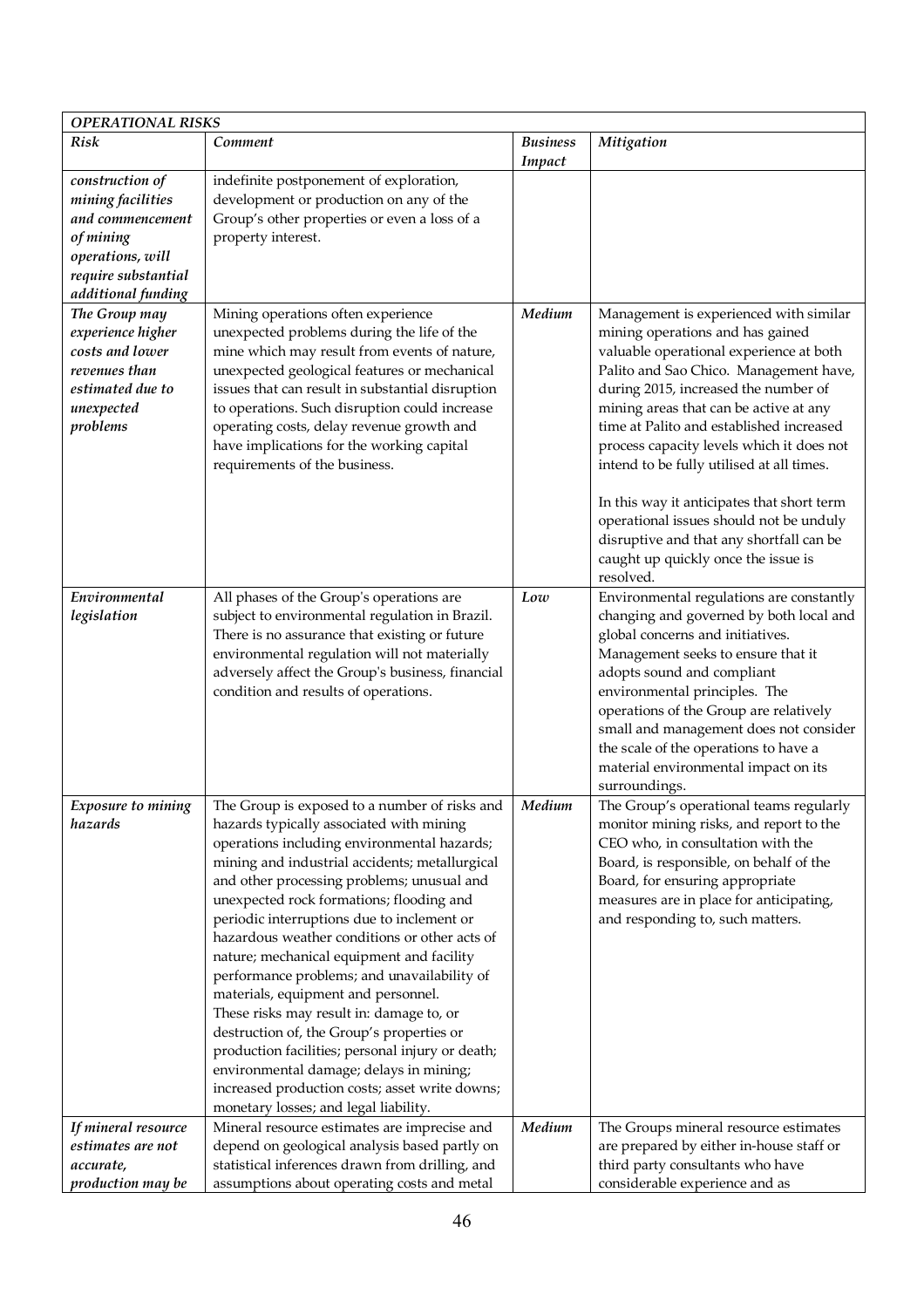| <b>OPERATIONAL RISKS</b> |                                                  |                 |                                             |  |
|--------------------------|--------------------------------------------------|-----------------|---------------------------------------------|--|
| <b>Risk</b>              | Comment                                          | <b>Business</b> | Mitigation                                  |  |
|                          |                                                  | Impact          |                                             |  |
| less than estimated      | prices, all of which may prove unreliable. The   |                 | appropriate are certified in accordance     |  |
| which would              | Group cannot be certain that the resource        |                 | with recognised international standards.    |  |
| adversely affect the     | estimates are accurate and cannot guarantee      |                 |                                             |  |
| Group's financial        | that it will recover the indicated quantities of |                 |                                             |  |
| condition and the        | metals.                                          |                 |                                             |  |
| results of               | Future production could differ dramatically      |                 |                                             |  |
| operations               | from such estimates if mineralisation or         |                 |                                             |  |
|                          | formations at the properties were different      |                 |                                             |  |
|                          | from those predicted by drilling, sampling and   |                 |                                             |  |
|                          | similar examinations.                            |                 |                                             |  |
| The Group is             | In the ordinary course of business, the Group    | Low             | The Group maintains good relationships      |  |
| required to obtain       | will be required to obtain and renew             |                 | with the appropriate licencing authorities  |  |
| and renew                | governmental permits and licences for the        |                 | and management are responsible for          |  |
| governmental             | operations and expansion of existing             |                 | ensuring that conditions are adhered to     |  |
| permits and licences     | operations or for the commencement of new        |                 | and that renewals are submitted in a        |  |
| in order to conduct      | operations. Obtaining or renewing the            |                 | timely and complete manner.                 |  |
| mining operations,       | necessary governmental permits is a complex      |                 |                                             |  |
| which can be a           | and time consuming process. The duration         |                 |                                             |  |
| costly and time-         | and success of the Group's efforts to obtain     |                 |                                             |  |
| consuming process        | and renew permits and licences are contingent    |                 |                                             |  |
|                          | upon many variables not within its control       |                 |                                             |  |
|                          | including the interpretation of applicable       |                 |                                             |  |
|                          | requirements implemented by the permitting       |                 |                                             |  |
|                          | or licencing authority. The Group may not be     |                 |                                             |  |
|                          | able to obtain or renew permits and licences     |                 |                                             |  |
|                          | that are necessary to its operations or the cost |                 |                                             |  |
|                          | to obtain or renew permits and licences may      |                 |                                             |  |
|                          | exceed what the Group expects.                   |                 |                                             |  |
| The mining industry      | Competition in the precious metals mining        | Low             | The Group anticipates that it will be in a  |  |
| is intensely             | industry is primarily for mineral rich           |                 | position to generate positive cash flow     |  |
| competitive in all of    | properties that can be developed and             |                 | and have re-paid debt by the end of 2016    |  |
| its phases and the       | produced economically; the technical expertise   |                 | increasing its relative strength to attract |  |
| Group competes           | to find, develop, and operate such properties;   |                 | and retain employees and to acquire and     |  |
| with many                | the labour to operate the properties; and the    |                 | develop new properties and projects.        |  |
| companies                | capital for the purpose of funding such          |                 |                                             |  |
| possessing greater       | properties.                                      |                 |                                             |  |
| financial and            | Such competition may result in the Group         |                 |                                             |  |
| technical resources      | being unable to acquire desired properties, to   |                 |                                             |  |
| than itself              | recruit or retain qualified employees or to      |                 |                                             |  |
|                          | acquire the capital necessary to fund its        |                 |                                             |  |
|                          | operations and develop its properties.           |                 |                                             |  |
|                          |                                                  |                 |                                             |  |

| <b>COUNTRY RISKS</b> |                                              |                 |                                          |  |
|----------------------|----------------------------------------------|-----------------|------------------------------------------|--|
| Risk                 | Comment                                      | <b>Business</b> | <b>Mitigation</b>                        |  |
|                      |                                              | Impact          |                                          |  |
| The Group's          | The government of Brazil introduced a new    | Medium          | The mining industry in Brazil is         |  |
| operations are       | Mining Code during 2017.                     |                 | dominated by a small number of           |  |
| conducted in Brazil  |                                              |                 | influential local companies and the      |  |
| and, as such, the    | The new proposals were announced in July     |                 | interests and needs of smaller mining    |  |
| Group's operations   | 2017 including the establishment of a new    |                 | operations can be limited. The Group is  |  |
| are exposed to       | body to replace the Departamento Nacional de |                 | affiliated with group's who help promote |  |
| various levels of    | Produção Mineral ("DNPM") and have           |                 |                                          |  |